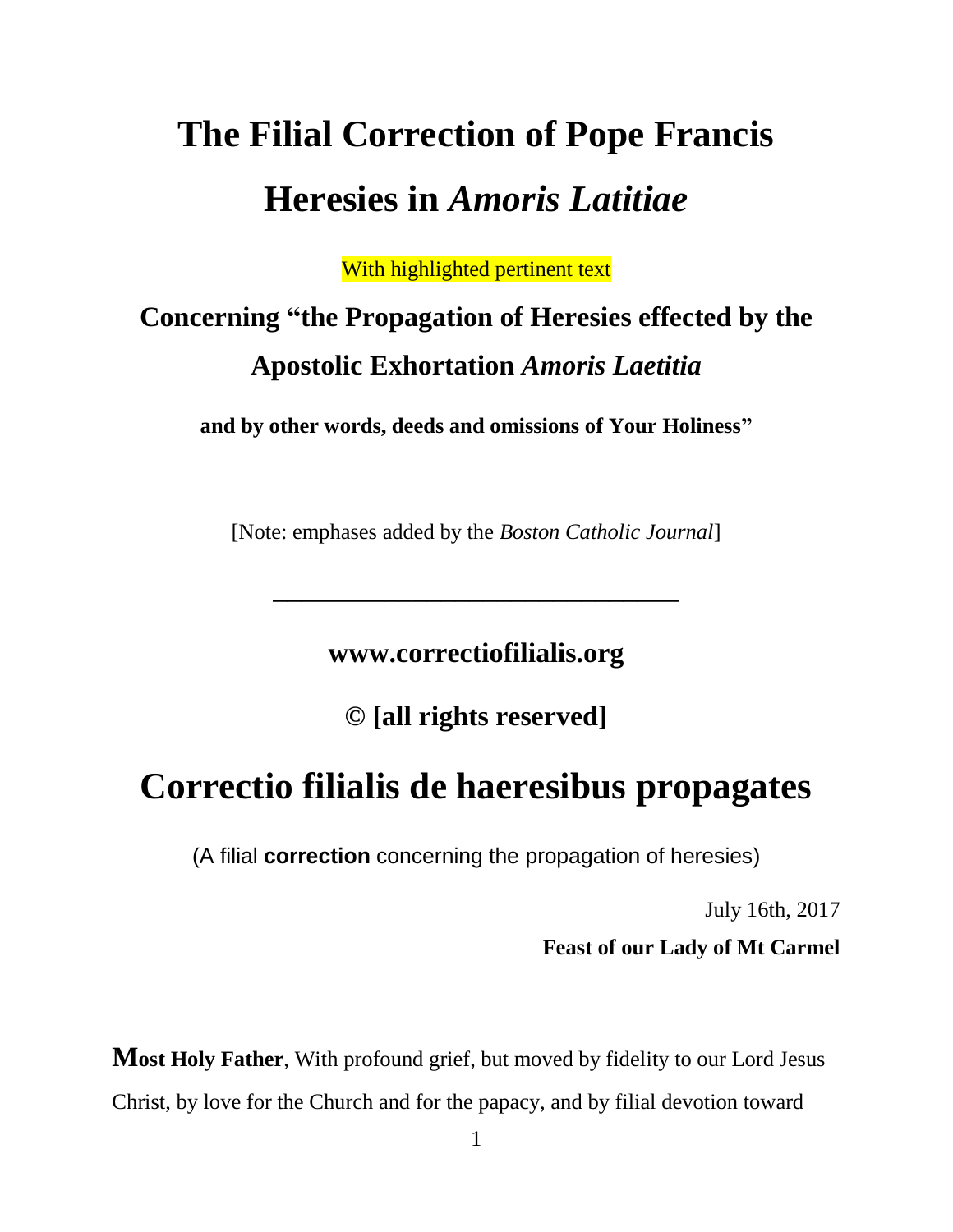#### yourself,

we are compelled to address a correction to Your Holiness on account of the propagation of heresies effected by the apostolic exhortation *Amoris laetitia* and by other words, deeds and omissions of Your Holiness**.** 

We are permitted to issue this correction by natural law, by the law of Christ, and by the law of the Church, which three things Your Holiness has been appointed by divine providence to guard.

By natural law: for as subjects have by nature a duty to obey their superiors in all lawful things, so they have a right to be governed according to law, and therefore to insist, where need be, that their superiors so govern. By the law of Christ: for His Spirit inspired the apostle Paul to rebuke Peter in public when the latter did not act according to the truth of the gospel (Gal. 2). St Thomas Aquinas notes that this public rebuke from a subject to a superior was licit on account of the imminent danger of scandal concerning the faith (*Summa Theologiae* 2a 2ae, 33, 4 ad 2), and 'the gloss of St Augustine' adds that on this occasion, "Peter gave an example to superiors, that if at any time they should happen to stray from the straight path, they should not disdain to be reproved by their subjects" (ibid.). The law of the Church also constrains us, since it states that "Christ's faithful . . . have the right, indeed at times the duty, in keeping with their knowledge, competence, and position, to manifest to the sacred pastors their views on matters which concern the good of the Church" (*Code of Canon Law* 212:2-3; *Code of Canons of Oriental Churches* 15:3).

2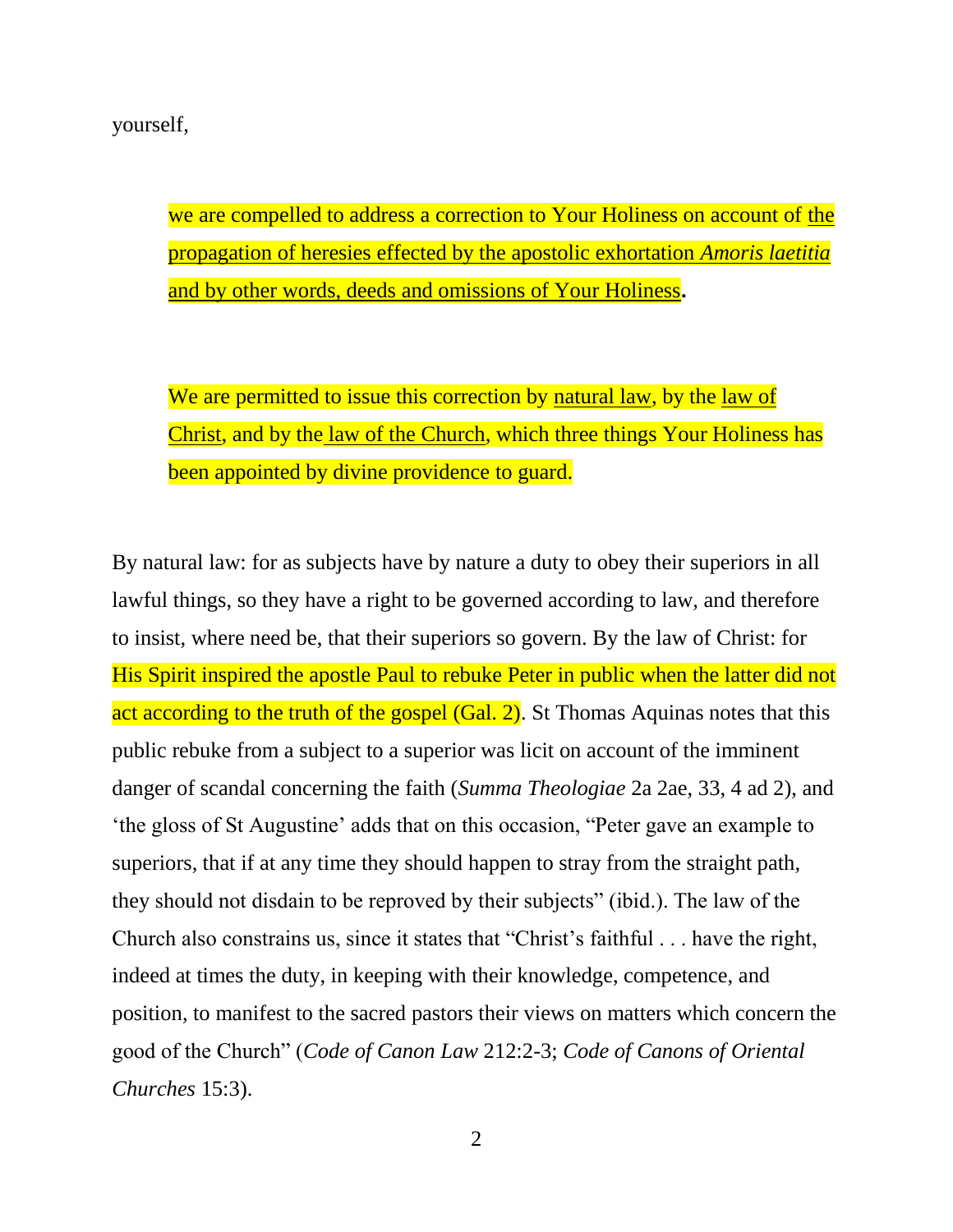Scandal concerning faith and morals has been given to the Church and to the world by the publication of *Amoris laetitia* and by other acts through which Your Holiness has sufficiently made clear the scope and purpose of this document. Heresies and other errors have in consequence spread through the Church; for while some bishops and cardinals have continued to defend the divinely revealed truths about marriage, the moral law, and the reception of the sacraments, others have denied these truths, and have received from Your Holiness not rebuke but favour. Those cardinals, by contrast, who have submitted dubia to Your Holiness, in order that by this time-honoured method the truth of the gospel might be easily affirmed, have received no answer but silence.

Most Holy Father,

the Petrine ministry has not been entrusted to you that you might impose strange doctrines on the faithful, but so that you may, as a faithful steward, guard the deposit against the day of the Lord's return (Lk. 12; 1 Tim. 6:20).

We adhere wholeheartedly to the doctrine of papal infallibility as defined by the First Vatican Council, and therefore we adhere to the explanation which that same council gave of this charism, which includes this declaration:

"The Holy Spirit was not promised to the successors of Peter that they might, by His revelation, make known some new doctrine, but that, by His assistance, they might religiously guard and faithfully expound the revelation or deposit of faith transmitted by the apostles" (*Pastor aeternus*, cap. 4).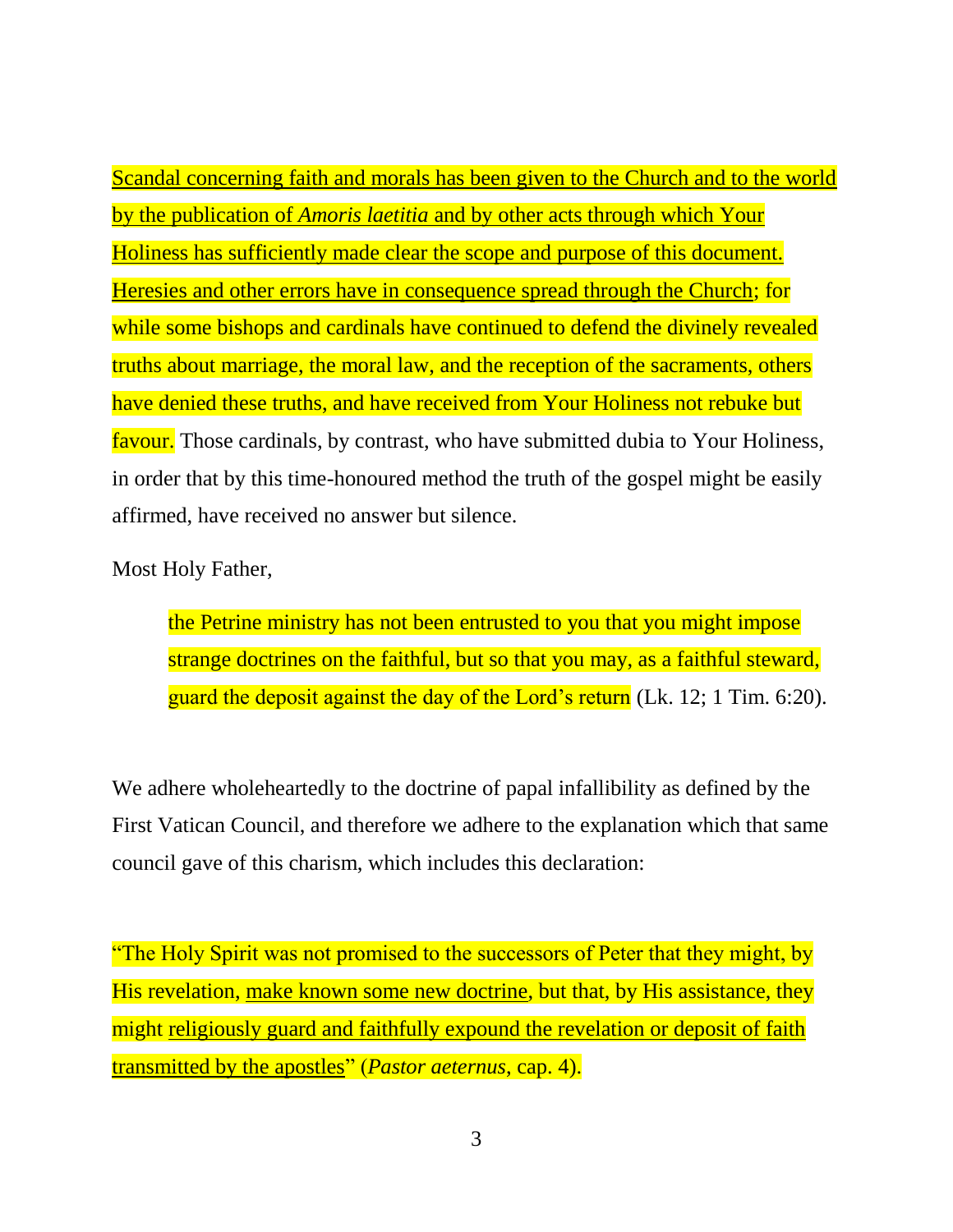For this reason, Your Predecessor, Blessed Pius IX, praised the collective declaration of the German bishops, who noted that "the opinion according to which the pope is 'an absolute sovereign because of his infallibility' is based on a completely false understanding of the dogma of papal infallibility."<sup>1</sup> Likewise, at the 2nd Vatican Council, the Theological Commission which oversaw the Dogmatic Constitution on the Church, *Lumen gentium*, noted that the powers of the Roman pontiff are limited in many ways.<sup>2</sup>

Those Catholics, however, who do not clearly grasp the limits of papal infallibility are liable to be led by the words and actions of Your Holiness into one of two disastrous errors: either they will come to embrace the heresies which are now being propagated, or, aware that these doctrines are contrary to the word of God, they will doubt or deny the prerogatives of the popes. Others again of the faithful are led to put in doubt the validity of the renunciation of the papacy by Pope Emeritus Benedict XVI. Thus, the Petrine office, bestowed upon the Church by our Lord Jesus Christ for the sake of unity and faith, is so used that a way is opened for heresy and for schism. Further, noting that **practices now encouraged by Your** Holiness's words and actions are contrary not only to the perennial faith and discipline of the Church but also to the magisterial statements of Your predecessors, the faithful reflect that Your Holiness's own statements can enjoy no greater authority than that of former popes; and thus the authentic papal magisterium suffers a wound of which it may not soon be healed.

We, however, believe that Your Holiness possesses the charism of infallibility, and the right of universal jurisdiction over Christ's faithful, in the sense defined by the Church. In our protest against *Amoris laetitia* and against other deeds, words and omissions related to it, we do not deny the existence of this papal charism or Your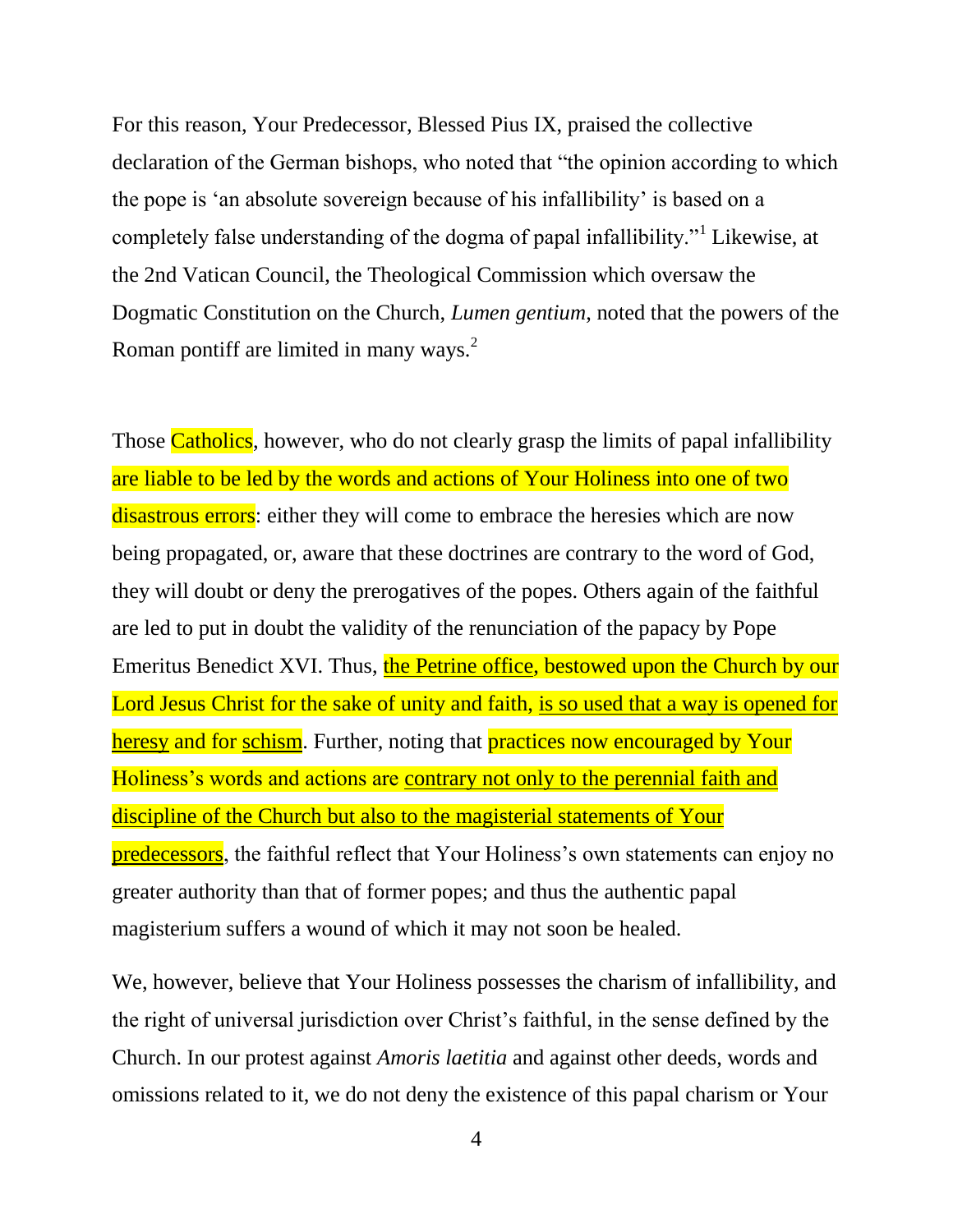Holiness's possession of it, since neither *Amoris laetitia* nor any of the statements which have served to propagate the heresies which this exhortation insinuates are protected by that divine guarantee of truth. Our correction is indeed required by fidelity to infallible papal teachings which are incompatible with certain of Your Holiness's statements.

As subjects, we do not have the right to issue to Your Holiness that form of correction by which a superior coerces those subject to him with the threat or administration of punishment (cf. *Summa Theologiae* 2a 2ae, 33, 4). We issue this correction, rather, to protect our fellow Catholics - and those outside the Church, from whom the key of knowledge must not be taken away (cf. Lk. 11:52) - hoping to prevent the further spread of doctrines which tend of themselves to the profaning of all the sacraments and the subversion of the Law of God.

\* \* \*

We wish now to show how **several passages of** *Amoris laetitia***, in conjunction with acts, words, and omissions of Your Holiness, serve to propagate seven heretical propositions.** 3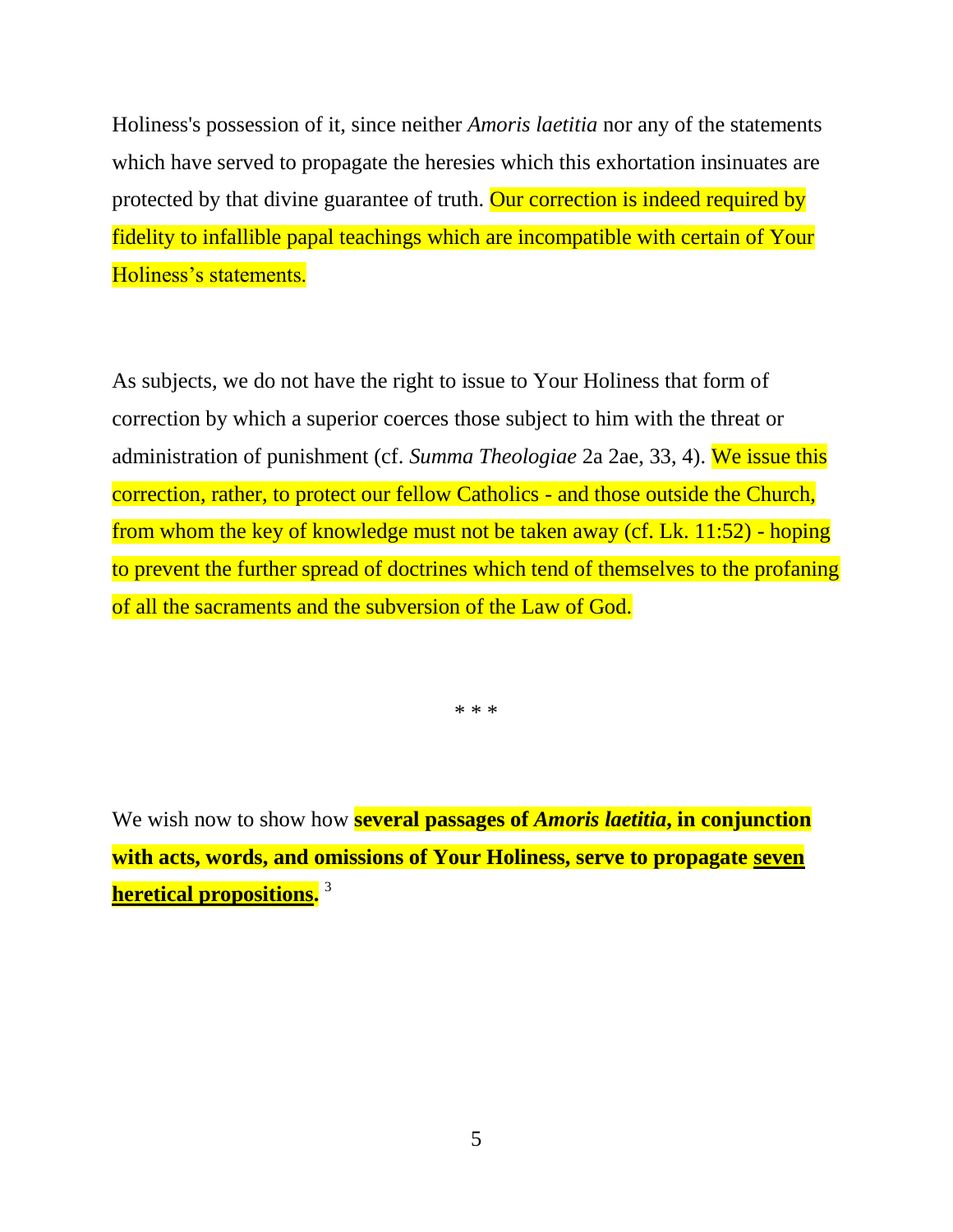# **The passages of** *Amoris laetitia* **to which we refer are the following:**

AL 295: 'Saint John Paul II proposed the so-called "law of gradualness" in the knowledge that the human being "knows, loves and accomplishes moral good by different stages of growth". This is not a "gradualness of law" but rather a gradualness in the prudential exercise of free acts on the part of subjects who are not in a position to understand, appreciate, or fully carry out the objective demands of the law.'

AL 296: "There are two ways of thinking which recur throughout the Church's history: casting off and reinstating. The Church's way, from the time of the Council of Jerusalem, has always been the way of Jesus, the way of mercy and reinstatement. The way of the Church is not to condemn anyone forever."

AL 297: '**No one can be condemned for ever, because that is not the logic of the Gospel!'**

AL 298: 'The divorced who have entered a new union, for example, can find themselves in a variety of situations, which should not be pigeonholed or fit into overly rigid classifications leaving no room for a suitable personal and pastoral discernment. One thing is a second union consolidated over time, with new children, proven fidelity, generous self-giving, *Christian* commitment, a consciousness of its irregularity and of the great difficulty of going back without feeling in conscience that one would fall into new sins.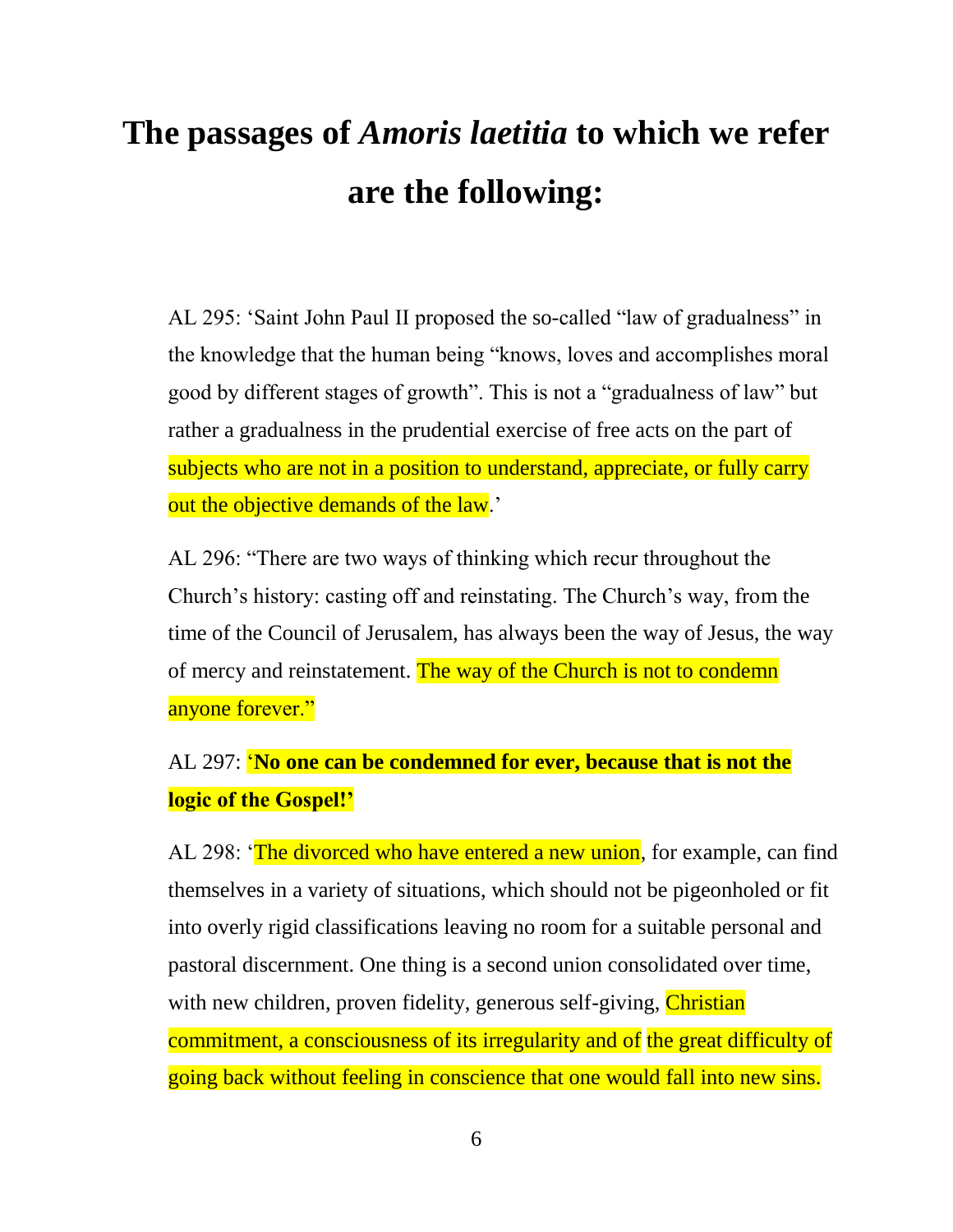The Church acknowledges situations "where, for serious reasons, such as the children's upbringing, a man and woman cannot satisfy the obligation to separate [footnote 329: In such situations, many people, knowing and accepting the possibility of living "as brothers and sisters" which the Church offers them, point out that if certain expressions of intimacy are lacking, "it often happens that faithfulness is endangered and the good of the children suffers".] There are also the cases of those who made every effort to save their first marriage and were unjustly abandoned, or of "those who have entered into a second union for the sake of the children's upbringing, and are sometimes subjectively certain in conscience that their previous and irreparably broken marriage had never been valid". Another thing is a new union arising from a recent divorce, with all the suffering and confusion which this entails for children and entire families, or the case of someone who has consistently failed in his obligations to the family. It must remain clear that this is not the ideal which the Gospel proposes for marriage and the family. The Synod Fathers stated that the discernment of pastors must always take place "by adequately distinguishing", with an approach which "carefully discerns situations". We know that no "easy recipes" exist.'

AL 299: 'I am in agreement with the many Synod Fathers who observed that "the baptized who are divorced and civilly remarried need to be more fully integrated into Christian communities in the variety of ways possible, while avoiding any occasion of scandal. The logic of integration is the key to their pastoral care, a care which would allow them not only to realize that they belong to the Church as the body of Christ, but also to know that they can have a joyful and fruitful experience in it. They are baptized; they are brothers and sisters; the Holy Spirit pours into their hearts gifts and talents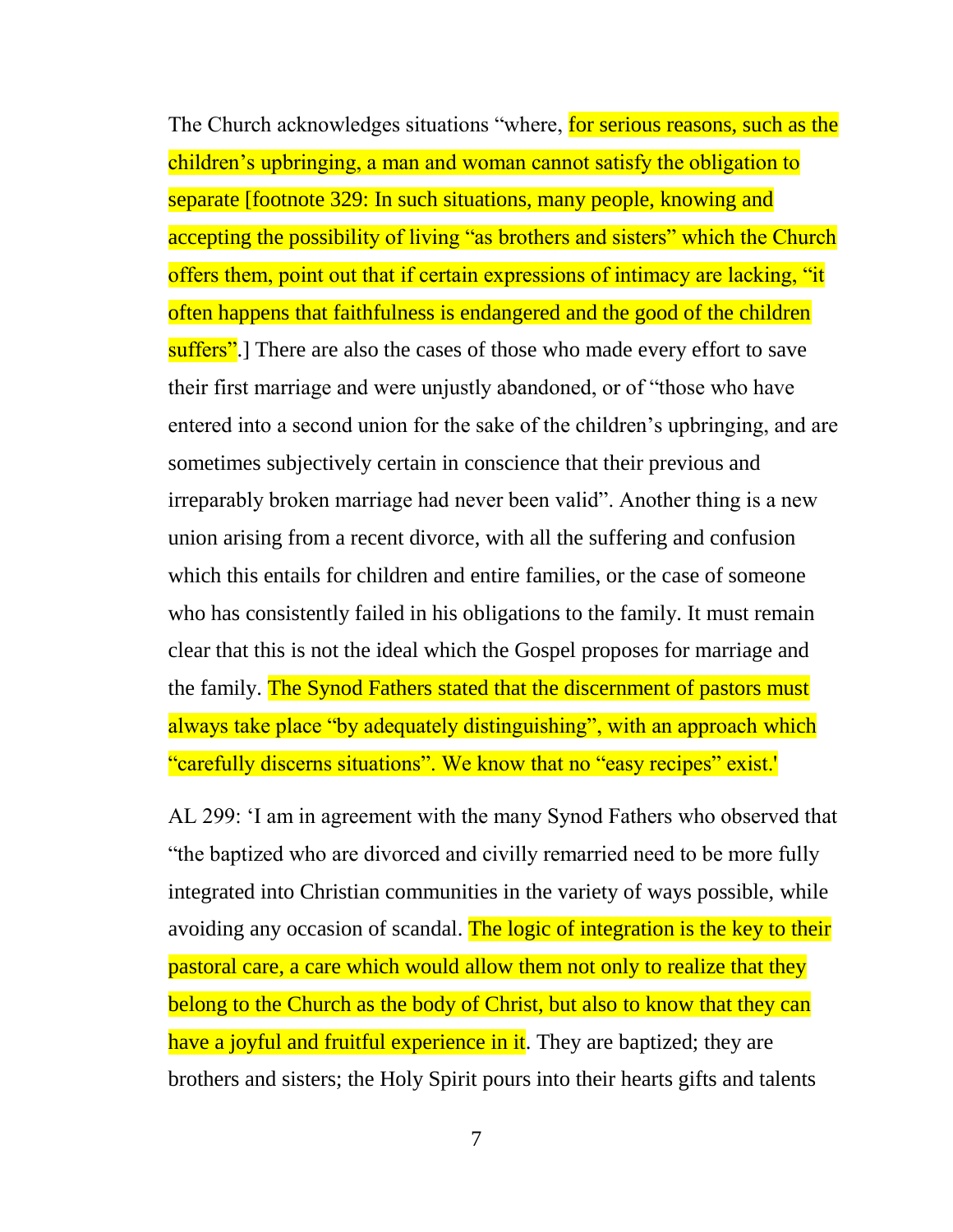for the good of all. ... Such persons need to feel not as excommunicated members of the Church, but instead as living members, able to live and grow in the Church and experience her as a mother who welcomes them always, who takes care of them with affection and encourages them along the path of life and the Gospel."'

AL 300: 'Since "the degree of responsibility is not equal in all cases", the consequences or effects of a rule need not necessarily always be the same. [footnote 336] This is also the case with regard to sacramental discipline, since discernment can recognize that in a particular situation no grave fault exists.'

AL 301: 'It is [sic] can no longer simply be said that all those in any "irregular" situation are living in a state of mortal sin and are deprived of sanctifying grace. More is involved here than mere ignorance of the rule. A subject may know full well the rule, yet have great difficulty in understanding "its inherent values, or be in a concrete situation which does not allow him or her to act differently and decide otherwise without further sin."'

AL 303: 'Conscience can do more than recognize that a given situation does not correspond objectively to the overall demands of the Gospel. It can also recognize with sincerity and honesty what for now is the most generous response which can be given to God, and come to see with a certain moral security that it is what God himself is asking amid the concrete complexity of one's limits, while yet not fully the objective ideal.'

AL 304: 'I earnestly ask that we always recall a teaching of Saint Thomas Aquinas and learn to incorporate it in our pastoral discernment: "Although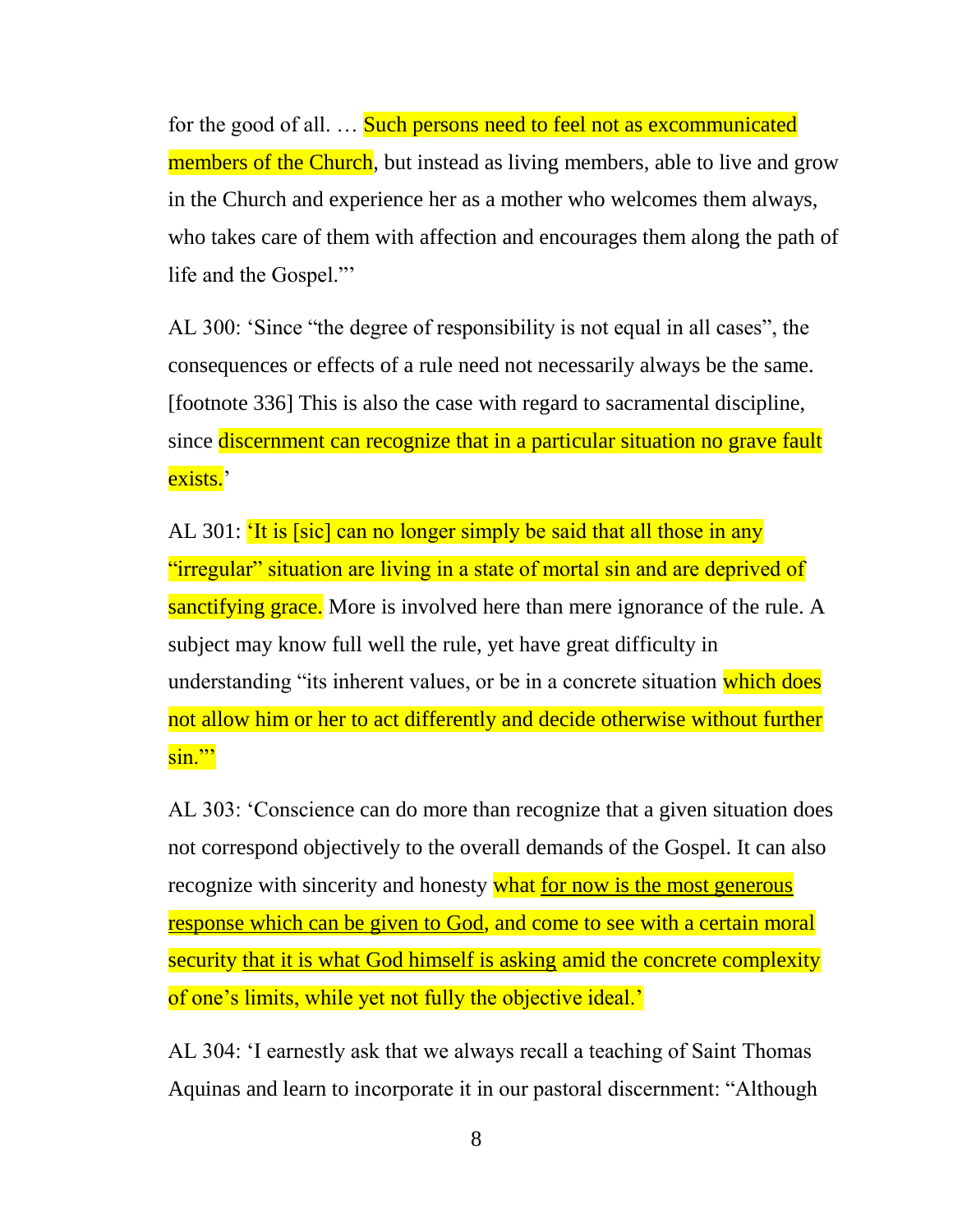there is necessity in the general principles, the more we descend to matters of detail, the more frequently we encounter defects… In matters of action, truth or practical rectitude is not the same for all, as to matters of detail, but only as to the general principles; and where there is the same rectitude in matters of detail, it is not equally known to all... The principle will be found to fail, according as we descend further into detail". It is true that general rules set forth a good which can never be disregarded or neglected, but in their formulation they cannot provide absolutely for all particular situations.'

AL 305: 'Because of forms of conditioning and mitigating factors, it is possible that in an objective situation of sin – which may not be subjectively culpable, or fully such – a person can be living in God's grace, can love and can also grow in the life of grace and charity, while receiving the Church's help to this end. [footnote 351: In certain cases**, this can include the help of the sacraments**. Hence, "I want to remind priests that the confessional must not be a torture chamber, but rather an encounter with the Lord's mercy. I would also point out that the Eucharist "is not a prize for the perfect, but a powerful medicine and nourishment for the weak."]'

AL 308: 'I understand those who prefer a more rigorous pastoral care which leaves no room for confusion. But I sincerely believe that **Jesus wants a** Church attentive to the goodness which the Holy Spirit sows in the midst of human weakness, a Mother who, while clearly expressing her objective teaching, "always does what good she can, even if in the process, her shoes get soiled by the mud of the street".'

AL 311: 'The teaching of moral theology should not fail to incorporate these considerations.'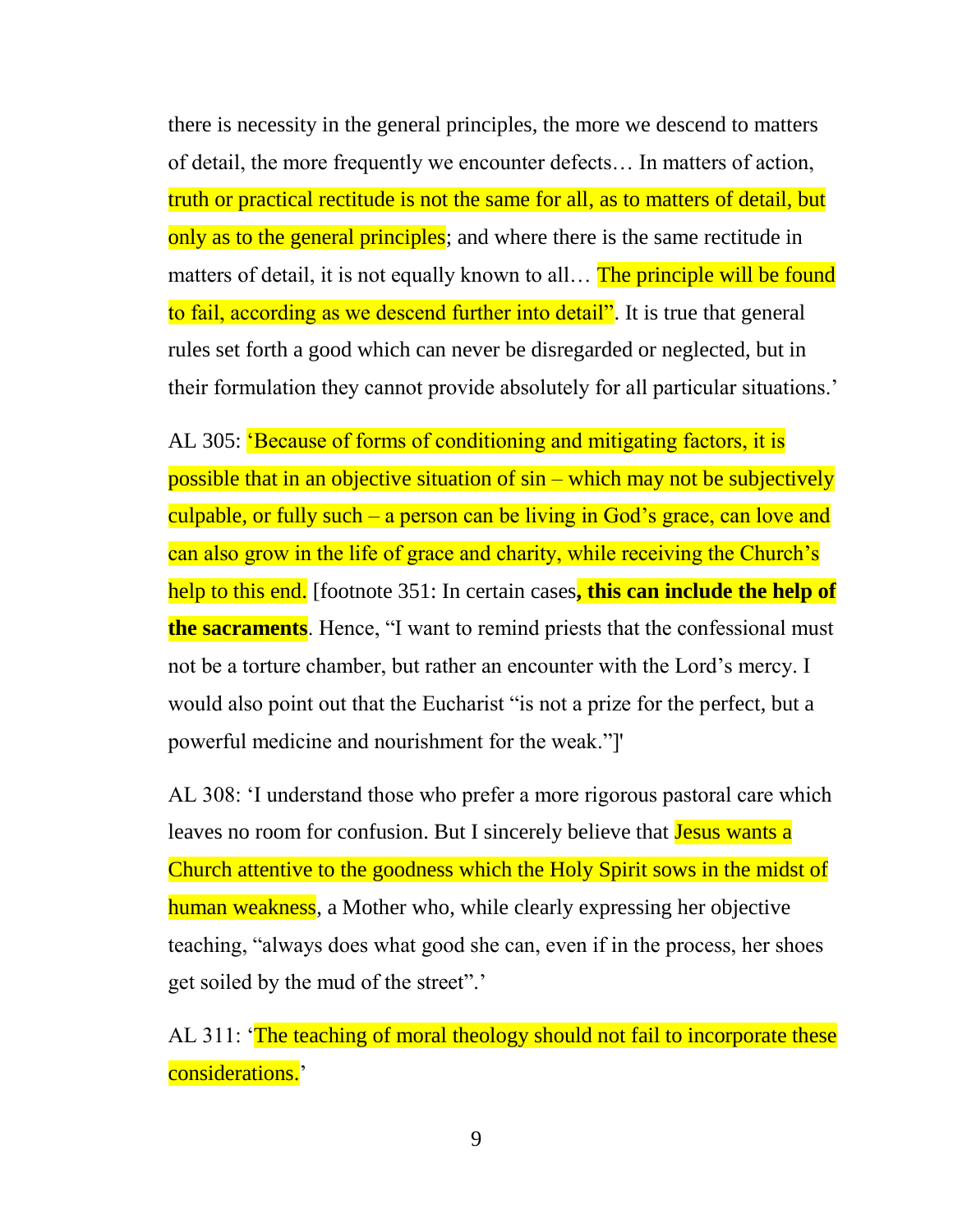The words, deeds and omissions of Your Holiness to which we wish to refer, and which in conjunction with these passages of *Amoris laetitia* are serving to propagate heresies within the Church, are the following:

- Your Holiness has **refused** to give a positive answer to the dubia submitted to you by Cardinals Burke, Caffarra, Brandmüller, and Meisner, in which you were respectfully **requested to confirm that the Apostolic Exhortation** *Amoris laetitia* **does not abolish five teachings of the Catholic faith**.

- Your Holiness intervened in the composition of the *Relatio post disceptationem* for the Extraordinary Synod on the Family. The *Relatio* proposed allowing Communion for divorced-and-remarried Catholics on a "case-by-case basis", and said **pastors should emphasize the "positive aspects**" **of lifestyles the Church considers gravely sinful**, including civil remarriage after divorce and premarital cohabitation. These proposals were included in the *Relatio* at your personal insistence, despite the fact that they did not receive the two-thirds majority required by the Synod rules for a proposal to be included in the *Relatio*.

- In an interview in April 2016, a journalist asked Your Holiness if there are any concrete possibilities for the divorced and remarried that did not exist before the publication of *Amoris laetitia*. You replied *'Io posso dire, si. Punto'*; that is, 'I can say yes. Period.' Your Holiness then stated that the reporter's question was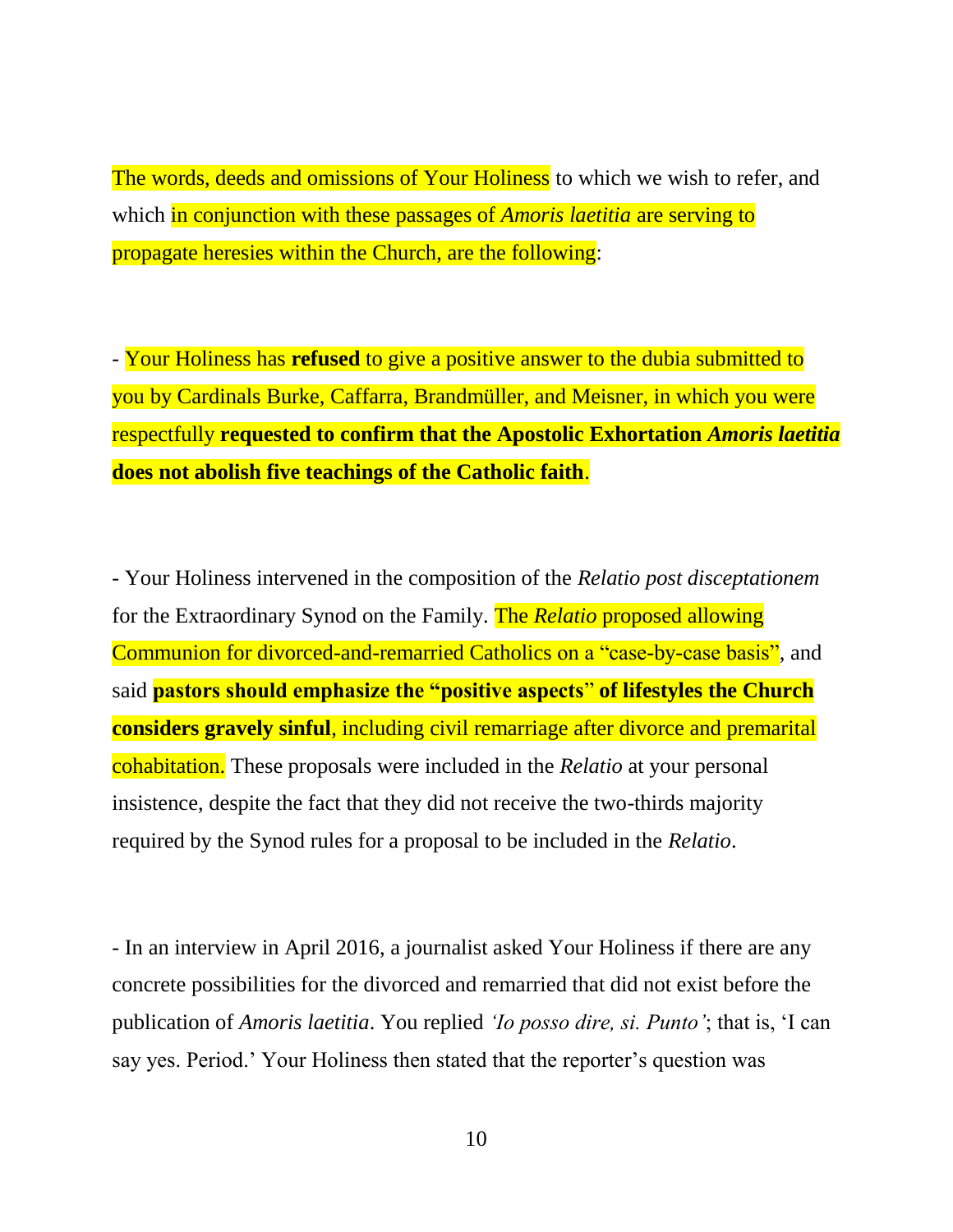answered by the presentation given by Cardinal Schönborn on *Amoris laetitia*. In this presentation Cardinal Schönborn stated:

My great joy as a result of this document resides in the fact that it coherently overcomes that artificial, superficial, clear division between "regular" and "irregular", and subjects everyone to the common call of the Gospel, according to the words of St. Paul: "For God has consigned all to disobedience, that He may have mercy on all" (Rom. 11, 32). … what does the Pope say in relation to access to the sacraments for people who live in "irregular" situations? Pope Benedict had already said that "easy recipes" do not exist (AL 298, note 333). Pope Francis reiterates the need to discern carefully the situation, in keeping with St. John Paul II's *Familiaris consortio* (84) (AL 298). "Discernment must help to find possible ways of responding to God and growing in the midst of limits. By thinking that everything is black and white, we sometimes close off the way of grace and of growth, and discourage paths of sanctification which give glory to God" (AL 205). He also reminds us of an important phrase from *Evangelii gaudium*, 44: "A small step, in the midst of great human limitations, can be more pleasing to God than a life which appears outwardly in order but moves through the day without confronting great difficulties" (AL 304). In the sense of this "*via caritatis*" (AL 306), the Pope affirms, in a humble and simple manner, in a note  $(351)$  that the help of the sacraments may also be given "in certain cases".<sup>4</sup>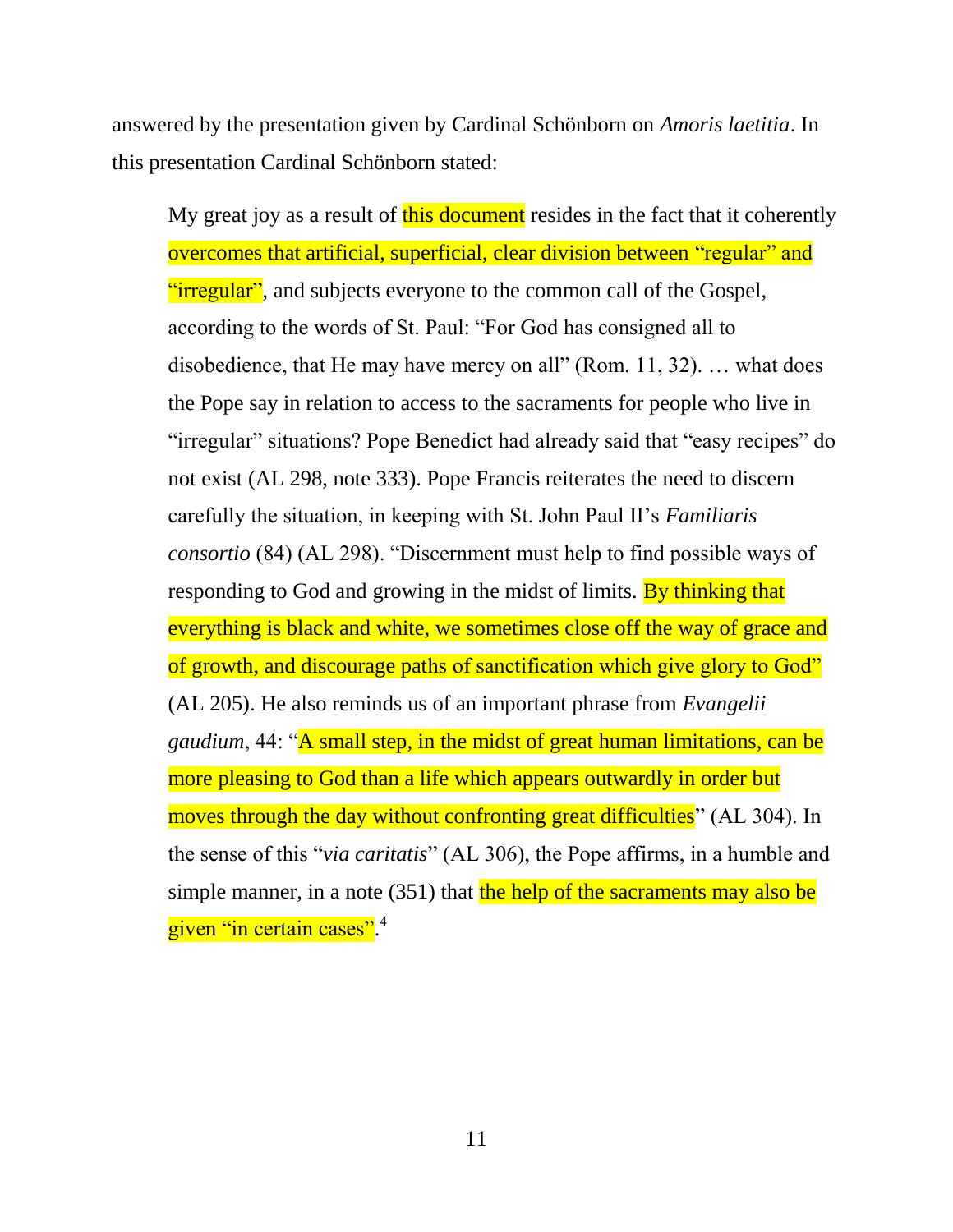Your Holiness amplified this statement by asserting that *Amoris laetitia* endorses the approach to the divorced and remarried that is practised in Cardinal Schönborn's diocese, where they are permitted to receive communion.

- On Sept. 5th 2016 the bishops of the Buenos Aires region issued a statement on the application of *Amoris laetitia*. In it they stated:

6) En otras circunstancias más complejas, y cuando no se pudo obtener una declaración de nulidad, la opción mencionada puede no ser de hecho factible. No obstante, igualmente es posible un camino de discernimiento. Si se llega a reconocer que, en un caso concreto, hay limitaciones que atenúan la responsabilidad y la culpabilidad (cf. 301-302), particularmente cuando una persona considere que caería en una ulterior falta dañando a los hijos de la nueva unión, Amoris laetítía abre la posibilidad del acceso a los sacramentos de la Reconciliación y la Eucaristía (cf. notas 336 y 351). Estos a su vez disponen a la persona a seguir madurando y creciendo con la fuerza de la gracia. …

9) Puede ser conveniente que un eventual acceso a los sacramentos se realice de manera reservada, sobre todo cuando se prevean situaciones conflictivas. Pero al mismo tiempo no hay que dejar de acompañar a la comunidad para que crezca en un espíritu de comprensión y de acogida, sin que ello implique crear confusiones en la enseñanza de la Iglesia acerca del matrimonio indisoluble. La comunidad es instrumento de la misericordia que es «inmerecida, incondicional y gratuita» (297).

12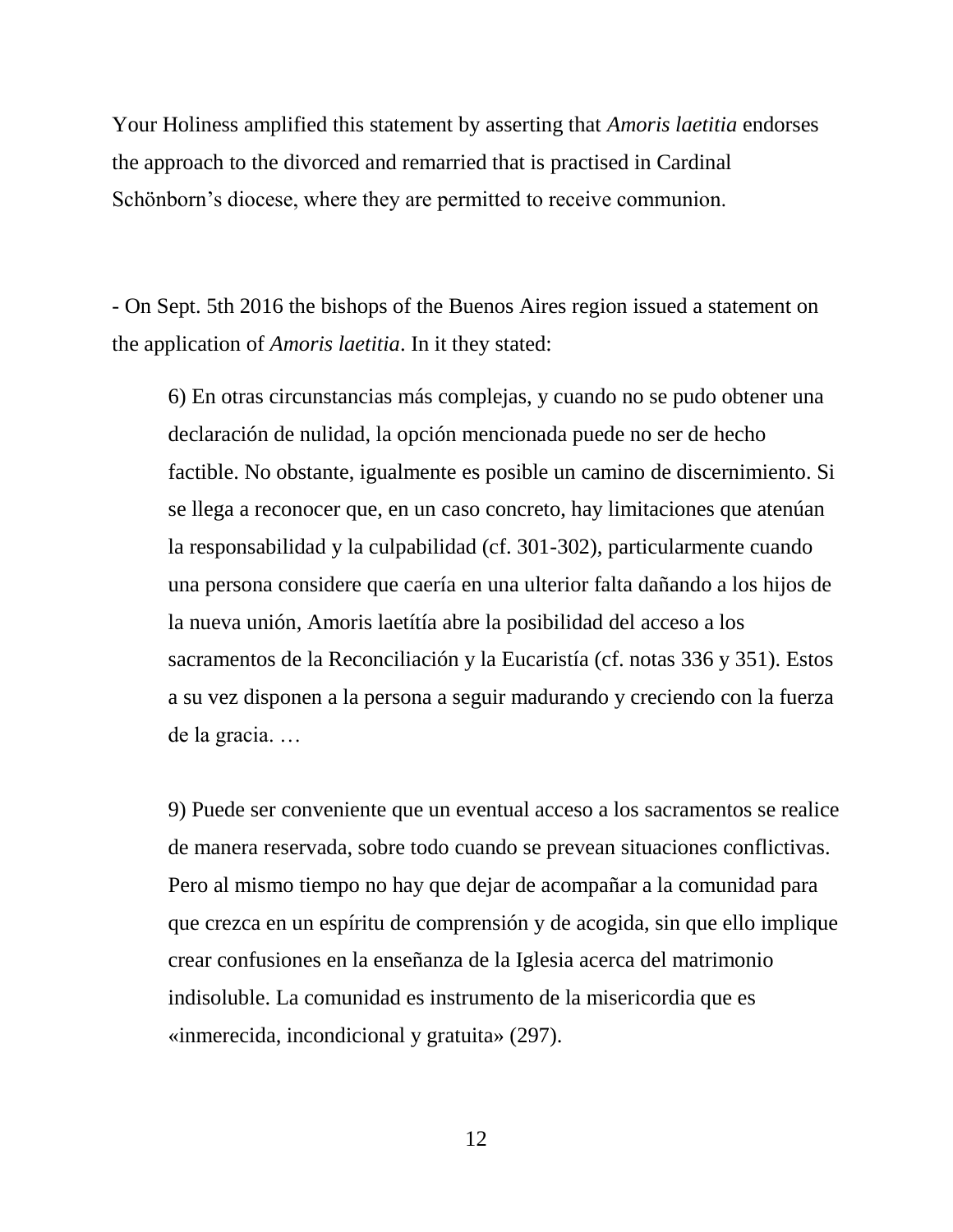10) El discernimiento no se cierra, porque «es dinámico y debe permanecer siempre abierto a nuevas etapas de crecimiento y a nuevas decisiones que permitan realizar el ideal de manera más plena» (303), según la «ley de gradualidad» (295) y confiando en la ayuda de la gracia. ... [6)

In other, more complex cases, and when a declaration of nullity has not been obtained, the above mentioned option may not, in fact, be feasible. Nonetheless, a path of discernment is still possible. If it comes to be recognized that, in a specific case, there are limitations that mitigate responsibility and culpability (cf. 301-302), especially when a person believes they would incur a subsequent wrong by harming the children of the new union, *Amoris laetitia* offers the possibility of access to the sacraments of Reconciliation and Eucharist (cf. footnotes 336 and 351). These sacraments, in turn, dispose the person to continue maturing and growing with the power of grace. … 9) It may be right for eventual access to sacraments to take place privately, especially where situations of conflict might arise. But at the same time, we have to accompany our communities in their growing understanding and welcome, without this implying creating confusion about the teaching of the Church on the indissoluble marriage. The community is an instrument of mercy, which is "unmerited,

unconditional and gratuitous" (297).

10) Discernment is not closed, because it "is dynamic; it must remain ever open to new stages of growth and to new decisions which can enable the ideal to be more fully realized" (303), according to the "law of gradualness" (295) and with confidence in the help of grace.]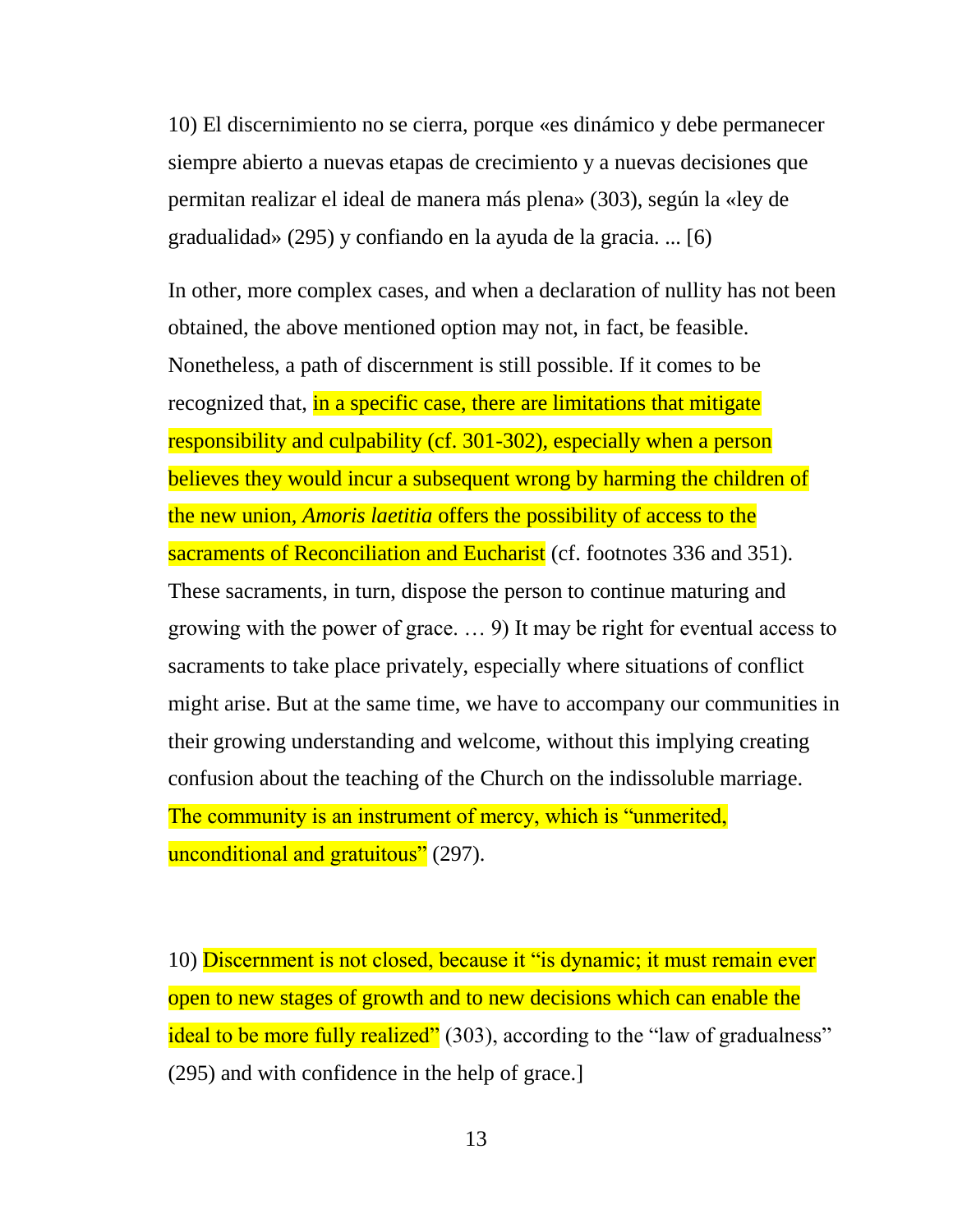This asserts that according to *Amoris laetitia* confusion is not to be created about the teaching of the Church on the indissolubility of marriage, that the divorced and remarried can receive the sacraments, and that persisting in this state is compatible with receiving the help of grace. Your Holiness wrote an official letter dated the same day to Bishop Sergio Alfredo Fenoy of San Miguel, a delegate of the Argentina bishops' Buenos Aires Region, stating that the bishops of the Buenos Aires region had given the only possible interpretation of *Amoris laetitia*:

Querido hermano:

Recibí el escrito de la Región Pastoral Buenos Aires «Criterios básicos para la aplicación del capítulo VIII de Amoris laetítia». Muchas gracias por habérmelo enviado; y los felicito por el trabajo que se han tomado: un verdadero ejemplo de acompañamiento a los sacerdotes... y todos sabemos cuánto es necesaria esta cercanía del obíspo con su clero y del clero con el obispo . El prójimo «más prójimo» del obispo es el sacerdote, y el mandamiento de amar al prójimo como a sí mismo comienza para nosotros obispos precisamente con nuestros curas.

El escrito es muy bueno y explícita cabalmente el sentido del capitulo VIII de *Amoris Laetitia*. No hay otras interpretaciones.

[Beloved brother, I received the document from the Buenos Aires Pastoral Region, "Basic Criteria for the Application of Chapter Eight of *Amoris laetitia*." Thank you very much for sending it to me. I thank you for the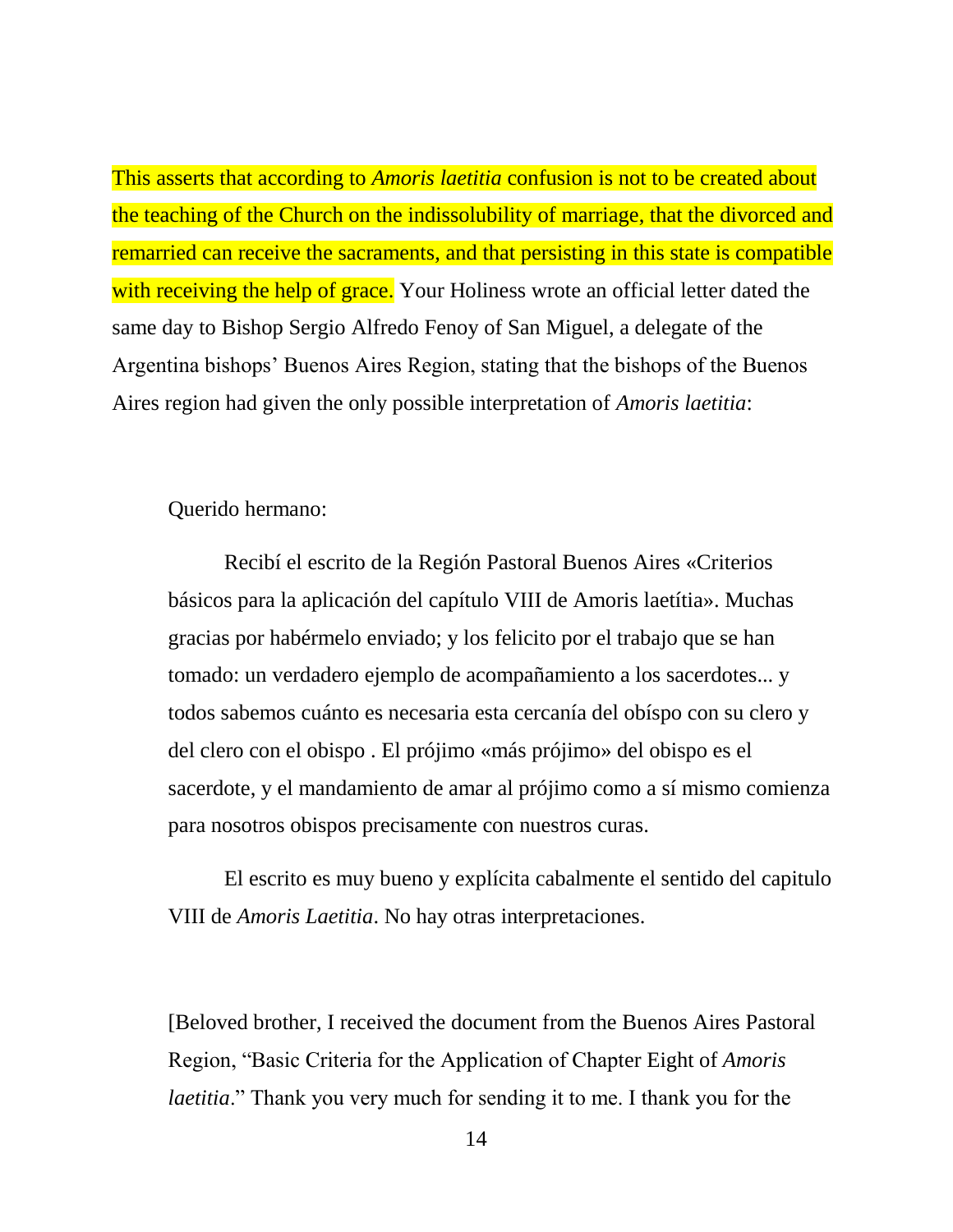work they have done on this: a true example of accompaniment for the priests ... and we all know how necessary is this closeness of the bishop with his clergy and the clergy with the bishop. The neighbor 'closest' to the bishop is the priest, and the commandment to love one's neighbor as one's self begins for us, the bishops, precisely with our priests. The document is very good and completely explains the meaning of chapter VIII of *Amoris laetitia*. **There are no other interpretations**.<sup>[5]</sup>

- Your Holiness appointed Archbishop Vincenzo Paglia as president of the Pontifical Academy for Life and grand chancellor of the Pontifical Pope John Paul II Institute for Studies on Marriage and Family. As head of the Pontifical Council for the Family, Archbishop Paglia was responsible for the publication of a book, *Famiglia e Chiesa, un legame indissolubile* (*Libreria Editrice Vaticana*, 2015), that contains the lectures given at three seminars promoted by that dicastery on the topics of 'Marriage: Faith, Sacrament, Discipline'; 'Family, Conjugal Love and Generation'; and 'The Wounded Family and Irregular Unions: What Pastoral Attitude'. This book and the seminars it described were intended to put forward proposals for the Synod on the Family, and promoted the granting of communion to divorced and remarried Catholics.

- Guidelines for the diocese of Rome were issued under Your Holiness's authority permitting the reception of the Eucharist under certain circumstances by civilly divorced and remarried Catholics living *more uxorio* with their civil partner.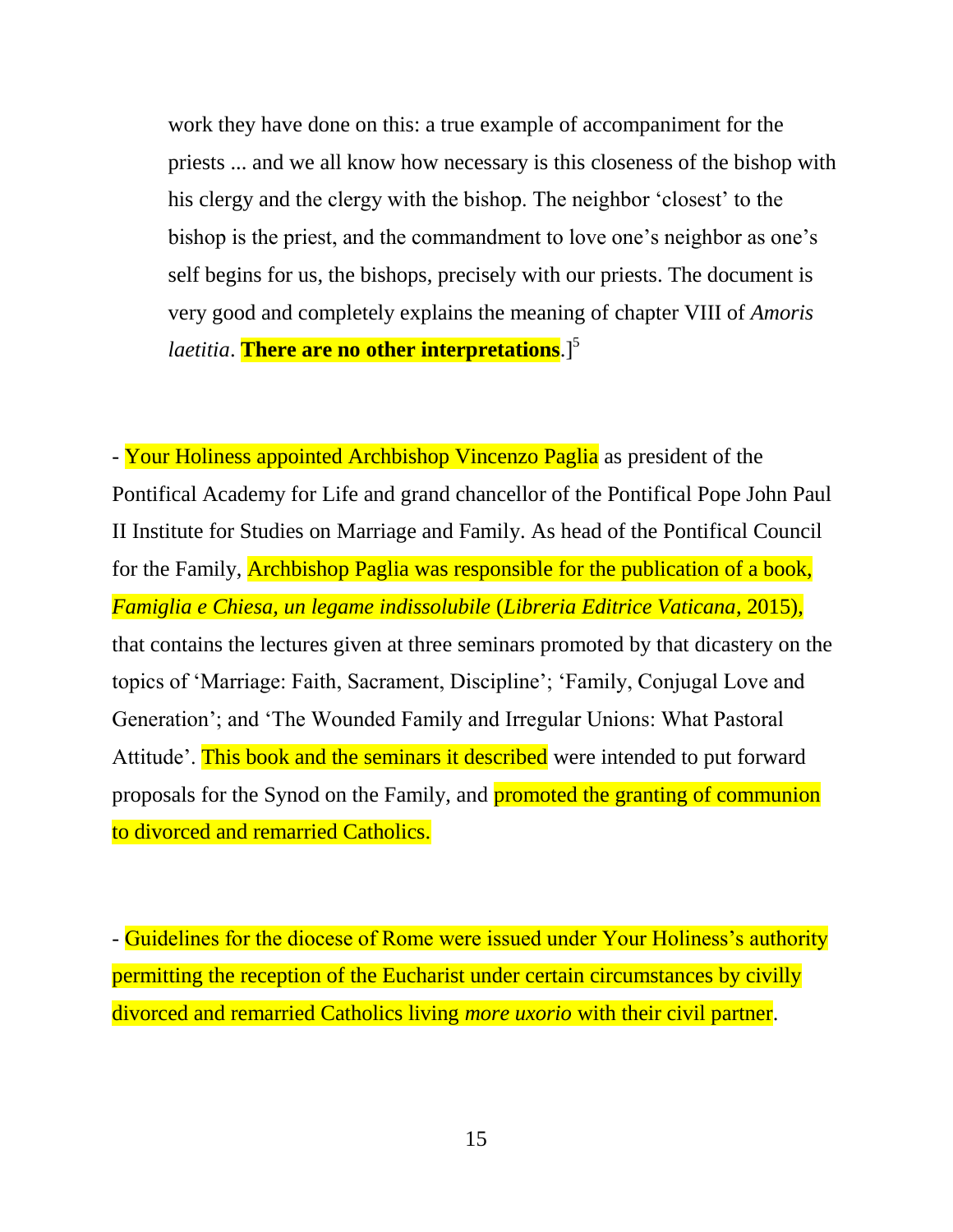- Your Holiness appointed Bishop Kevin Farrell as prefect of the newly established Dicastery for Laity, Family and Life, and promoted him to the rank of cardinal. Cardinal Farrell has expressed support for Cardinal Schönborn's proposal that the divorced and remarried should receive communion. He has stated that the reception of communion by the divorced and remarried is a 'process of discernment and of conscience.<sup>' 6</sup>

- On January 17th, 2017, the *Osservatore Romano*, the official journal of the Holy See, published the guidelines issued by the archbishop of Malta and the bishop of Gozo for the reception of the Eucharist by persons living in an adulterous relationship. These guidelines permitted the sacrilegious reception of the Eucharist by some persons in this situation, **and stated that in some cases it is impossible**  for such persons to practise chastity and harmful for them to attempt to practise chastity. No criticism of these guidelines was made by the *Osservatore Romano*, which presented them as legitimate exercises of episcopal teaching and authority. This publication was an official act of the Holy See that went uncorrected by yourself.

## **Correctio**

His verbis, actis, et omissionibus, et in iis sententiis libri *Amoris laetitia* quas supra diximus, Sanctitas Vestra sustentavit recte aut oblique, et in Ecclesia (quali quantaque intelligentia nescimus nec iudicare audemus) propositiones has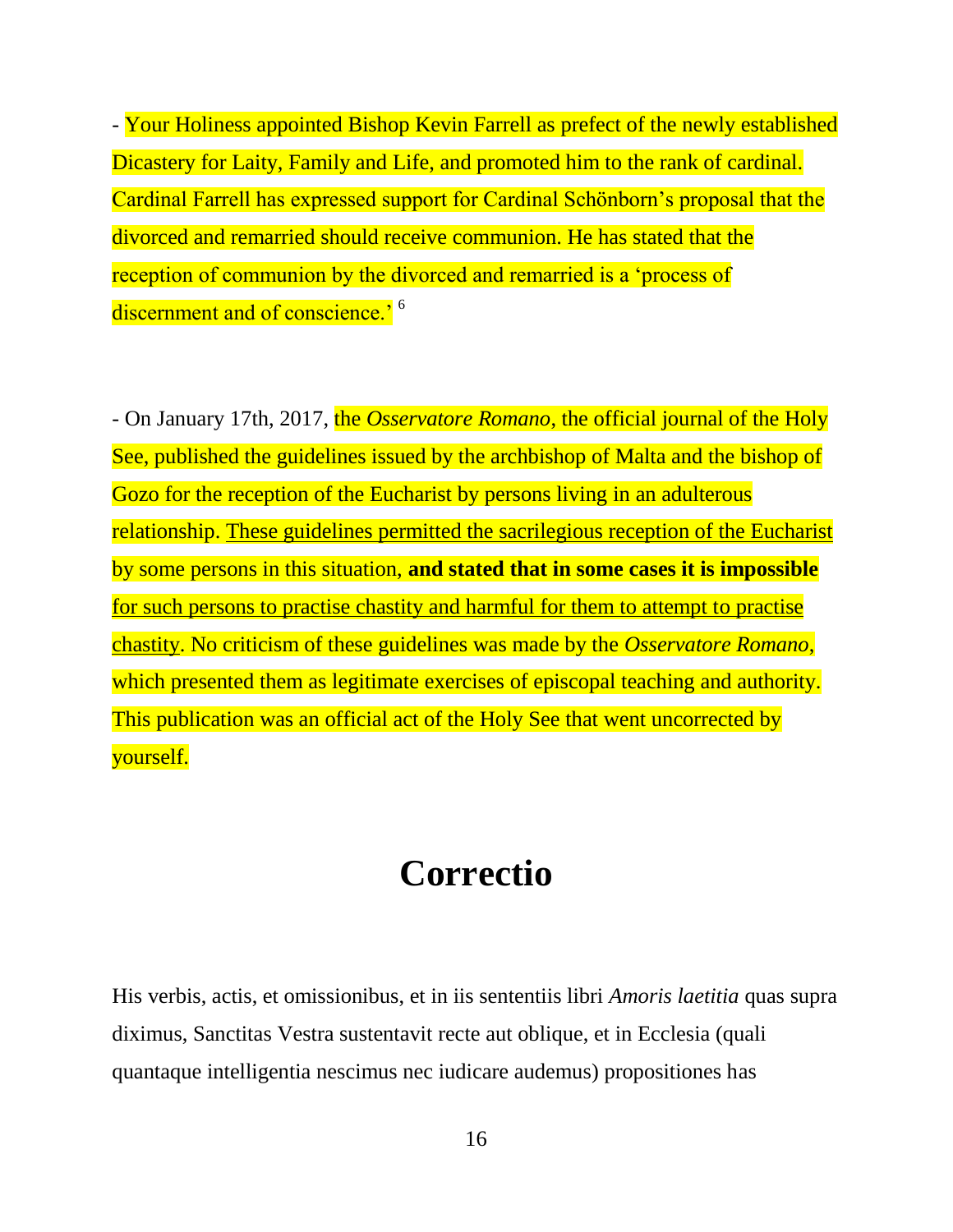sequentes, cum munere publico tum actu privato, propagavit, falsas profecto et haereticas:

(1) "Homo iustificatus iis caret viribus quibus, Dei gratia adiutus, mandata obiectiva legis divinae impleat; quasi quidvis ex Dei mandatis sit iustificatis impossibile; seu quasi Dei gratia, cum in homine iustificationem efficit, non semper et sua natura conversionem efficiat ab omni peccato gravi; seu quasi non sit sufficiens ut hominem ab omni peccato gravi convertat."

(2) Christifidelis qui, divortium civile a sponsa legitima consecutus, matrimonium civile (sponsa vivente) cum alia contraxit; quique cum ea more uxorio vivit; quique cum plena intelligentia naturae actus sui et voluntatis propriae pleno ad actum consensu eligit in hoc rerum statu manere: non necessarie mortaliter peccare dicendus est, et gratiam sanctificantem accipere et in caritate crescere potest."

(3) "Christifidelis qui alicuius mandati divini plenam scientiam possidet et deliberata voluntate in re gravi id violare eligit, non semper per talem actum graviter peccat."

(4) "Homo potest, dum divinae prohibitioni obtemperat, contra Deum ea ipsa obtemperatione peccare."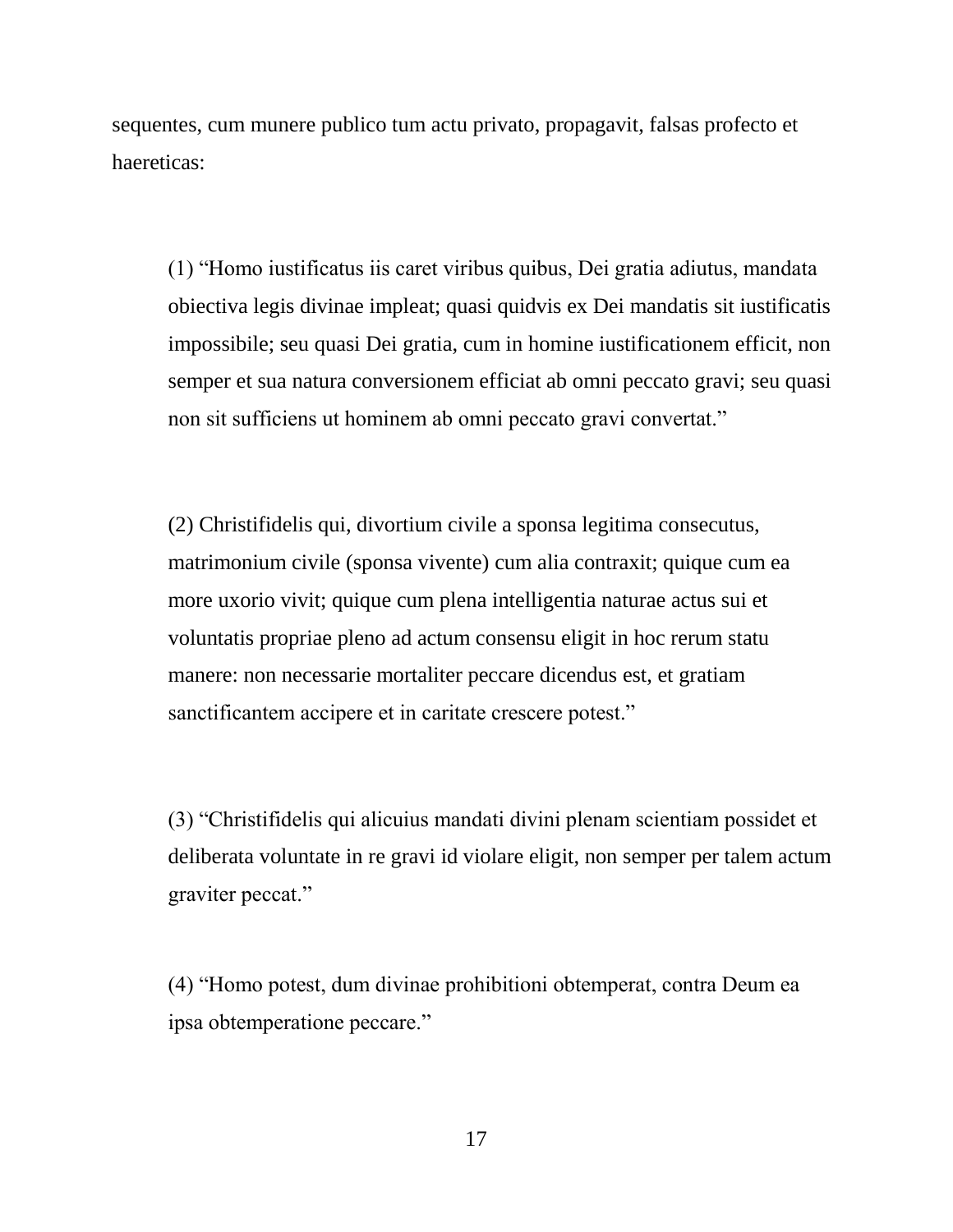(5) "Conscientia recte ac vere iudicare potest actus venereos aliquando probos et honestos esse aut licite rogari posse aut etiam a Deo mandari, inter eos qui matrimonium civile contraxerunt quamquam sponsus cum alia in matrimonio sacramentali iam coniunctus est."

(6) "Principia moralia et veritas moralis quae in divina revelatione et in lege naturali continentur non comprehendunt prohibitiones qualibus genera quaedam actionis absolute vetantur utpote quae propter obiectum suum semper graviter illicita sint."

(7) "Haec est voluntas Domini nostri Iesu Christi, ut Ecclesia disciplinam suam perantiquam abiciat negandi Eucharistiam et Absolutionem iis qui, divortium civile consecuti et matrimonium civile ingressi, contritionem et propositum firmum sese emendandi ab ea in qua vivunt vitae conditione noluerunt patefacere."<sup>7</sup>

These propositions all contradict truths that are divinely revealed, and that Catholics must believe with the assent of divine faith. They were identified as heresies in the petition concerning *Amoris laetitia* that was addressed by 45 Catholic scholars to the cardinals and Eastern patriarchs of the Church.8 It is necessary for the good of souls that they be once more condemned by the authority of the Church. In listing these seven propositions we do not intend to give an exhaustive list of all the heresies and errors which an unbiased reader, attempting to read *Amoris laetitia* in its natural and obvious sense, would plausibly take to be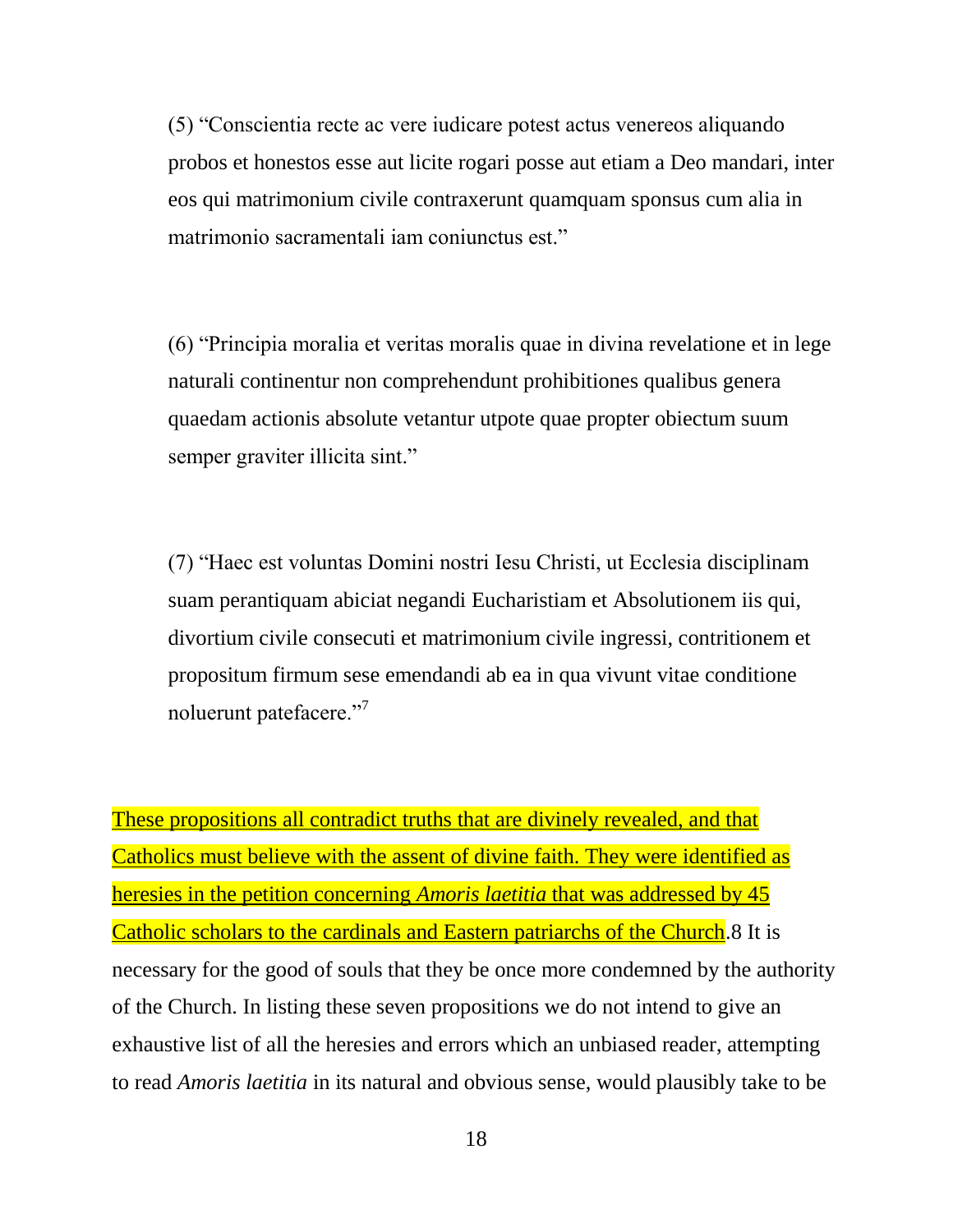affirmed, suggested or favoured by this document: a letter sent to all the cardinals of the Church and to the Eastern Catholic patriarchs lists 19 such propositions. Rather, we seek to list the propositions which Your Holiness's words, deeds and omissions, as already described, have in effect upheld and propagated, to the great and imminent danger of souls.

At this critical hour, therefore, we turn to the *cathedra veritatis*, the Roman Church, which has by divine law pre-eminence over all the churches, and of which we are and intend always to remain loyal children, and we respectfully insist that Your Holiness publicly reject these propositions, thus accomplishing the mandate of our Lord Jesus Christ given to St Peter and through him to all his successors until the end of the world: "I have prayed for thee, that thy faith fail not: and thou, being once converted, confirm thy brethren."

We respectfully ask for Your Holiness's apostolic blessing, with the assurance of our filial devotion in our Lord and of our prayer for the welfare of the Church.

\* \* \*

### **Elucidation**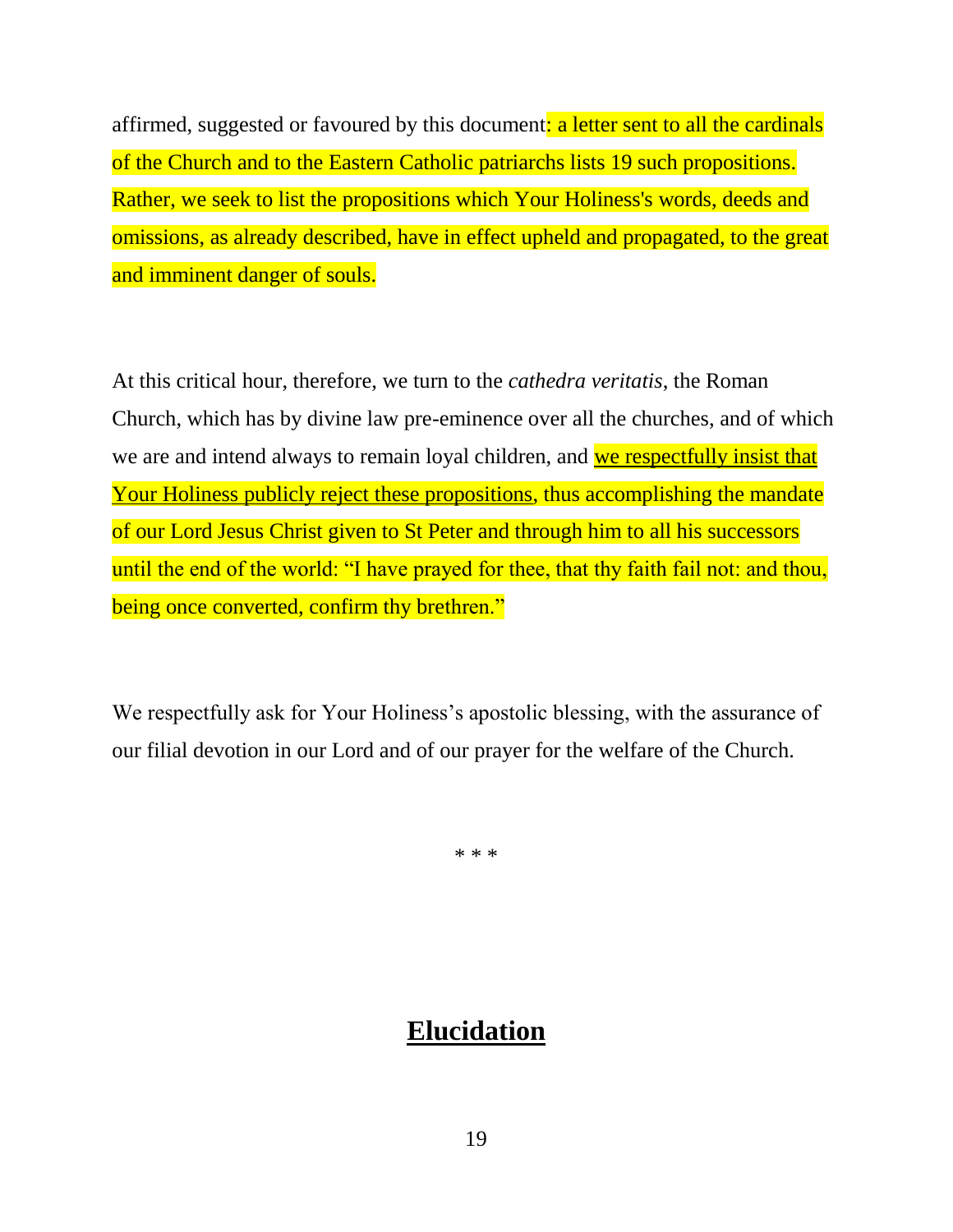In order to elucidate our *Correctio*, and to put forward a firmer defence against the spread of errors, we wish to draw attention to **two general sources of error** which appear to us to be **fostering the heresies** that we have listed. We speak, firstly, of that false understanding of divine revelation which generally receives the name of **Modernism**, and secondly, of **the teachings of Martin Luther**.

#### **A. The problem of Modernism**

The Catholic understanding of divine revelation is frequently denied by contemporary theologians, and this denial has led to widespread confusion among Catholics on the nature of divine revelation and faith. In order to prevent any misunderstanding that might arise from this confusion, and to justify our claim about the current propagation of heresies within the Church, we will describe the Catholic understanding of divine revelation and faith, which is presumed in this document.

This description is also necessary in order to respond to the passages in *Amoris laetitia* where it is asserted that the teachings of Christ and of the magisterium of the Church should be followed. These passages include the following: "Unity of teaching and practice is certainly necessary in the Church" (AL 3). "Faithful to Christ's teaching we look to the reality of the family today in all its complexity" (AL 32). "The teaching of the encyclical *Humanae Vitae* and the Apostolic Exhortation *Familiaris Consortio* ought to be taken up anew" (AL 222). "The teaching of the Master (cf. Mt 22:30) and Saint Paul (cf. 1 Cor 7:29-31) on marriage is set – and not by chance – in the context of the ultimate and definitive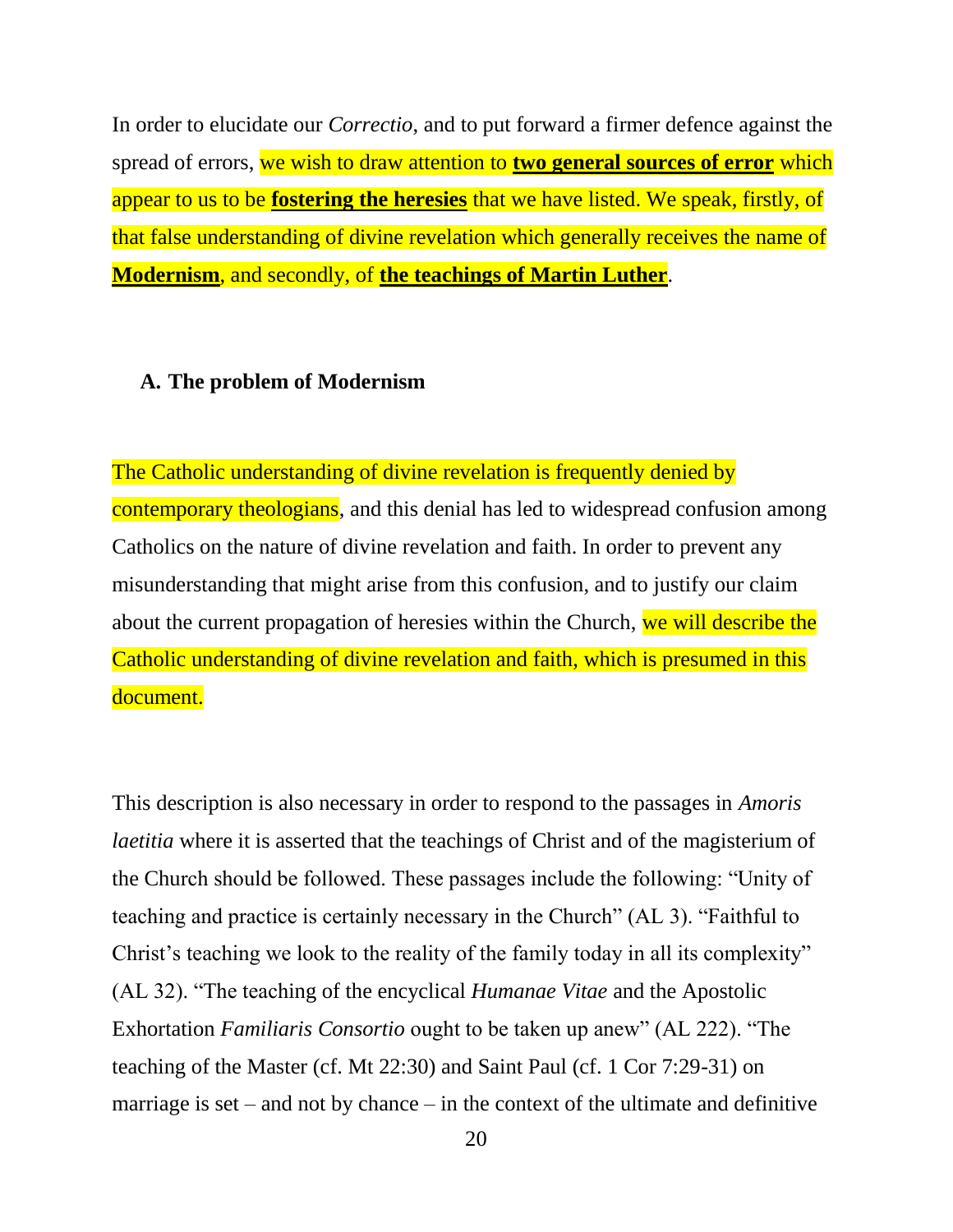dimension of our human existence. We urgently need to rediscover the richness of this teaching" (AL 325). These passages might be seen as ensuring that nothing in *Amoris laetitia* serves to propagate errors contrary to Catholic teaching. A description of the true nature of adherence to Catholic teaching will clarify our assertion that *Amoris laetitita* does indeed serve to propagate such errors.

We therefore ask Your Holiness to permit us to recall the following truths, which are taught by Holy Scripture, Sacred Tradition, the universal consensus of the Fathers, and the magisterium of the Church, and which summarise Catholic teaching on faith, divine revelation, infallible magisterial teaching, and heresy:

1. The gospels of Matthew, Mark, Luke, and John, whose historical character the Church unhesitatingly asserts, faithfully hand on what Jesus Christ, while living among men, really did and taught for their eternal salvation until the day He was taken up into heaven.<sup>9</sup>

2. Jesus Christ is true God and true man. In consequence, all his teachings are the teachings of God Himself.<sup>10</sup>

3. All the propositions that are contained in the Catholic faith are truths communicated by God.<sup>11</sup>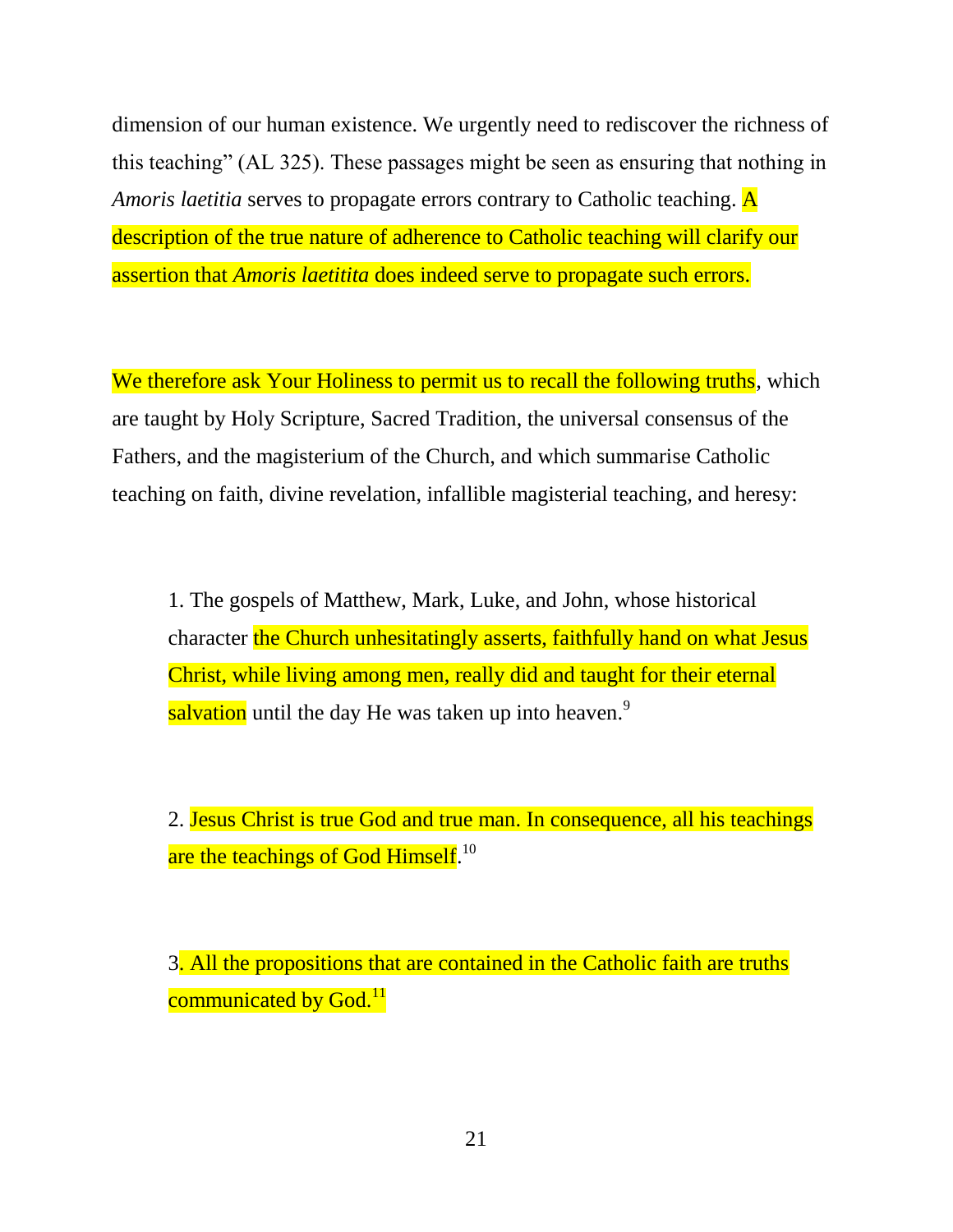4. In believing these truths with an assent that is an act of the theological virtue of faith, we are believing the testimony of a speaker. The act of divine faith is a particular form of the general intellectual activity of believing a proposition because a speaker asserts it, and because the speaker is held to be honest and knowledgeable with respect to the assertion he is making. In an act of divine faith, God is believed when he says something, and he is believed because he is God and hence is knowledgeable and truthful.<sup>12</sup>

5. Belief in divine testimony differs from belief in the testimony of human beings who are not divine, because God is all-knowing and perfectly good. In consequence, he can neither lie nor be deceived. It is thus impossible for divine testimony to be mistaken. Because the truths of the Catholic faith are communicated to us by God, the assent of faith that is given to them is most certain. A Catholic believer cannot have rational grounds for doubting or disbelieving any of these truths.<sup>13</sup>

6. Human reason by itself can establish the truth of the Catholic faith based on the publicly available evidence for the divine origin of the Catholic Church, but such reasoning cannot produce an act of faith. The theological virtue of faith and the act of faith can only be produced by divine grace. A person who has this virtue but then freely and knowingly chooses to disbelieve a truth of the Catholic faith sins mortally and loses eternal life.<sup>14</sup>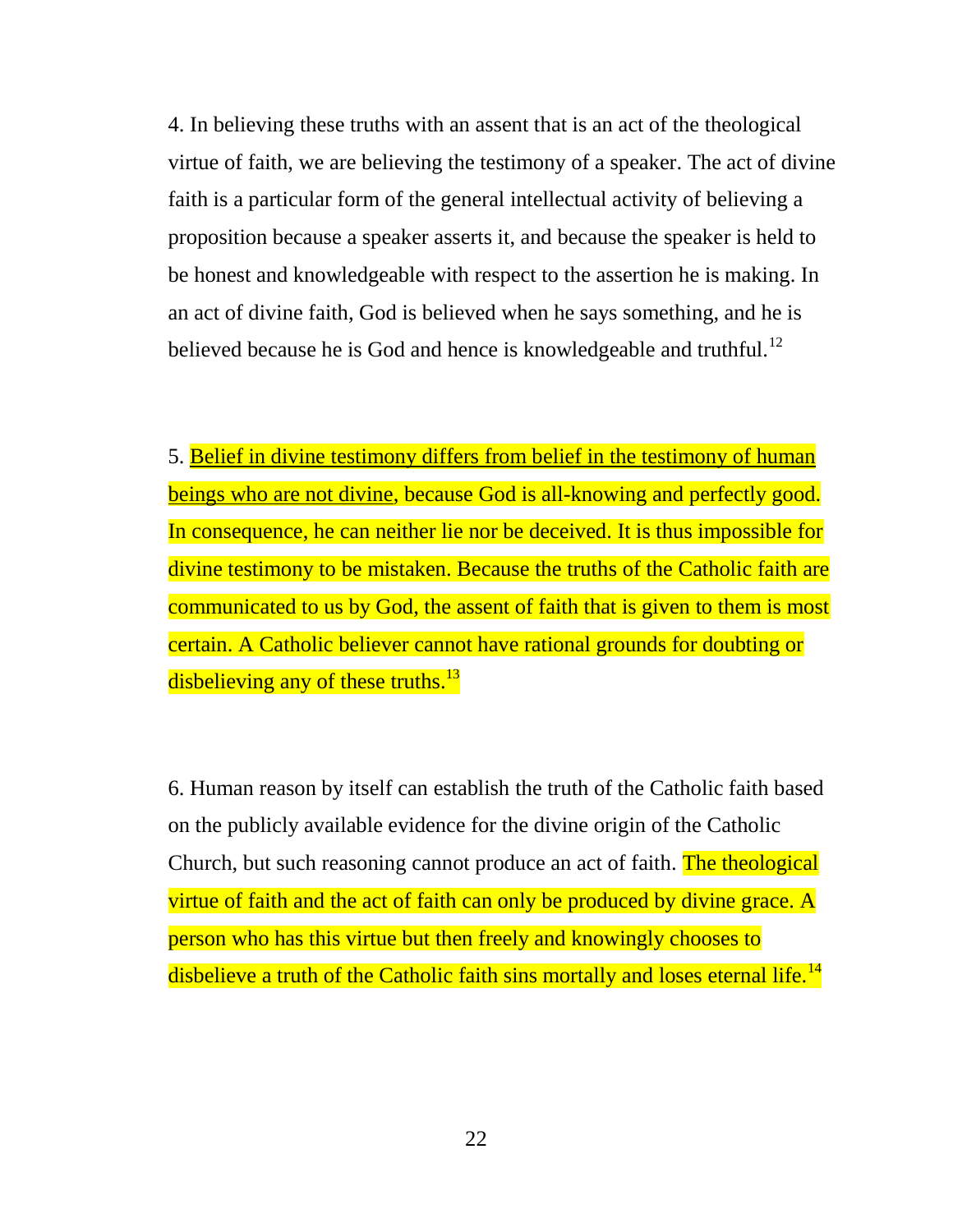7. The truth of a proposition consists in its saying of what is, that it is; scholastically expressed, it consists in *adaequatio rei et intellectus*. Every truth is as such true, no matter by whom or when or in what circumstances it is considered. No truth can contradict any other truth.<sup>15</sup>

8. The Catholic faith does not exhaust all the truth about God, because only the divine intellect can fully comprehend the divine being. Nonetheless every truth of the Catholic faith is entirely and completely true, in that the features of reality that such a truth describes are exactly as these truths present them to be. There is no difference between the content of the teachings of the faith and how things are.<sup>16</sup>

9. The divine speech that communicates the truths of the Catholic faith is expressed in human languages. The inspired Hebrew and Greek text of the Holy Scriptures is itself uttered by God in all of its parts. It is not a purely human report or interpretation of divine revelation, and no part of its meaning is due solely to human causes. In believing the teaching of the Holy **Scriptures we are believing God directly.** We are not believing the statements made by God on the basis of believing the testimony of some other, non-divine person or persons.<sup>17</sup>

10. When the Catholic Church infallibly teaches that a proposition is a divinely revealed part of the Catholic faith and is to be believed with the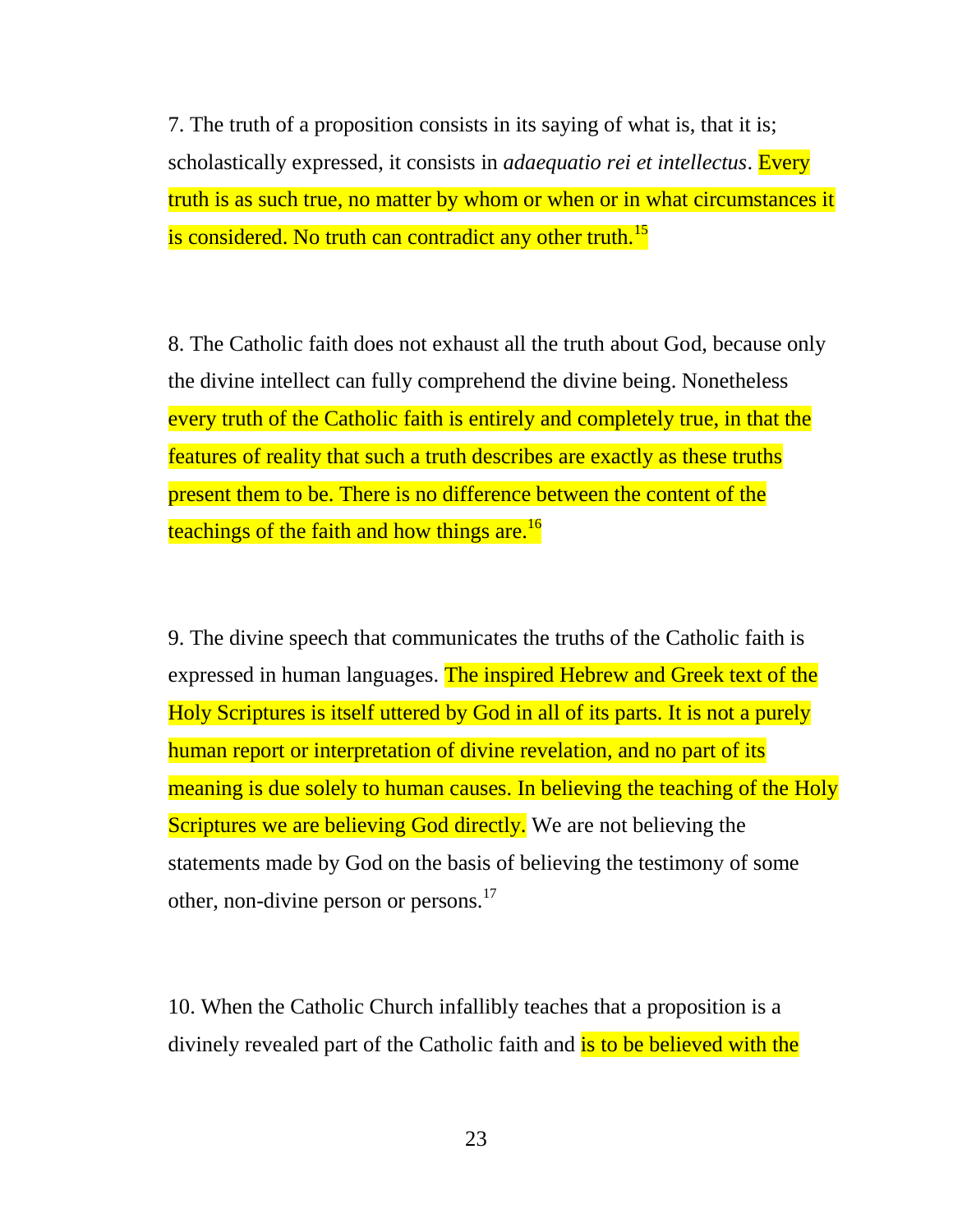assent of faith, Catholics who assent to this teaching are believing what God has communicated, and are believing it on account of His having said it.<sup>18</sup>

11. The languages in which divine revelation is expressed, and the cultures and histories that shaped these languages, do not constrain, distort, or add to the divine revelation that is expressed in them. No part or aspect of the Holy Scriptures or of the infallible teaching of the Church concerning the content of divine revelation is produced only by the languages and historical conditions in which they are expressed, but not by God's action in communicating truths. Hence, no part of the content of the teaching of the Church can be revised or rejected on the grounds that it is produced by historical circumstances rather than by divine revelation.<sup>19</sup>

12. The magisterial teaching of the Church after the death of the last apostle must be understood and believed as a single whole. It is not divided into a past magisterium and a contemporary or living magisterium that can ignore earlier magisterial teaching or revise it at will.<sup>20</sup>

13. The Pope, who has the supreme authority in the Church, is not himself exempt from the authority of the Church, in accordance with divine and ecclesiastical law. He is bound to accept and uphold the definitive teaching of his predecessors in the papal office.<sup>21</sup>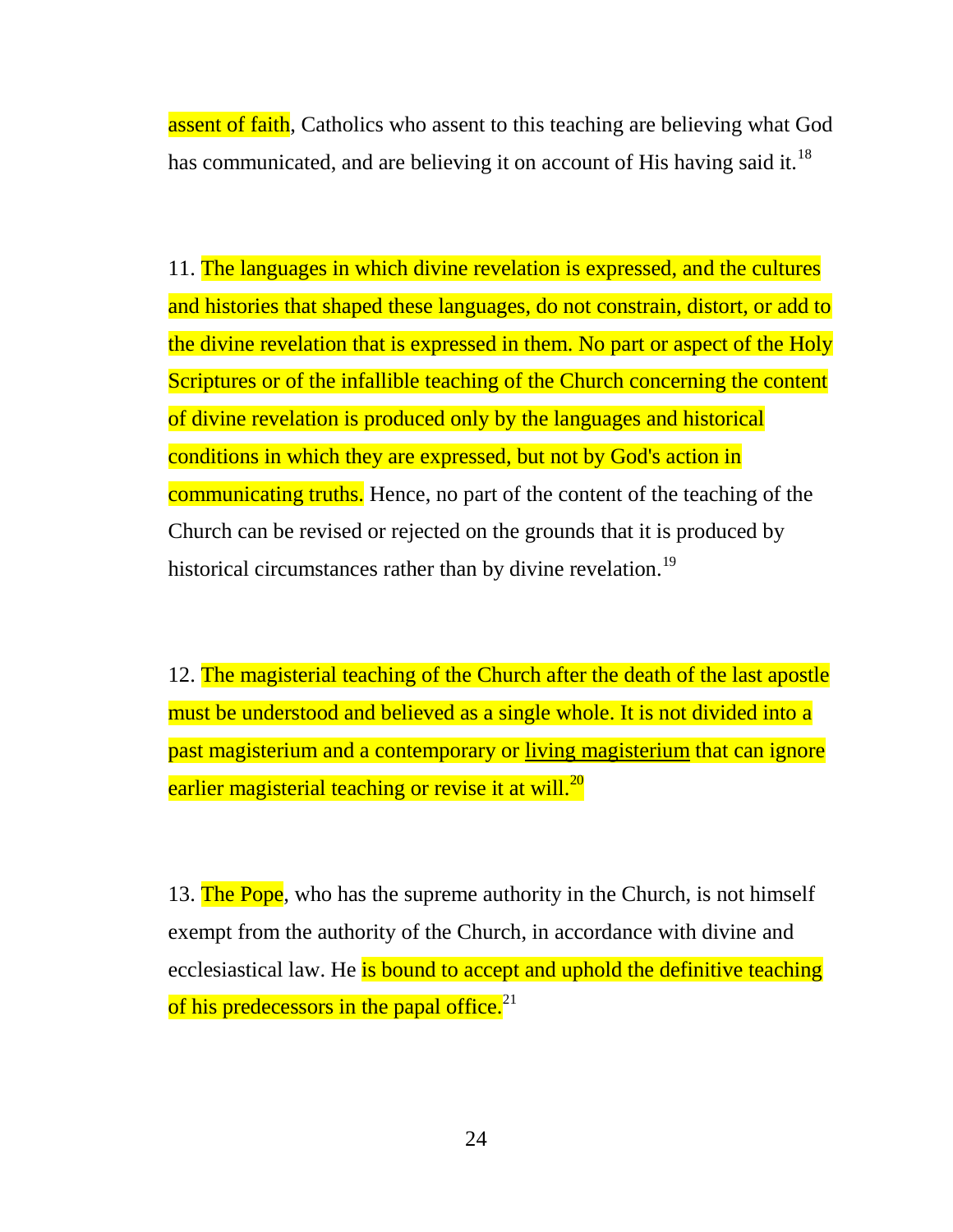14. A heretical proposition is a proposition that contradicts a divinely revealed truth that is included in the Catholic faith.<sup>22</sup>

15. The sin of heresy is committed by a person who possesses the theological virtue of faith, but then freely and knowingly chooses to disbelieve or doubt a truth of the Catholic faith. Such a person sins mortally and loses eternal life. The judgement of the Church upon the personal sin of heresy is exercised only by a priest in the sacrament of penance.<sup>23</sup>

16. The canonical crime of heresy is committed when a Catholic a) publicly doubts or denies one or more truths of the Catholic faith, or publicly refuses to give assent to one or more truths of the Catholic faith, but does not doubt or deny all these truths or deny the existence of Christian revelation, and b) is pertinacious in this denial. Pertinacity consists in the person in question continuing to publicly doubt or deny one or more truths of the Catholic faith after having been warned by competent ecclesiastical authority that his doubt or denial is a rejection of a truth of the faith, and that this doubt or denial must be renounced and the truth in question must be publicly affirmed as divinely revealed by the person being warned. $^{24}$ 

(The above descriptions of the personal sin of heresy and of the canonical crime of heresy are given solely in order to be able to exclude them from the subject of our protest. We are only concerned with heretical propositions propagated by the words, deeds and omissions of Your Holiness. We do not have the competence or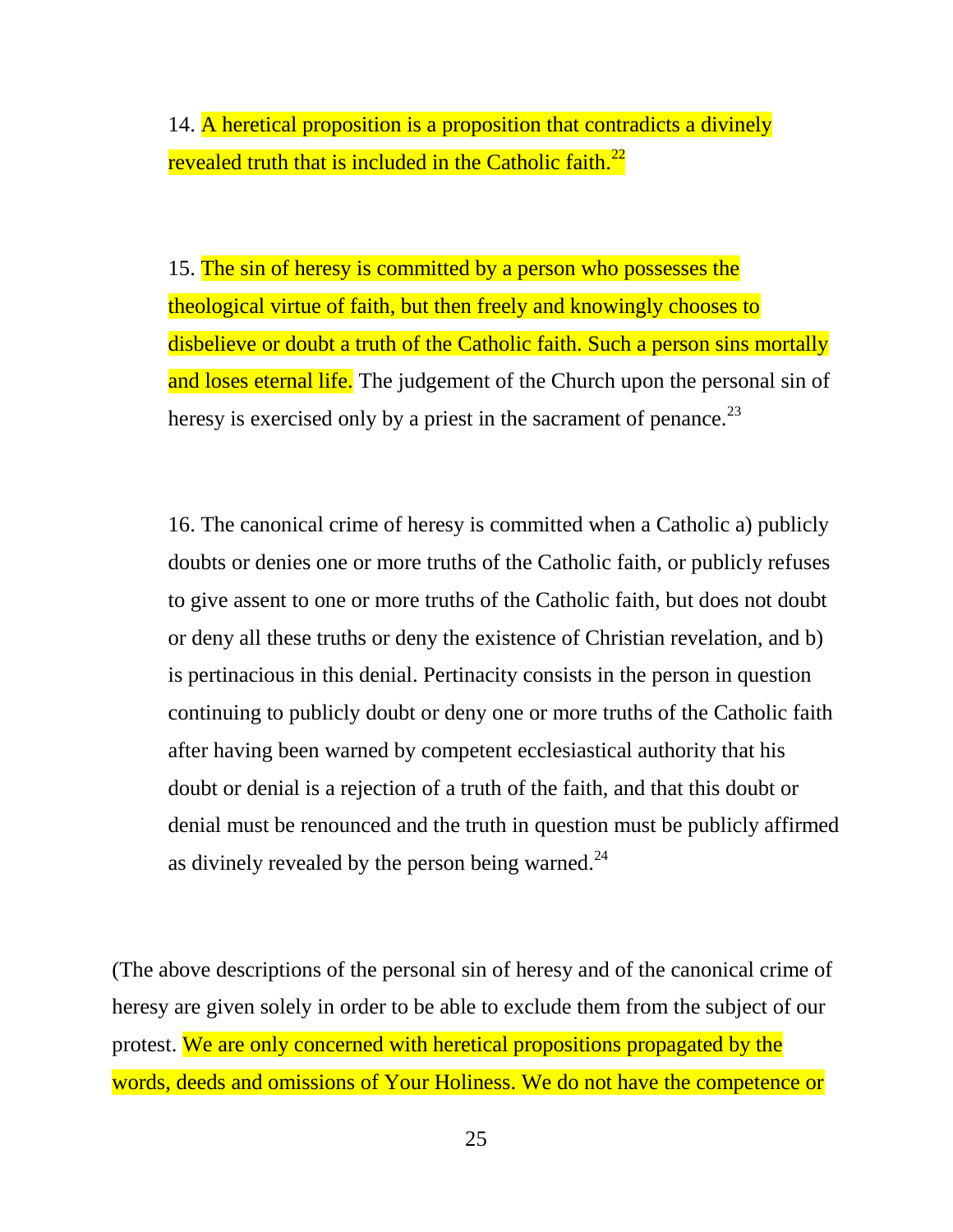the intention to address the canonical issue of heresy.) B. The influence of Martin Luther In the second place, we feel compelled by conscience to advert to Your Holiness's unprecedented sympathy for Martin Luther, and to the affinity between Luther's ideas on law, justification, and marriage, and those taught or favoured by Your Holiness in A*moris laetitia* and elsewhere. <sup>25</sup> This is necessary in order that our protest against the seven heretical propositions listed in this document may be complete; we wish to show, albeit in summary form, that these are not unrelated errors, but rather form part of a heretical system. Catholics need to be warned not only against these seven errors, but also against this heretical system as such, not least by reason of Your Holiness's praise of the man who originated it.

Thus, in a press conference on June 26th, 2016, Your Holiness stated:

I think that Martin Luther's intentions were not mistaken; he was a reformer. Perhaps some of his methods were not right, although at that time, if you read Pastor's history, for example – Pastor was a German Lutheran who experienced a conversion when he studied the facts of that period; he became a Catholic – we see that the Church was not exactly a model to emulate. There was corruption and worldliness in the Church; there was attachment to money and power. That was the basis of his protest. He was also intelligent, and he went ahead, justifying his reasons for it. Nowadays, Lutherans and Catholics, and all Protestants, are in agreement on the doctrine of justification: on this very important point he was not mistaken.<sup>26</sup>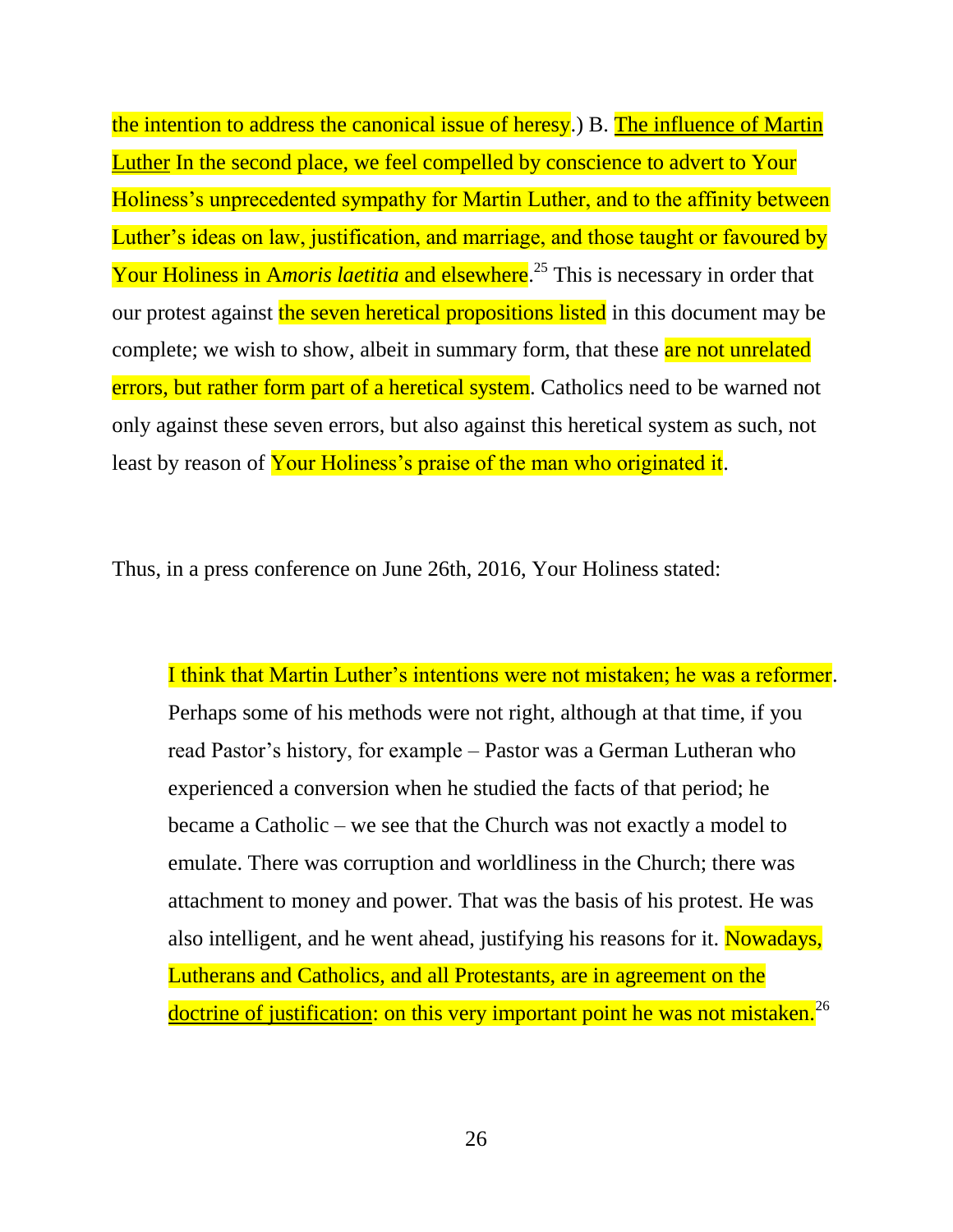In a homily in the Lutheran Cathedral in Lund, Sweden, on Oct 31st, 2016, Your Holiness stated:

As Catholics and Lutherans, we have undertaken a common journey of reconciliation. Now, in the context of the commemoration of the Reformation of 1517, we have a new opportunity to accept a common path, one that has taken shape over the past fifty years in the ecumenical dialogue between the Lutheran World Federation and the Catholic Church. Nor can we be resigned to the division and distance that our separation has created between us. We have the opportunity to mend a critical moment of our history by moving beyond the controversies and disagreements that have often prevented us from understanding one another.

Jesus tells us that the Father is the "vinedresser" (cf. v. 1) who tends and prunes the vine in order to make it bear more fruit (cf. v. 2). The Father is constantly concerned for our relationship with Jesus, to see if we are truly one with him (cf. v. 4). He watches over us, and his gaze of love inspires us to purify our past and to work in the present to bring about the future of unity that he so greatly desires.

We too must look with love and honesty at our past, recognizing error and seeking forgiveness, for God alone is our judge. We ought to recognize with the same honesty and love that our division distanced us from the primordial intuition of God's people, who naturally yearn to be one, and that *it* was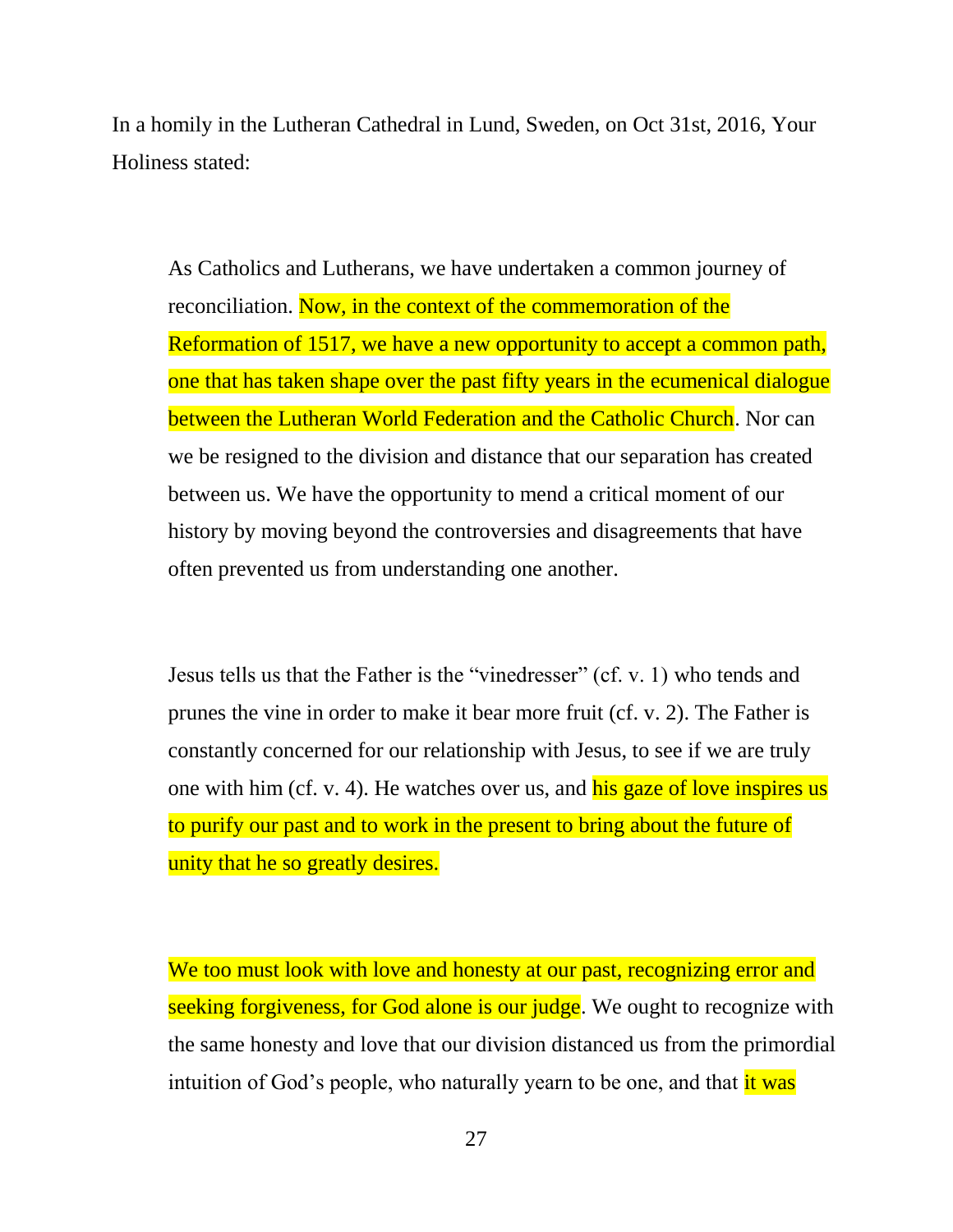perpetuated historically by the powerful of this world rather than the faithful people, which always and everywhere needs to be guided surely and lovingly by its Good Shepherd. Certainly, there was a sincere will on the part of both sides to profess and uphold the true faith, but at the same time we realize that we closed in on ourselves out of fear or bias with regard to the faith which others profess with a different accent and language. […]

The spiritual experience of Martin Luther challenges us to remember that apart from God we can do nothing. "How can I get a propitious God?" This is the question that haunted Luther. In effect, the question of a just relationship with God is the decisive question for our lives. As we know, Luther encountered that propitious God in the Good News of Jesus, incarnate, dead and risen. With the concept "by grace alone", he reminds us that God always takes the initiative, prior to any human response, even as he seeks to awaken that response. The doctrine of justification thus expresses the essence of human existence before God.<sup>27</sup>

In addition to stating that Martin Luther was correct about justification, and in close accordance with this view, Your Holiness has declared more than once that our sins are the place where we encounter Christ (as in your homilies of September 4th, and September 18th, 2014), justifying this view with St Paul, who in fact glories in his own "infirmities" ("*astheneìais*", cf. 2 Cor. 12:5, 9) and not in his sins, so that the power of Christ may dwell in him.<sup>28</sup> In an address to members of *Communion and Liberation* on March 7th, 2015 Your Holiness said: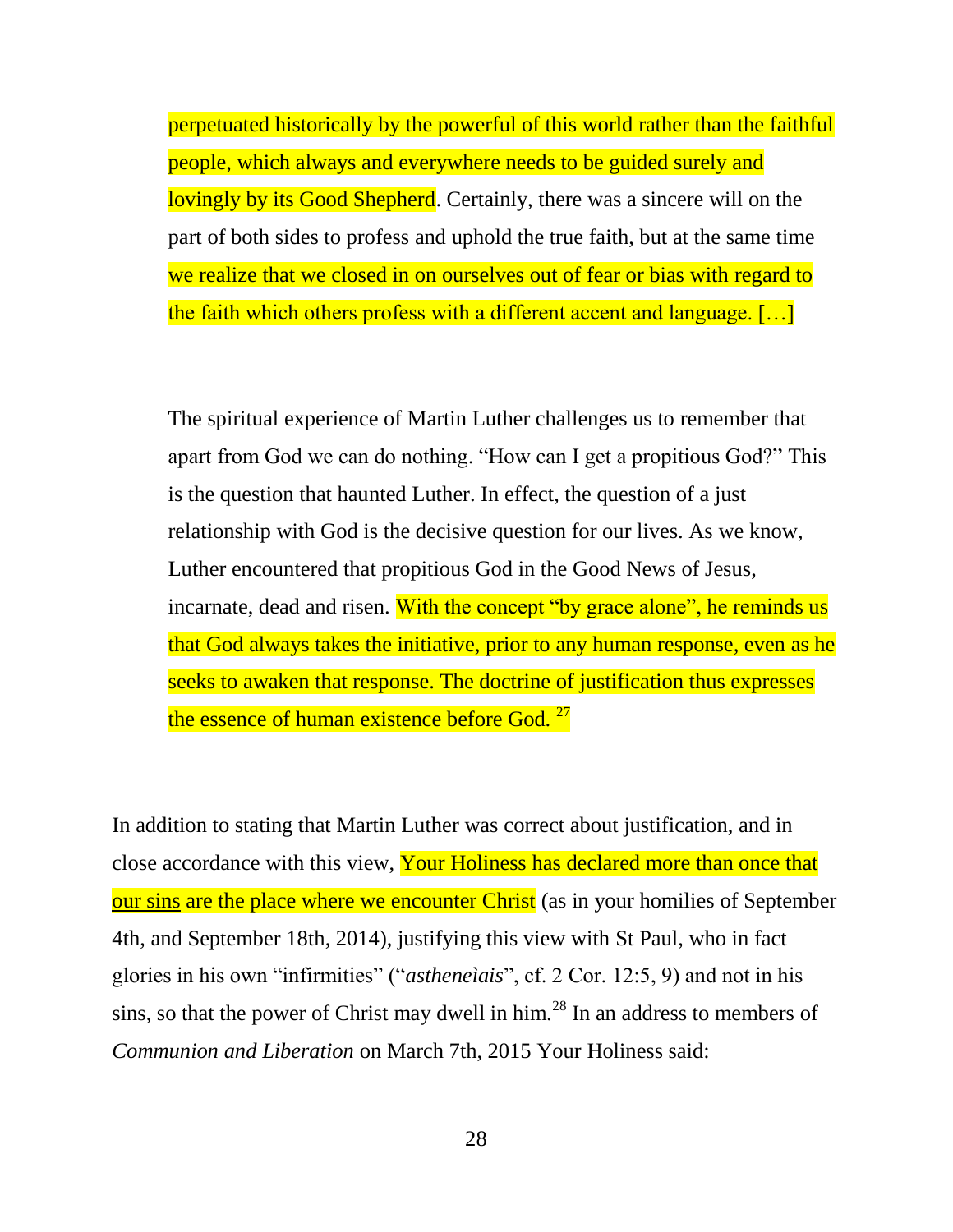The privileged place of encounter is the caress of Jesus' mercy regarding my sin. This is why you may have heard me say, several times, that the place for this, the privileged place of the encounter with Jesus Christ is my sin.  $^{29}$ 

Furthermore, in addition to other propositions of *Amoris laetitia* which have been listed in the letter sent to all the cardinals and Eastern Catholic patriarchs, and which have been therein qualified as heretical, erroneous, or ambiguous, we read also this:

We should not however confuse different levels: there is no need to lay upon two limited persons the tremendous burden of having to reproduce perfectly the union existing between Christ and his Church, for marriage as a sign entails 'a dynamic process..., one which advances gradually with the progressive integration of the gifts of God' (AL 122).

While it is true that the sacramental sign of matrimony entails a dynamic process toward holiness, it is beyond doubt that by the sacramental sign the union of Christ with his Church is perfectly reproduced by grace in the married couple. It is not a question of imposing a tremendous burden on two limited persons, but rather of acknowledging the work of the sacrament and of grace (*res et sacramentum*). Surprisingly we notice here, as in several other parts of this Apostolic Exhortation, a close relationship with Luther's disparagement of marriage. For the German revolutionary, the Catholic conception of a sacrament as effective *ex opere operato*, in an allegedly 'mechanical' way, is unacceptable. Although he maintains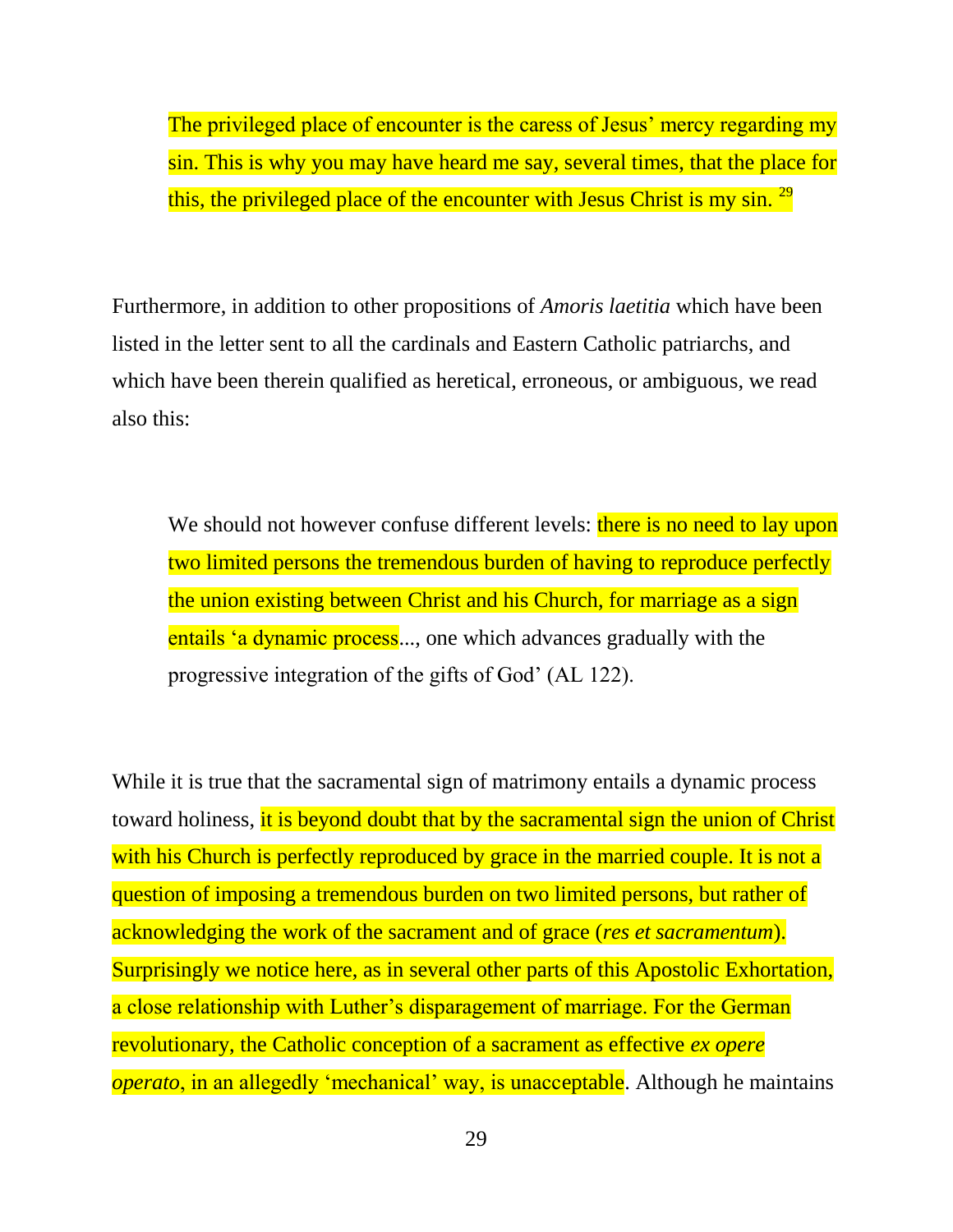the distinction of *signum et res*, after 1520, with *The Babylonian Captivity of the Church*, he no longer applies it to marriage. Luther denies that marriage has any reference to sacramentality, on the grounds that we nowhere read in the Bible that the man who marries a woman receives a grace of God, and that neither do we read anywhere that marriage was instituted by God to be a sign of anything. He claimed that marriage is a mere symbol, adding that although it can represent the union of Christ with the Church, such figures and allegories are not sacraments in the sense we use the term (cf. *Luther's Works* {LW} 36:92). For this reason, marriage whose fundamental aim is to conceive children and to raise them up in the ways of God (cf. LW 44:11-12) - according to Luther belongs to the order of creation and not to that of salvation (cf. LW 45:18); it is given only in order to quench the fire of concupiscence, and as a bulwark against sin (cf. LW 3, Gen. 16:4).

Moreover, beginning with his personal vision about how human nature is corrupted by sin, Luther is conscious that man is not always anxious to respect God's law. Therefore, he is convinced that there is a double manner by which God rules over mankind, to which corresponds a double moral vision about marriage and divorce. Thus divorce is generally admitted by Luther in the case of adultery, but only for non-spiritual people.

His reasoning is that there are two forms of divine government in this world: the spiritual and the temporal. By his spiritual government, the Holy Spirit leads Christians and righteous people under the Gospel of Christ; by his temporal government, God restrains non-Christians and the wicked in order to maintain an outward peace (cf. LW 45:91). Two also are the laws regulating moral life: one is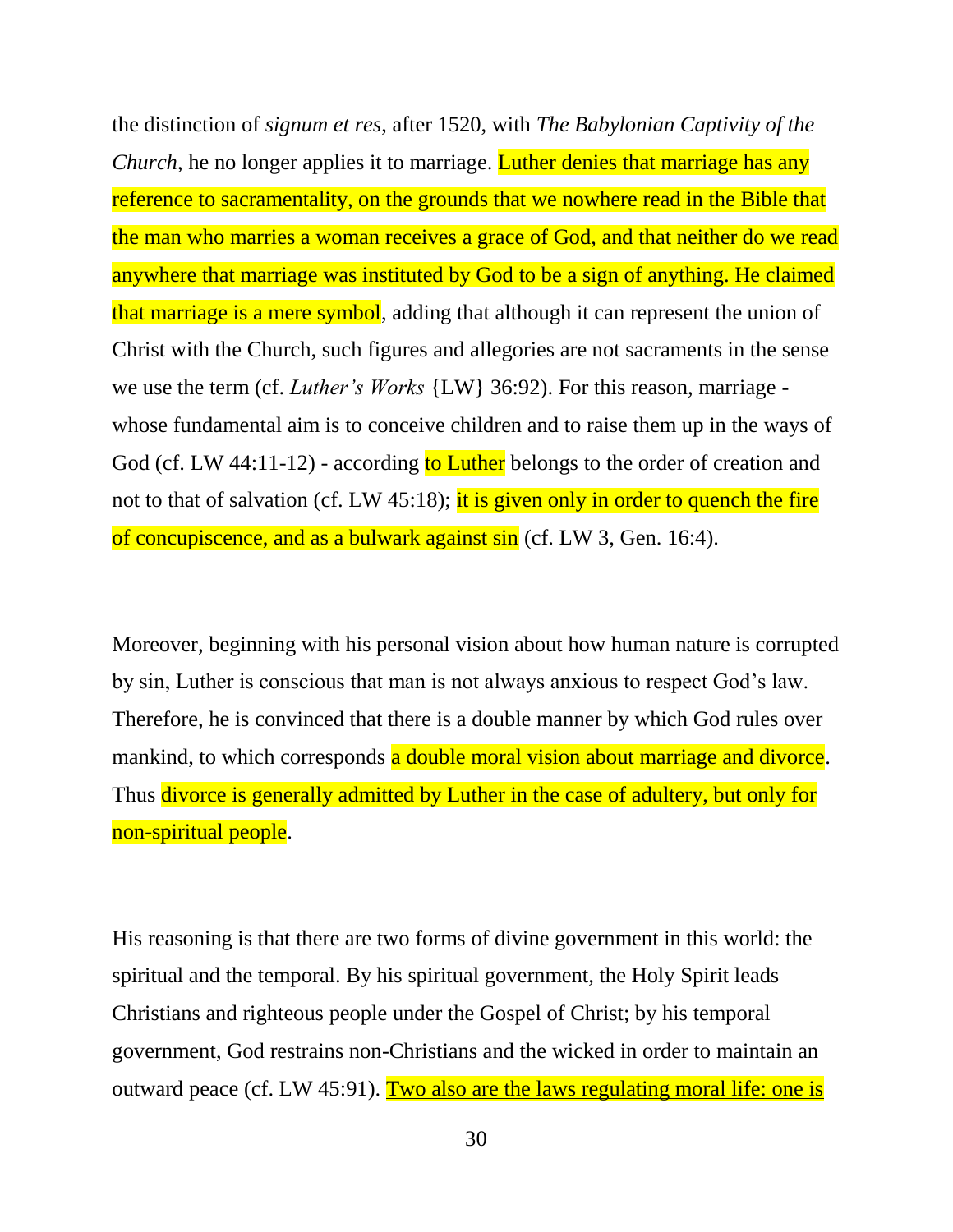spiritual, for those living under the influence of the Holy Spirit, the other is temporal or worldly, for those who cannot comply with the spiritual one (cf. LW 45:88-93). This double moral vision is applied by Luther to adultery in reference to Mt 5:32: hence, Christians must not divorce even in the case of adultery (the spiritual law); but divorce exists and was granted by Moses because of sin (the worldly law). The permission to divorce is thus seen as a limit put by God upon carnal people to restrain their misbehaviour and prevent them from doing worse on account of their wickedness (cf. LW 45:31).

How can we not see here a close similarity with what has been suggested by Your Holiness in *Amoris laetitia*? On the one hand marriage is supposedly safeguarded as a sacrament, while on the other hand divorce and remarriage are regarded 'mercifully' as a *status quo* to be – although only 'pastorally' – integrated into the life of the Church, thus openly contradicting the word of our Lord. Luther was led to an acceptance of re-marriage by his identification of concupiscence with sin; for he recognized marriage as a remedy for concupiscence. In reality, concupiscence is not as such sinful, just as re-marriage when one has a living spouse is not a *status*, but a privation of truth.

However, Luther's self-contradiction, generated by his two-fold view of marriage itself seen as something that pertains properly to the Law and not to the Gospel – is then supposedly overcome by the precedence of faith: a "cordial trust" in order to adhere subjectively to God. He claims that faith justifies man insofar as the punishing justice withdraws into mercy and is changed permanently into forgiving love. This is made possible out of a "joyful bargain" (*fröhlicher Wechseln*) by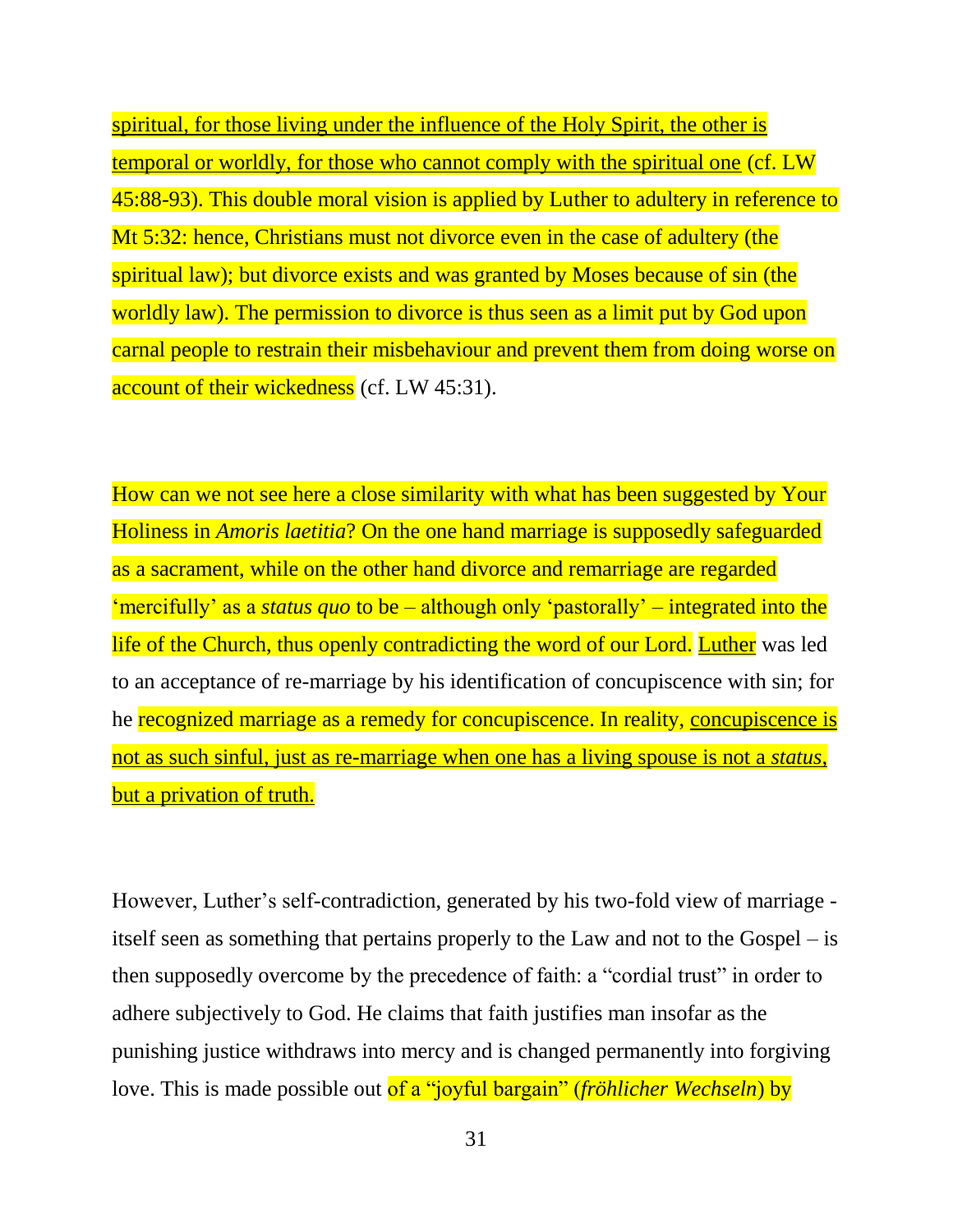which the sinner can say to Christ: "You are my righteousness just as I am your sin" (LW 48:12; cf. also 31:351; 25:188). By this "happy exchange", Christ becomes the only sinner and we are justified through the acceptance of the Word in faith.

In Your pilgrimage to Fatima for the beginning of this providential centenary, Your Holiness clearly alluded to this Lutheran view about faith and justification, stating on May  $12^{th}$ , 2017:

Great injustice is done to God's grace whenever we say that sins are punished by his judgment, without first saying – as the Gospel clearly does – that they are forgiven by his mercy! Mercy has to be put before judgment and, in any case, God's judgment will always be rendered in the light of his mercy. Obviously, God's mercy does not deny justice, for Jesus took upon himself the consequences of our sin, together with its due punishment. He did not deny sin, but redeemed it on the cross. Hence, in the faith that unites us to the cross of Christ, we are freed of our sins; we put aside all fear and dread, as unbefitting those who are loved (cf. 1 Jn. 4:18).30

The gospel does not teach that all sins will in fact be forgiven, nor that Christ alone experienced the 'judgement' or justice of God, leaving only mercy for the rest of mankind. While there is a 'vicarious suffering' of our Lord in order to expiate our sins, there is not a 'vicarious punishment', for Christ was made "sin for us" (cf. 2) Cor. 5:21) and not a sinner. Out of divine love, and not as the object of God's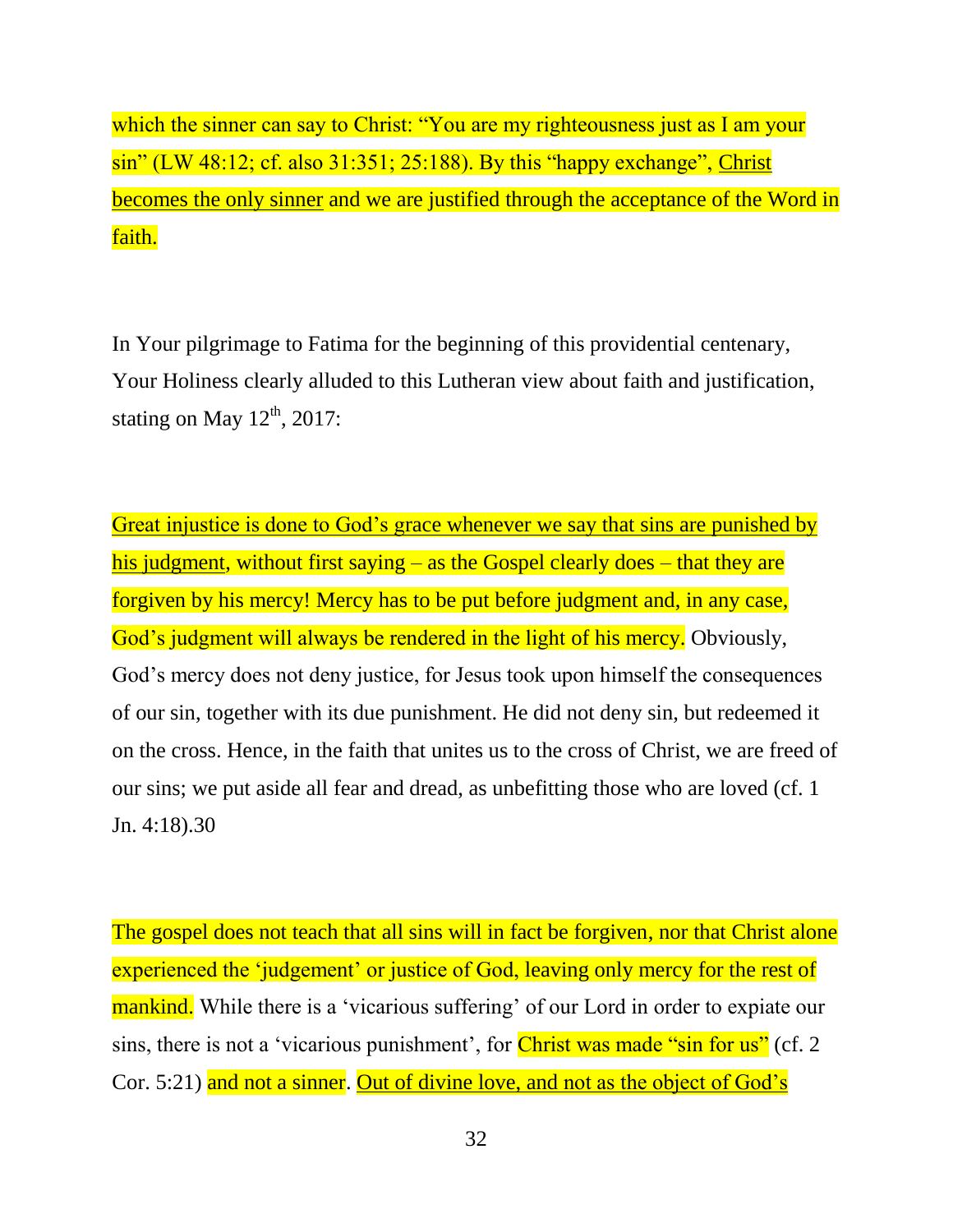wrath, Christ offered the supreme sacrifice of salvation to reconcile us with God, taking upon himself only the consequences of our sins (cf. Gal. 3:13). Hence, so that we may be justified and saved, it is not sufficient to have faith that our sins have been removed by a supposed vicarious punishment; our justification lies in a conformity to our Saviour achieved by that faith which works through charity (cf. Gal. 5:6).

Most Holy Father, permit us also to express our wonderment and sorrow at two events occurring in the heart of the Church, which likewise suggest **the favour in**  which the German heresiarch is held under Your pontificate. On January 15<sup>th</sup> , 2016, a group of Finnish Lutherans were granted Holy Communion in the course of a celebration of Holy Mass that took place at St Peter's basilica. On 13th October, 2016, Your Holiness presided over a meeting of Catholics and Lutherans in the Vatican, addressing them from a stage on which a statue of Martin Luther was erected.

### [Footnotes]

<sup>1</sup> Denzinger-Hünermann {DH} 3117, Apostolic letter Mirabilis illa constantia, March 4th, 1875.

 $\overline{a_1}$  ,  $\overline{a_2}$  ,  $\overline{a_3}$  ,  $\overline{a_4}$  ,  $\overline{a_5}$  ,  $\overline{a_6}$  ,  $\overline{a_7}$  ,  $\overline{a_8}$  ,  $\overline{a_9}$  ,  $\overline{a_9}$  ,  $\overline{a_9}$  ,  $\overline{a_9}$  ,  $\overline{a_9}$  ,  $\overline{a_9}$  ,  $\overline{a_9}$  ,  $\overline{a_9}$  ,  $\overline{a_9}$  ,

2 *Relatio* of the Theological Commission on n. 22 of *Lumen gentium, in Acta Synodalia*, III/I, p. 247.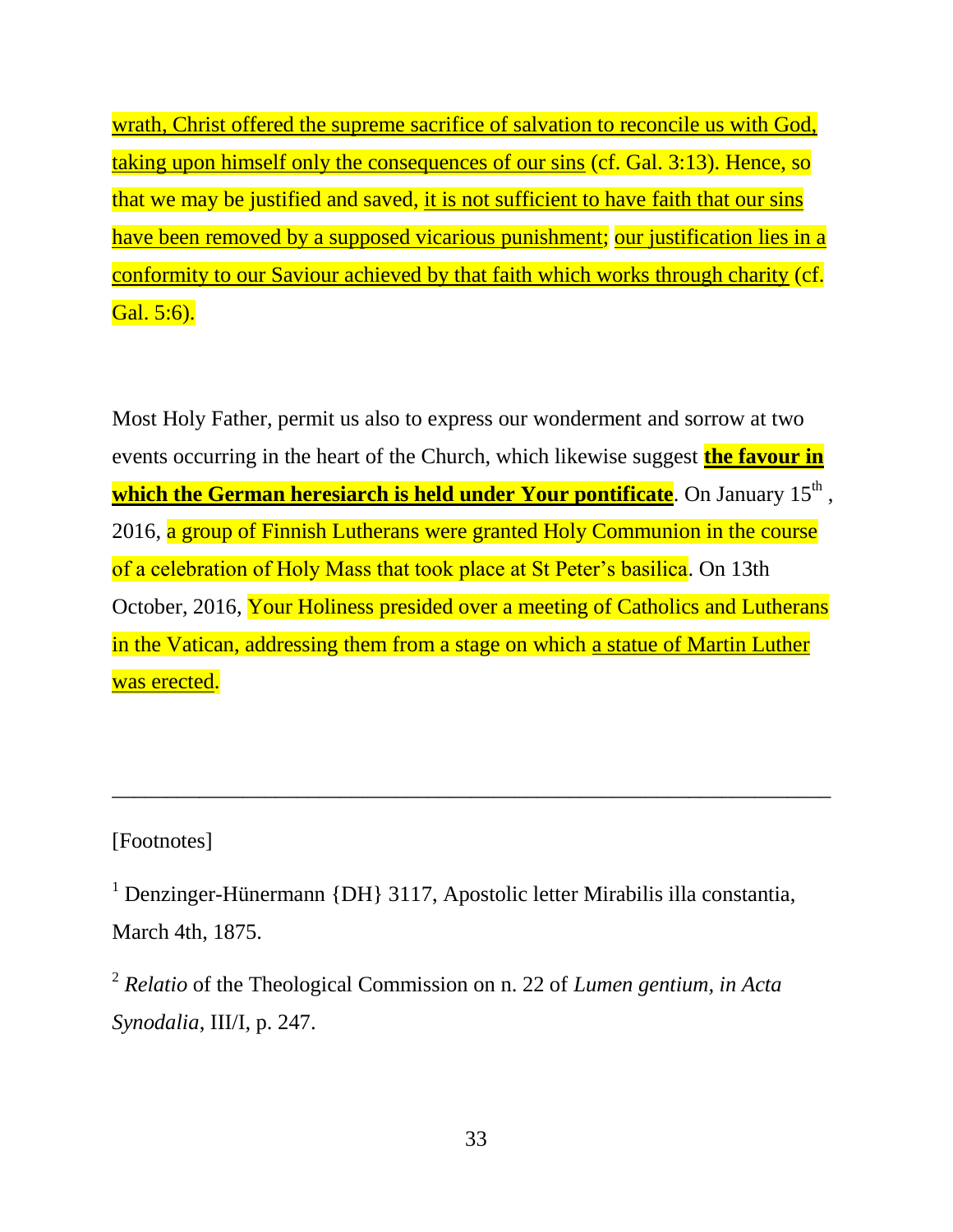<sup>3</sup> This section therefore contains the *Correctio* properly speaking, and is that to which the signatories intend principally and directly to subscribe.

4

[https://press.vatican.va/content/salastampa/en/bollettino/pubblico/2016/04/08/1604](https://press.vatican.va/content/salastampa/en/bollettino/pubblico/2016/04/08/160408a.html) [08a.html](https://press.vatican.va/content/salastampa/en/bollettino/pubblico/2016/04/08/160408a.html)

5

[http://en.radiovaticana.va/news/2016/09/12/pope\\_endorses\\_argentine\\_bishops\\_doc](http://en.radiovaticana.va/news/2016/09/12/pope_endorses_argentine_bishops_document_on_amoris_laetitia/1257635) ument on amoris laetitia/1257635

6 [https://www.ncronline.org/news/vatican/new-cardinal-farrell-amoris-laetitia-holy](https://www.ncronline.org/news/vatican/new-cardinal-farrell-amoris-laetitia-holy-spirit-speaking)[spirit-speaking](https://www.ncronline.org/news/vatican/new-cardinal-farrell-amoris-laetitia-holy-spirit-speaking)

 $<sup>7</sup>$  By these words, deeds, and omissions, and by the above-mentioned passages of</sup> the document *Amoris laetitia*, Your Holiness has upheld, directly or indirectly, and, with what degree of awareness we do not seek to judge, both by public office and by private act propagated in the Church the following false and heretical propositions: 1). 'A justified person has not the strength with God's grace to carry out the objective demands of the divine law, as though any of the commandments of God are impossible for the justified; or as meaning that God's grace, when it produces justification in an individual, does not invariably and of its nature produce conversion from all serious sin, or is not sufficient for conversion from all serious sin.' 2). 'Christians who have obtained a civil divorce from the spouse to whom they are validly married and have contracted a civil marriage with some other person during the lifetime of their spouse, who live *more uxorio* with their civil partner, and who choose to remain in this state with full knowledge of the nature of their act and full consent of the will to that act, are not necessarily in a state of mortal sin, and can receive sanctifying grace and grow in charity.'

34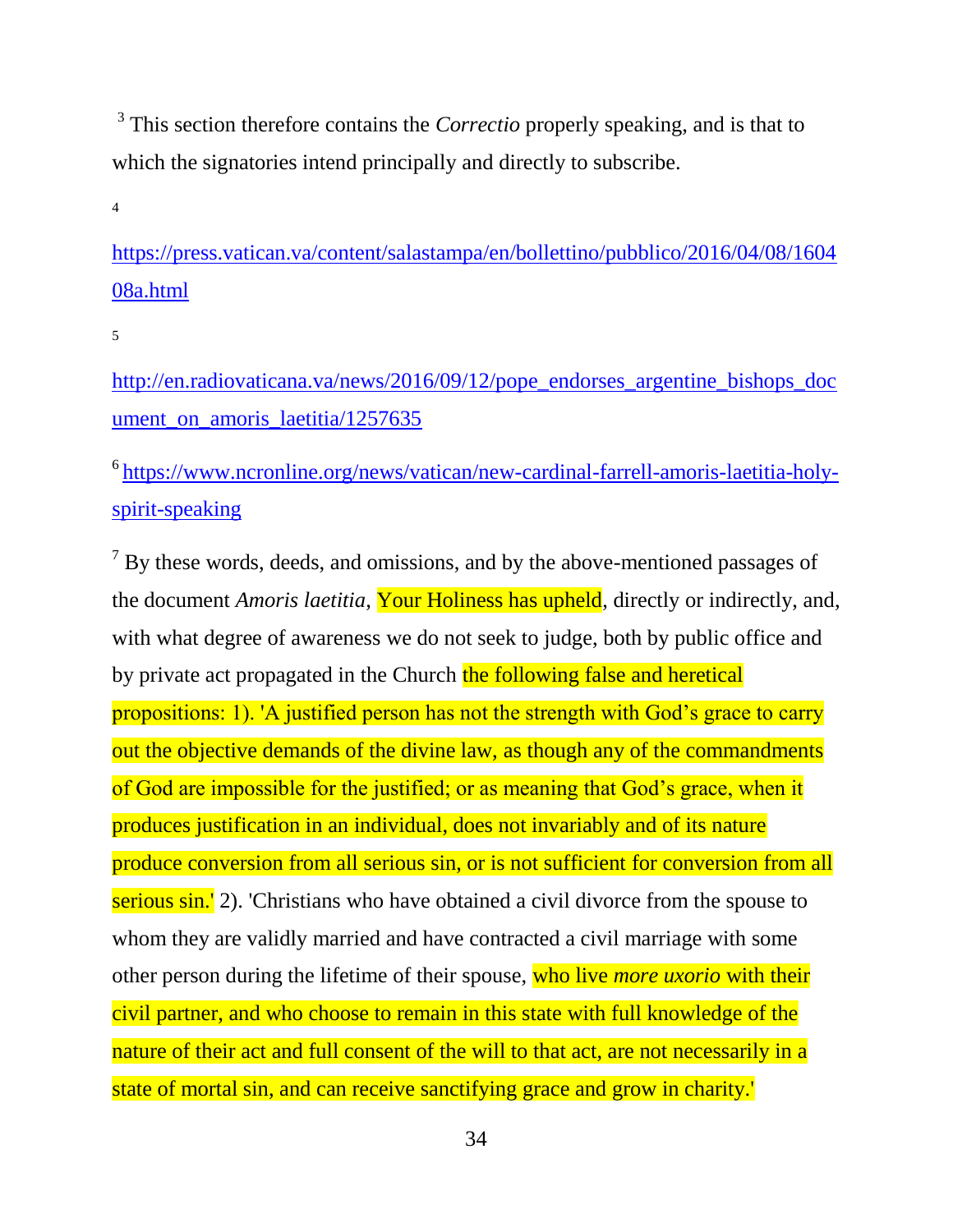3). 'A Christian believer can have full knowledge of a divine law and voluntarily choose to break it in a serious matter, but not be in a state of mortal sin as a result of this action.'

4). 'A person is able, while he obeys a divine prohibition, to sin against God by that very act of obedience.'

5). 'Conscience can truly and rightly judge that sexual acts between persons who have contracted a civil marriage with each other, although one or both of them is sacramentally married to another person, can sometimes be morally right or requested or even commanded by God.'

6). **'Moral principles and moral truths contained in divine revelation and in the natural law do not include negative prohibitions that absolutely forbid particular kinds of action, inasmuch as these are always gravely unlawful on account of their object.'**

7). 'Our Lord Jesus Christ wills that the Church abandon her perennial discipline of refusing the Eucharist to the divorced and remarried and of refusing absolution to the divorced and remarried who do not express contrition for their state of life and a firm purpose of amendment with regard to it.'

## <sup>8</sup>**Here are, for these seven propositions, the references that were included in the letter to the cardinals and patriarchs:** [emphasis added]

1. Council of Trent, session 6, canon 18: "If anyone says that the commandments of God are impossible to observe even for a man who is justified and established in grace, let him be anathema" (DH 1568). See also: Gen. 4:7; Deut. 30:11-19; Ecclesiasticus 15: 11-22; Mk. 8:38; Lk. 9:26; Heb. 10:26-29; 1 Jn. 5:17; Zosimus,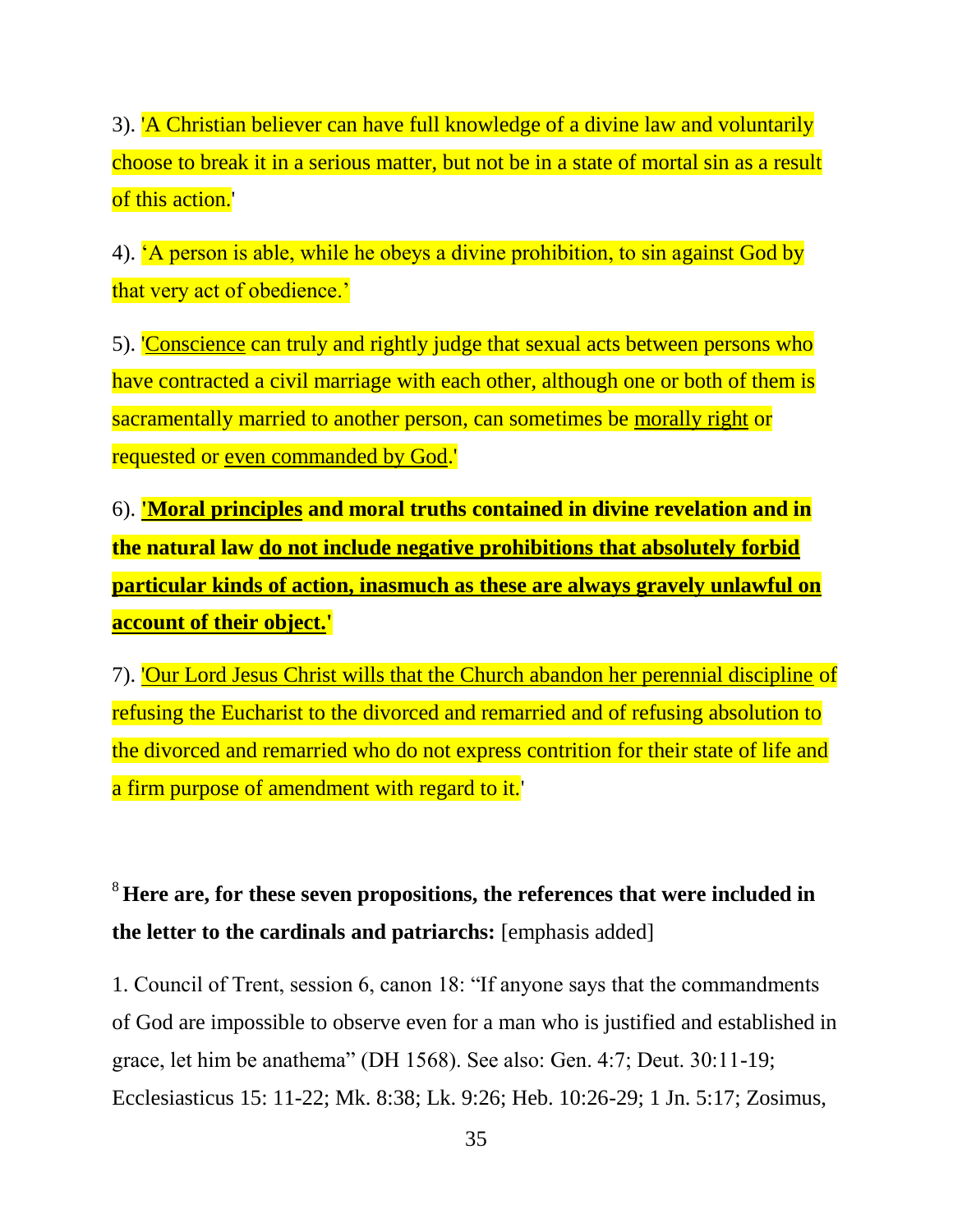15th (or 16th) Synod of Carthage, canon 3 on grace, DH 225; Felix III, 2nd Synod of Orange, DH 397; Council of Trent, Session 5, canon 5; Session 6, canons 18-20, 22, 27 and 29; Pius V, Bull *Ex omnibus afflictionibus*, On the errors of Michael du Bay, 54, DH 1954; Innocent X, Constitution *Cum occasione*, On the errors of Cornelius Jansen, 1, DH 2001; Clement XI, Constitution *Unigenitus*, On the errors of Pasquier Quesnel, 71, DH 2471; John Paul II, Apostolic Exhortation *Reconciliatio et paenitentia* 17: AAS 77 (1985): 222; *Veritatis splendor* 65-70: AAS 85 (1993): 1185-89, DH 4964-67.

2. Mk. 10:11-12: "Whosoever shall put away his wife and marry another, committeth adultery against her. And if the wife shall put away her husband, and be married to another, she committeth adultery".

See also: Ex. 20:14; Mt. 5:32, 19:9; Lk. 16:18; 1 Cor. 7: 10-11; Heb. 10:26-29; Council of Trent, Session 6, canons 19-21, 27, DH 1569-71, 1577; Session 24, canons 5 and 7, DH 1805, 1807; Innocent XI, *Condemned propositions of the 'Laxists'*, 62-63, DH 2162-63; Alexander VIII, *Decree of the Holy Office on 'Philosophical Sin'*, DH 2291; John Paul II, *Veritatis splendor*, 65-70: AAS 85 (1993): 1185-89 (DH 4964- 67).

3. Council of Trent, session 6, canon 20: "If anyone says that a justified man, however perfect he may be, is not bound to observe the commandments of God and of the Church but is bound only to believe, as if the Gospel were merely an absolute promise of eternal life without the condition that the commandments be observed, let him be anathema" (DH 1570). See also: Mk. 8:38; Lk. 9:26; Heb. 10:26-29; 1 Jn. 5:17; Council of Trent, session 6, canons 19 and 27; Clement XI, Constitution *Unigenitus*, On the errors of Pasquier Quesnel, 71, DH 2471; John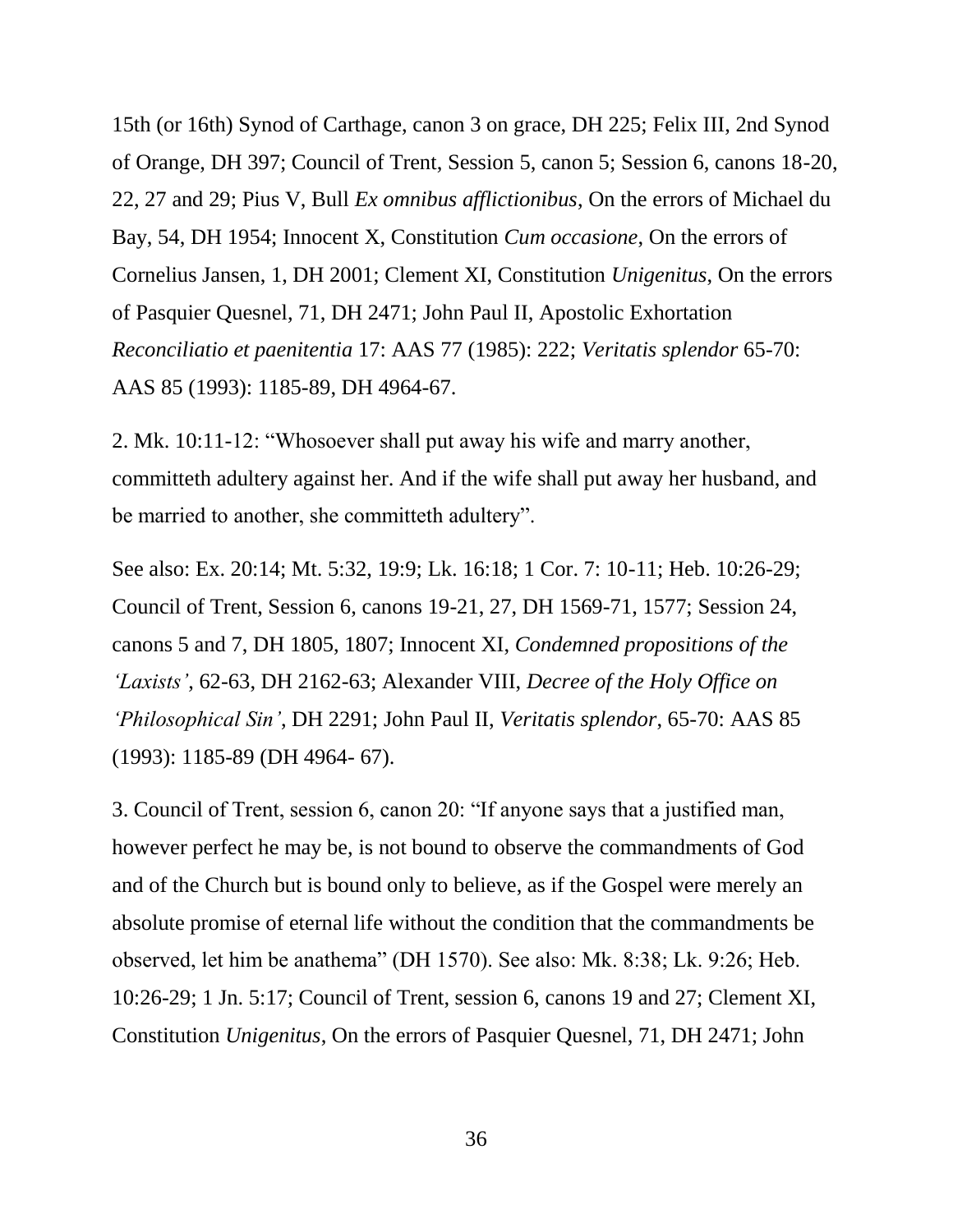Paul II, Apostolic Exhortation *Reconciliatio et paenitentia* 17: AAS 77 (1985): 222; *Veritatis splendor*, 65-70: AAS 85 (1993): 1185-89, DH 4964-67.

4. Ps. 18:8: "The law of the Lord is unspotted, converting souls."

See also: Ecclesiasticus 15:21; Council of Trent, session 6, canon 20; Clement XI, Constitution *Unigenitus*, On the errors of Pasquier Quesnel, 71, DH 2471; Leo XIII, Libertas praestantissimum, ASS 20 (1887-88): 598 (DH 3248); John Paul II, *Veritatis splendor*, 40: AAS 85 (1993): 1165 (DH 4953).

5. Council of Trent, session 6, canon 21: "If anyone says that Jesus Christ was given by God to men as a redeemer in whom they are to trust but not also as a lawgiver whom they are bound to obey, let him be anathema", DH 1571. Council of Trent, session 24, canon 2: "If anyone says that it is lawful for Christians to have several wives at the same time, and that this is not forbidden by any divine law, let him be anathema", DH 1802. Council of Trent, session 24, canon 5: "If anyone says that the marriage bond can be dissolved because of heresy or difficulties in cohabitation or because of the willful absence of one of the spouses, let him be anathema", DH 1805.

Council of Trent, session 24, canon 7: "If anyone says that the Church is in error for having taught and for still teaching that in accordance with the evangelical and apostolic doctrine, the marriage bond cannot be dissolved because of adultery on the part of one of the spouses and that neither of the two, not even the innocent one who has given no cause for infidelity, can contract another marriage during the lifetime of the other, and that the husband who dismisses an adulterous wife and marries again and the wife dismisses an adulterous husband and marries again are both guilty of adultery, let him be anathema", DH 1807.

37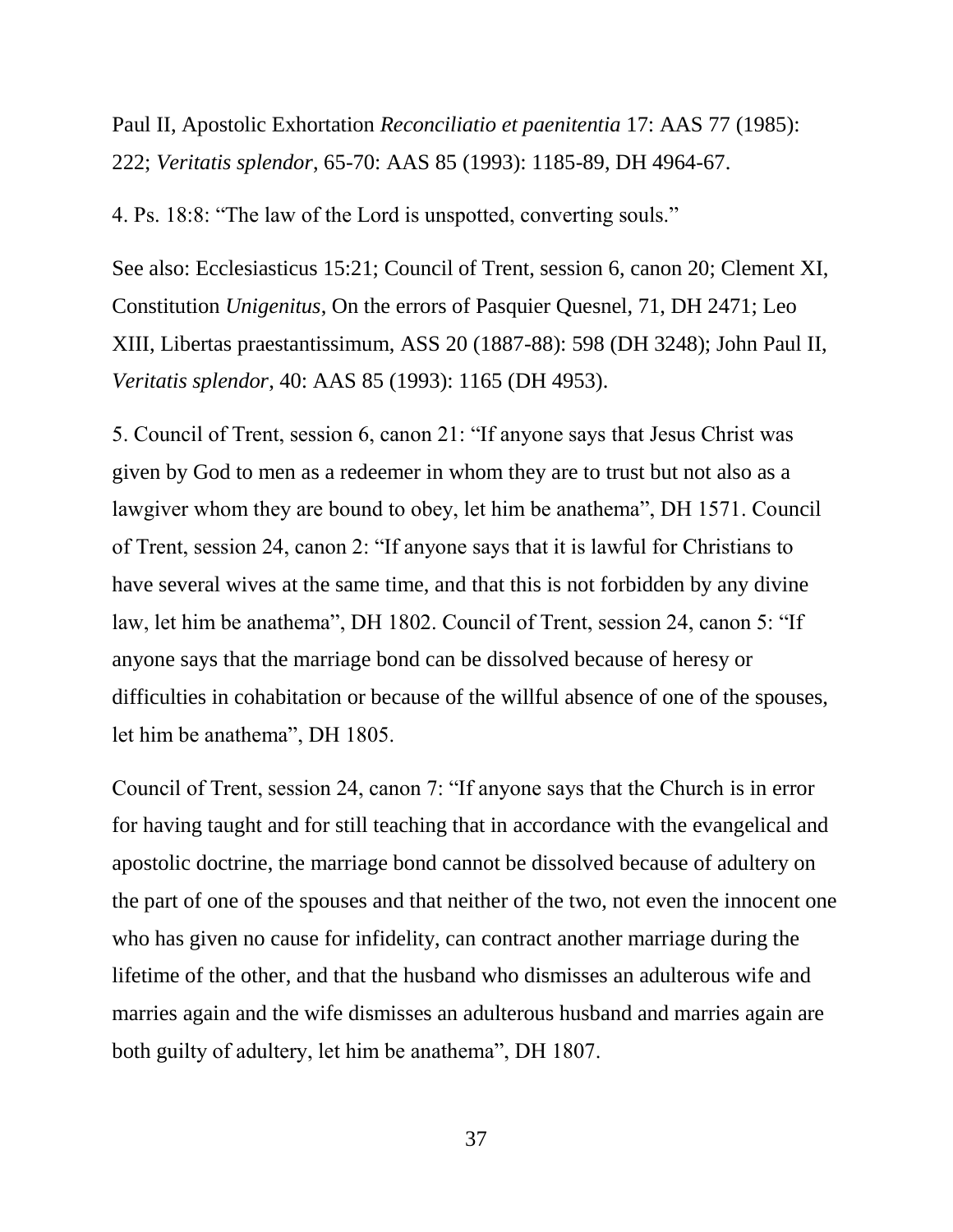See also: Ps. 5:5; Ps. 18:8-9; Ecclesiasticus 15:21; Heb. 10:26-29; Jas. 1:13; 1 Jn. 3:7; Innocent XI, *Condemned propositions of the 'Laxists'*, 62-63, DH 2162-63; Clement XI, Constitution *Unigenitus*, On the errors of Pasquier Quesnel, 71, DH 2471; Leo XIII, encyclical letter *Libertas praestantissimum*, ASS 20 (1887-88): 598, DH 3248; Pius XII, Decree of *the Holy Office on situation ethics*, DH 3918; 2nd Vatican Council, Pastoral Constitution *Gaudium et spes*, 16; John Paul II, *Veritatis splendor*, 54: AAS 85 (1993): 1177; *Catechism of the Catholic Church*, 1786-87.

6. John Paul II, *Veritatis splendor* 115: "Each of us knows how important is the teaching which represents the central theme of this Encyclical and which is today being restated with the authority of the Successor of Peter. Each of us can see the seriousness of what is involved, not only for individuals but also for the whole of society, with the reaffirmation of the universality and immutability of the moral commandments, particularly those which prohibit always and without exception intrinsically evil acts", DH 4971.

See also: Rom. 3:8; 1 Cor. 6: 9-10; Gal. 5: 19-21; Apoc. 22:15; 4th Lateran Council, chapter 22, DH 815; Council of Constance, Bull *Inter cunctas*, 14, DH 1254; Paul VI, *Humanae vitae*, 14: AAS 60 (1968) 490-91; John Paul II, Veritatis splendor, 83: AAS 85 (1993): 1199, DH 4970. 7. 1 Cor. 11:27: "Whosoever shall eat this bread, or drink the chalice of the Lord unworthily, shall be guilty of the body and of the blood of the Lord." *Familiaris consortio*, 84: "Reconciliation in the sacrament of Penance, which would open the way to the Eucharist, can only be granted to those who, repenting of having broken the sign of the Covenant and of fidelity to Christ, are sincerely ready to undertake a way of life that is no longer in contradiction to the indissolubility of marriage. This means, in practice, that when, for serious reasons, such as for example the children's upbringing, a man and a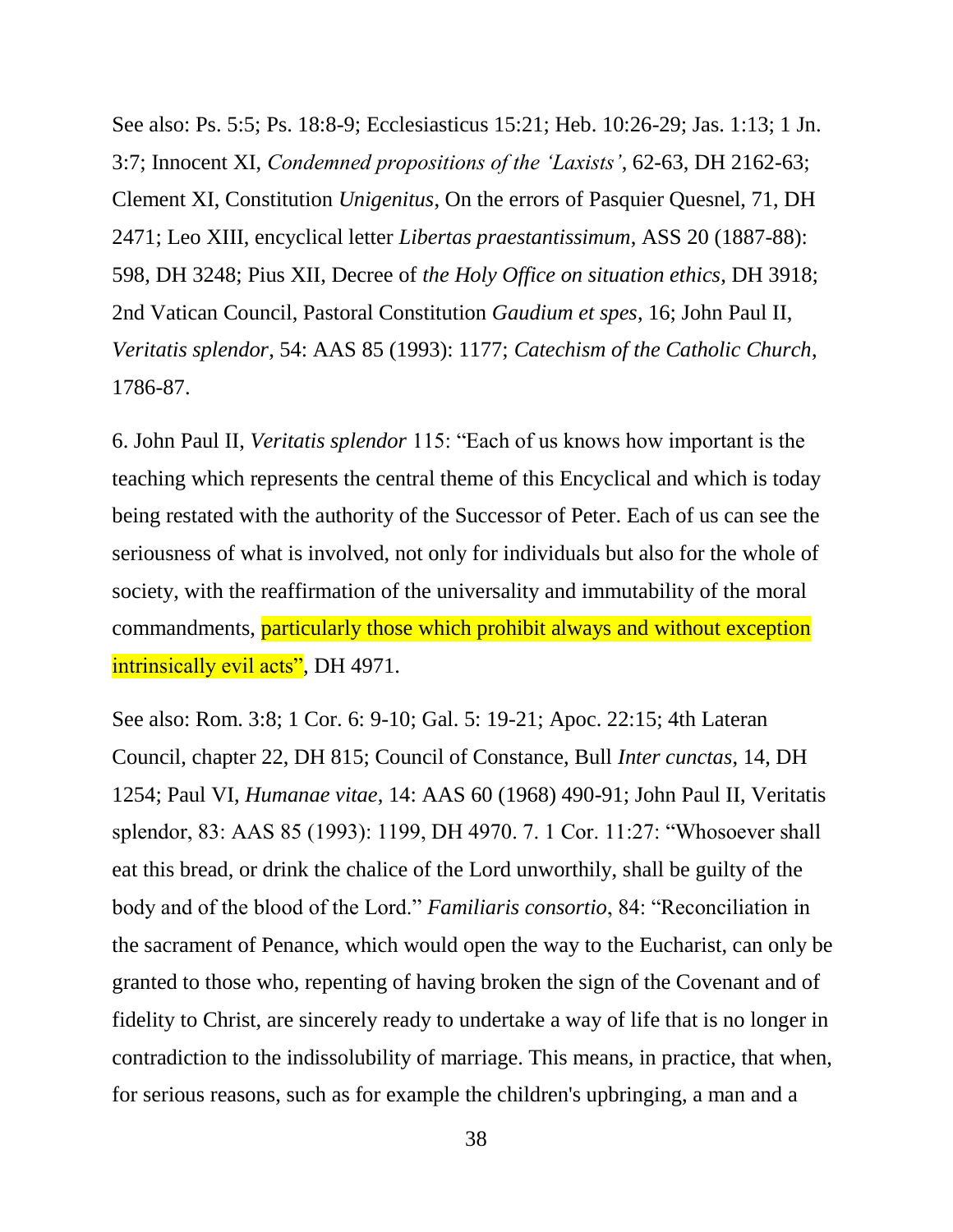woman cannot satisfy the obligation to separate, they 'take on themselves the duty to live in complete continence, that is, by abstinence from the acts proper to married couples'." 2nd Lateran Council, canon 20, DH 717: "Because there is one thing that conspicuously causes great disturbance to holy Church, namely false penance, we warn our brothers in the episcopate, and priests, not to allow the souls of the laity to be deceived or dragged off to hell by false penances. It is certain that a penance is false when many sins are disregarded and a penance is performed for one only, or when it is done for one sin in such a way that the penitent does not renounce another".

See also: Mt. 7:6; Mt. 22: 11-13; 1 Cor. 11:28-30; Heb. 13:8; Council of Trent, session 14, *Decree on Penance*, cap. 4; Council of Trent, session 13, *Decree on the most holy Eucharist*, DH 1646-47; Innocent XI, Condemned propositions of the 'Laxists', 60-63, DH 2160-63; John Paul II, *Catechism of the Catholic Church*, 1385, 1451, 1490 9 Clement VI, *Super quibusdam*, to the *Catholicos* of the Armenians, question 14, DH 1065: "We ask whether you have believed and do believe that the New and Old Testament, in all their books, which the authority of the Roman Church has handed down to us, contain undoubted truth in all things." 2nd Vatican Council, *Dei verbum* 18-19: "What the Apostles preached in fulfilment of the commission of Christ, afterwards they themselves and apostolic men, under the inspiration of the divine Spirit, handed on to us in writing: the foundation of faith, namely, the fourfold Gospel, according to Matthew, Mark, Luke and John. Holy Mother Church has firmly and with absolute constancy held, and continues to hold, that the four Gospels just named, whose historical character the Church unhesitatingly asserts, faithfully hand on what Jesus Christ, while living among men, really did and taught for their eternal salvation until the day He was taken up into heaven." See also: Lk. 1:1-4; Jn. 19:35; 2 Pet. 1:16; Pius IX,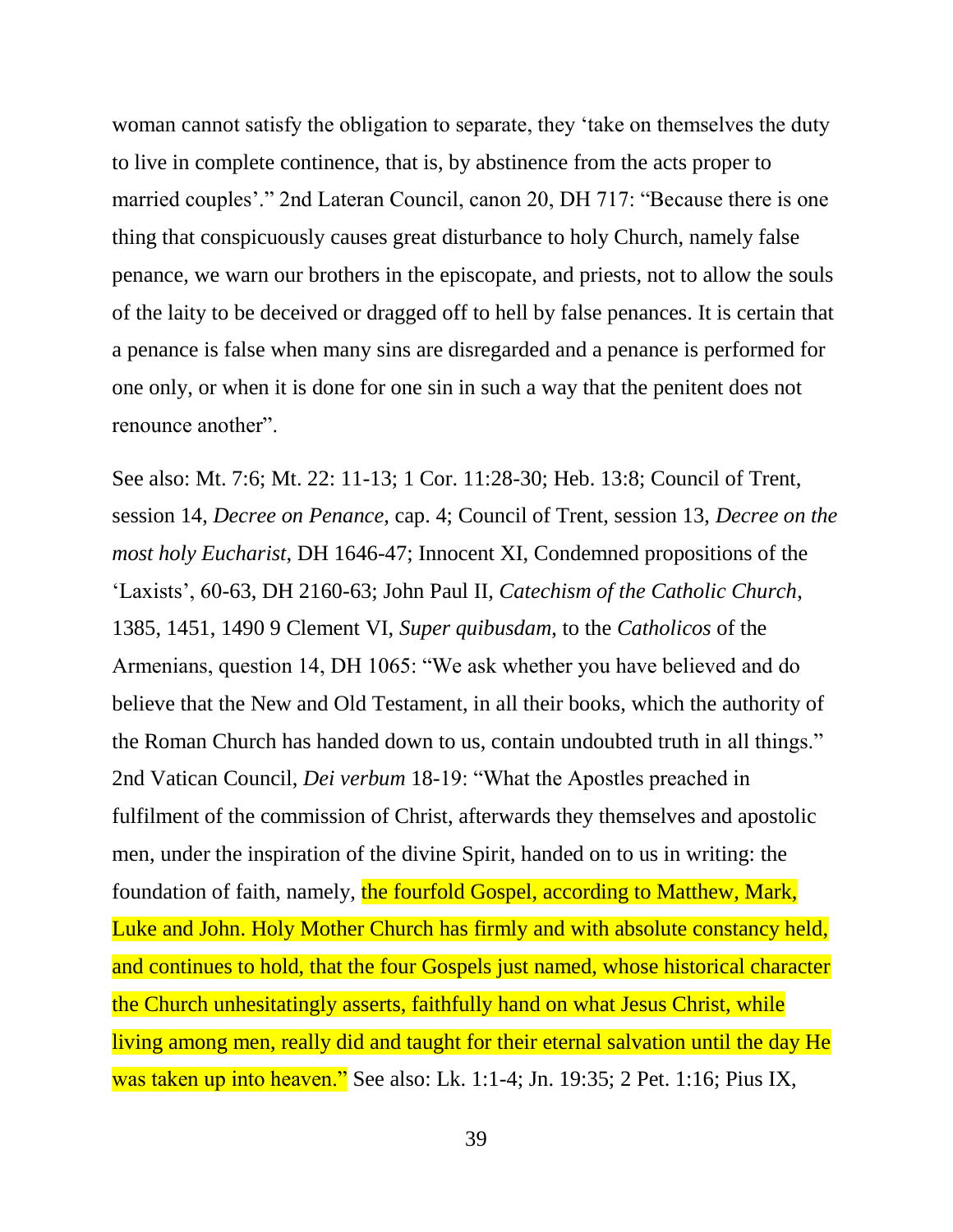Syllabus, 7; Leo XIII, *Providentissimus Deus*, ASS 26 (1893- 94): 276-77; Pius X, *Lamentabili sane*, 13-17; *Praestantia scripturae*, ASS 40 (1907): 724ff.

 $10$  1 Jn. 5:10: "He that believeth in the Son of God has the testimony of God in himself. He that believeth not the Son, maketh him a liar." Council of Chalcedon, Definition, DH 301: "Following the holy fathers, we all with one voice teach the confession of one and the same Son, our Lord Jesus Christ: the same perfect in divinity and perfect in humanity, the same truly God and truly man, of a rational soul and a body; consubstantial with the Father as regards his divinity, and the same consubstantial with us as regards his humanity." 2nd Vatican Council, *Dei verbum* 4: "After speaking in many and varied ways through the prophets, 'now at last in these days God has spoken to us in His Son'. For He sent His Son, the eternal Word, who enlightens all men, so that He might dwell among men and tell them of the innermost being of God. Jesus Christ, therefore, the Word made flesh, was sent as 'a man to men'. He 'speaks the words of God'."

See also: Mt. 7:29; Matt. 11:25-27; Mk. 1:22; Luke 4:32; John 1:1-14; Pius X, *Lamentabili sane*, 27.

 $11$ <sup>11</sup> 1st Vatican Council, *Dei Filius*, cap. 3: "Faith, which is the beginning of human salvation, the Catholic Church professes to be a supernatural virtue, by means of which, with the grace of God inspiring and assisting us, we believe to be true what He has revealed."

Pius X, *Lamentabili sane*, 22 (condemned proposition): "The dogmas that the Church holds out as revealed are not truths which have fallen from heaven." See also: 1 Thess. 2:13; Pius X, *Lamentabili sane*, 23-26; *Pascendi dominici gregis*, ASS 40 (1907): 611; Paul VI, Declaration *Mysterium Ecclesiae* of the Congregation for the Doctrine of the Faith, DH 4538.

40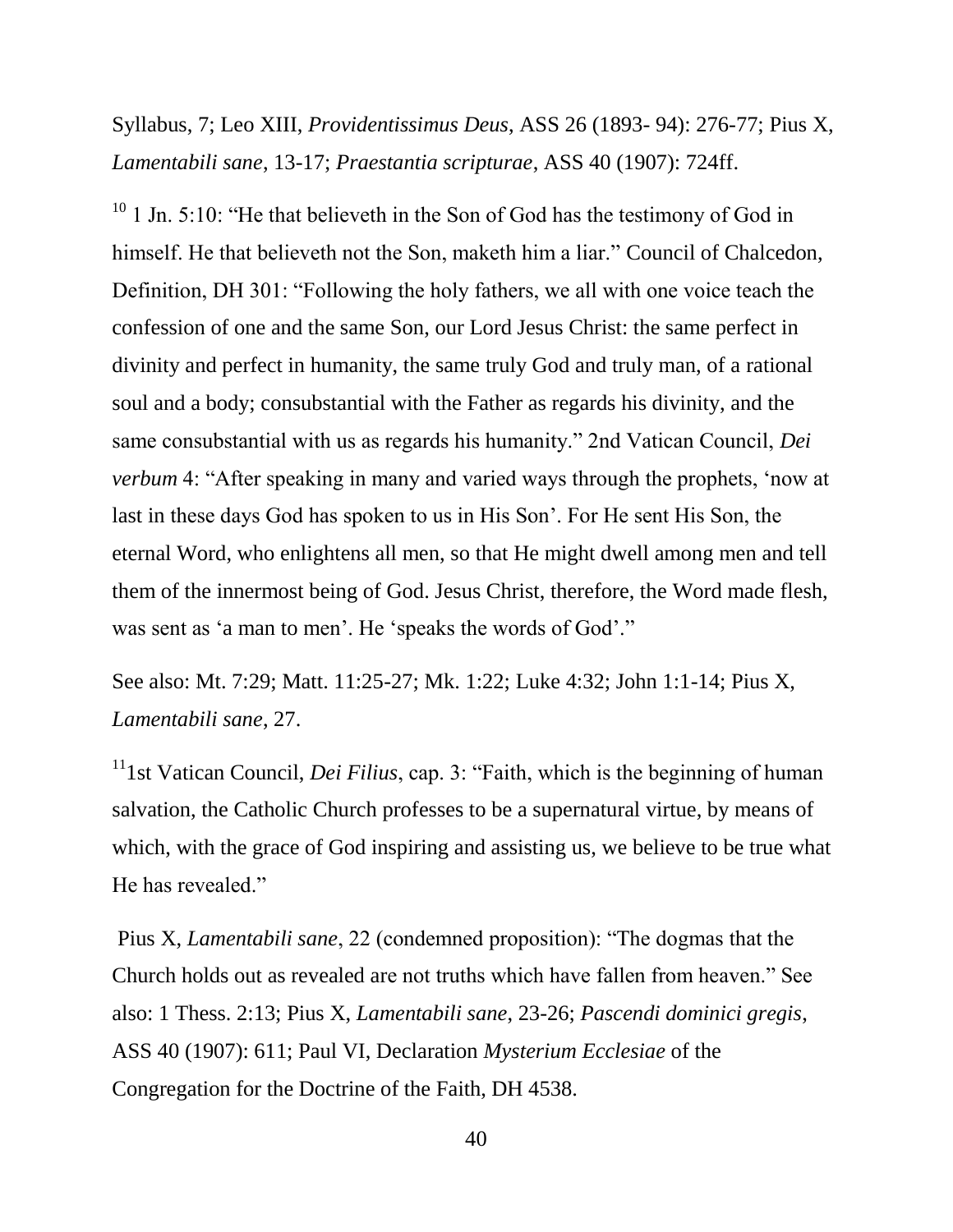$12$  Jn. 3:11: "Amen, Amen, I say to thee, that we speak what we know and we testify what we have seen, and you receive not our testimony."

Jn. 14:6: "I am the way, the truth, and the life"

1 Jn. 5:9-10: "If we receive the testimony of men, the testimony of God is greater. For this is the testimony of God, which is greater, because he hath testified of his Son. He that believeth in the Son of God has the testimony of God in himself. He that believeth not the Son, maketh him a liar."

1st Vatican Council, *Dei Filius*, cap. 3, can. 2: "If anyone says that divine faith is not distinct from the natural knowledge of God and of moral truths; that, therefore, for divine faith it is not necessary that the revealed truth be believed on the authority of God who reveals it, let him be anathema."

Pius X, *Lamentabili sane*, 26 (condemned proposition): "The dogmas of the faith are to be held only according to their practical sense; that is to say, as preceptive norms of conduct and not as norms of believing." Piux X, *Oath against the errors of Modernism*, DH 3542: "I hold with certainty and I sincerely confess that faith is not a blind inclination of religion welling up from the depth of the subconscious under the impulse of the heart and the inclination of a morally conditioned will, but is the genuine assent of the intellect to a truth that is received from outside by hearing. In this assent, given on the authority of the all-truthful God, we hold to be true what has been said, attested to, and revealed, by the personal God, our creator and Lord."

See also: Jn. 8:46, 10:16; Rom. 11:33; Heb. 3:7, 5:12; Pius IX, Qui pluribus, Acta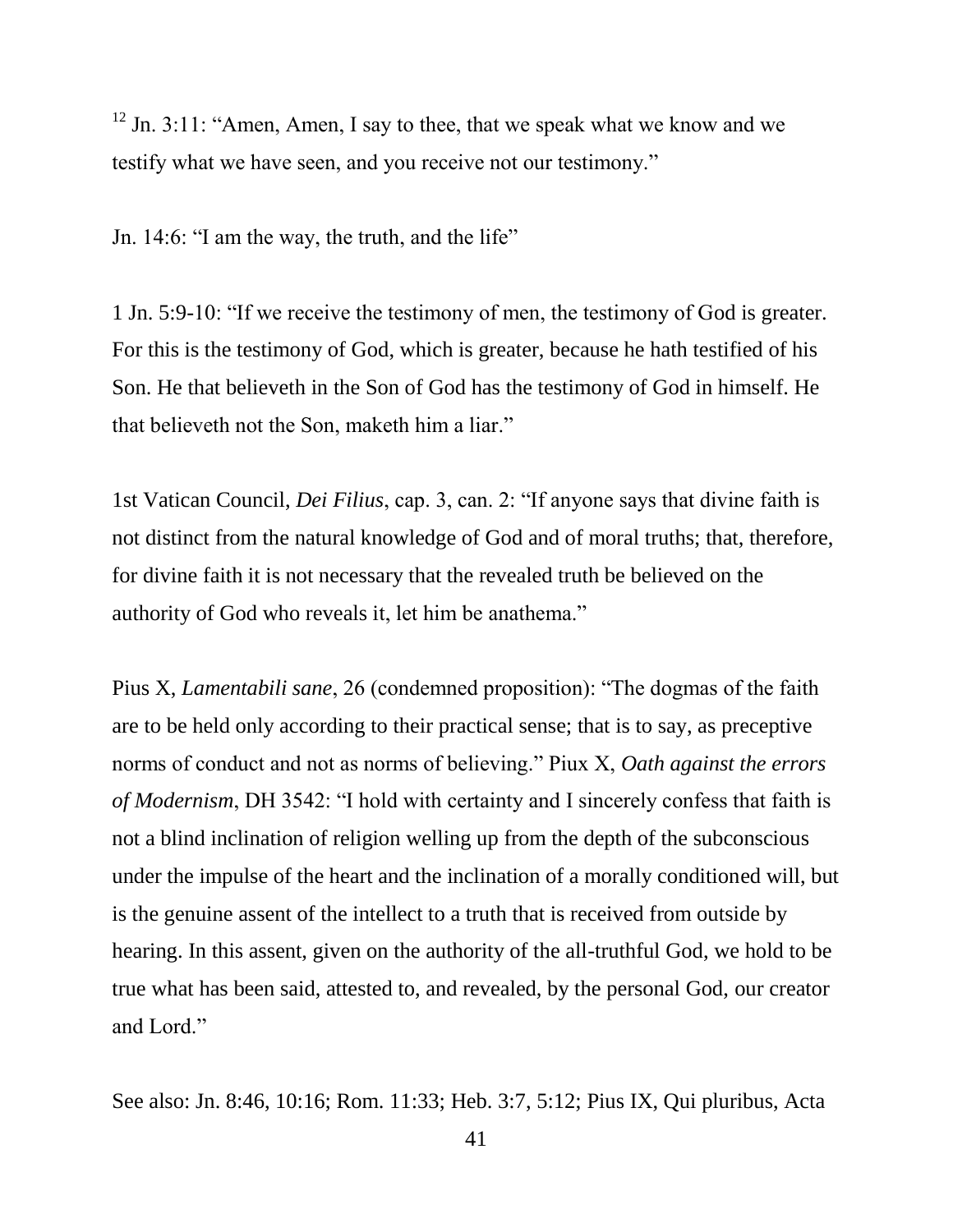(Rome, 1854) 1/1, 6-13; Syllabus, 4-5; Pius X, *Lamentabili sane*, 20; *Pascendi dominici gregis*, ASS 40 (1907): 604ff; John Paul II, Declaration *Dominus Iesus* on the Unicity and Salvific Universality of Jesus Christ and the Church, 7.

 $13$  Num. 23:19: "God is not a man that he should lie."

Pius IX, *Qui pluribus*, DH 2778: "Who is or can be ignorant that all faith is to be given to God who speaks and that nothing is more suitable to reason itself than to acquiesce and firmly adhere to what it has determined to be revealed by God, who can neither deceive nor be deceived?"

1st Vatican Council, *Dei Filius*, cap. 3: "Faith, which is the beginning of human salvation, the Catholic Church professes to be a supernatural virtue, by means of which, with the grace of God inspiring and assisting us, we believe to be true what He has revealed, not because we perceive its intrinsic truth by the natural light of reason, but because of the authority of God himself, who makes the revelation and can neither deceive nor be deceived."

1st Vatican Council, *Dei Filius*, cap. 3, can. 6: "If anyone says that the condition of the faithful and those who have not yet attained to the only true faith is alike, so that Catholics may have a just cause for calling in doubt, by suspending their assent, the faith which they have already received from the teaching of the Church, until they have completed a scientific demonstration of the credibility and truth of their faith: let him be anathema."

2nd Vatican Council, *Lumen gentium*, 12: "The entire body of the faithful, anointed as they are by the Holy One, cannot err in matters of belief."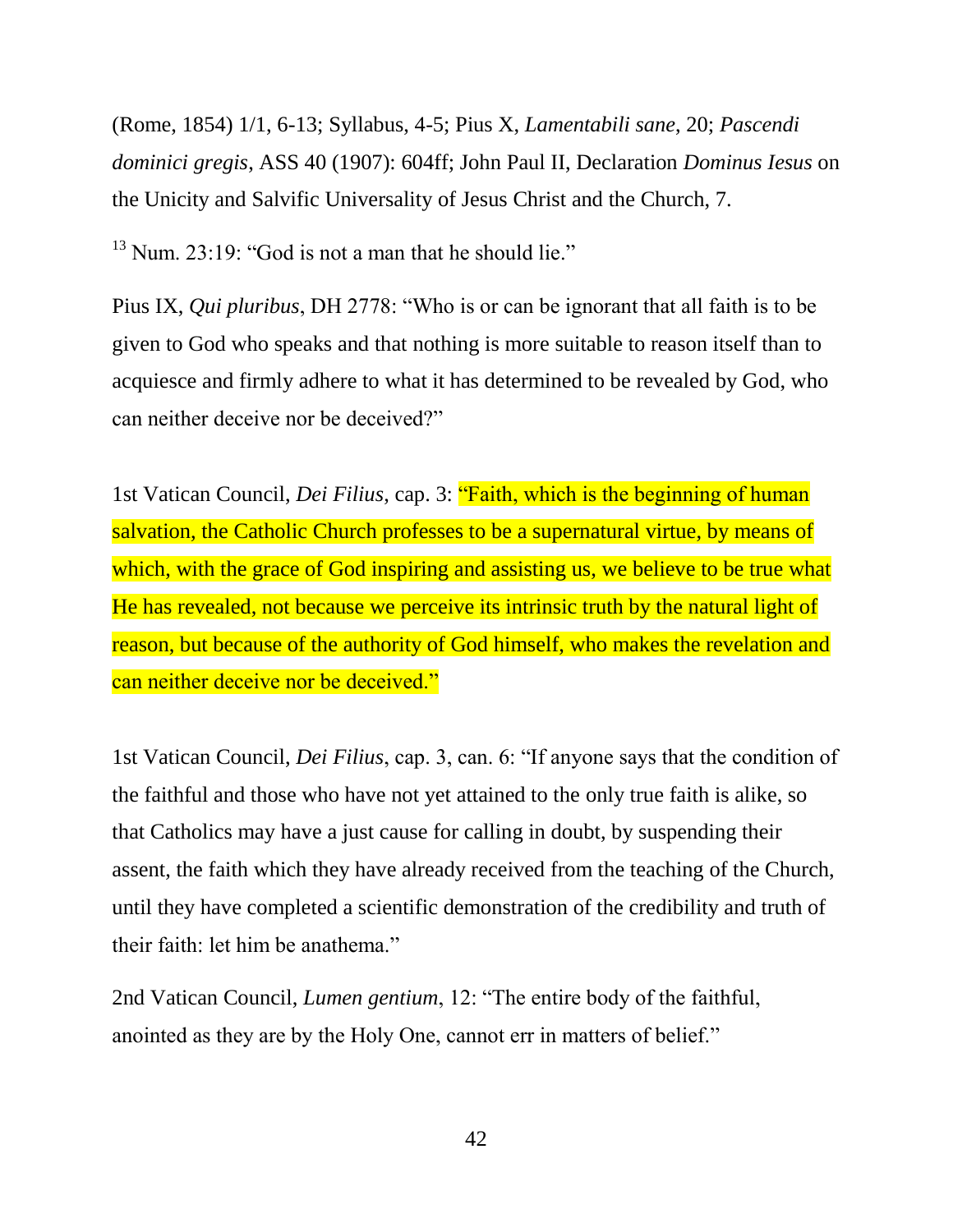Paul VI, Declaration *Mysterium Ecclesiae* of the Congregation for the Doctrine of the Faith, DH 4538: "All dogmas, since they are divinely revealed, must be believed with the same divine faith."

See also: Ap. 3:14; Innocent XI, *Condemned propositions of the "Laxists",* 20-21, DH 2120-21; Pius IX, *Syllabus*, 15-18; Pius X, *Lamentabili sane*, 25.

<sup>14</sup> Mk. 16:20: "They going forth preached everywhere, the Lord working withal, and confirming the word with signs that followed."

2 Cor. 3: 5: "Not that we are sufficient to think anything of ourselves, as of ourselves: but our sufficiency is from God."

1 Pet. 3:15: "Sanctify the Lord, Christ, in your hearts, being ready always to satisfy everyone that asketh you a reason of that hope which is in you."

Tit. 3:10-11: "A man that is a heretic, after the first and second admonition, avoid: knowing that he, that is such an one, is subverted, and sinneth, being condemned by his own judgement."

Apoc. 22:19: "If any man shall take away from the words of the book of this prophecy, God shall take away his part out of the book of life and out of the holy city."

1st Vatican Council, *Dei Filius*, cap. 3: "In order that the submission of our faith should be in harmony with reason, it was God's will that there should be linked to the internal assistance of the Holy Spirit external indications of his revelation, that is to say divine acts, and first and foremost miracles and prophecies, which clearly demonstrating as they do the omnipotence and infinite knowledge of God, are most certain signs of revelation and are suited to the understanding of all people. Hence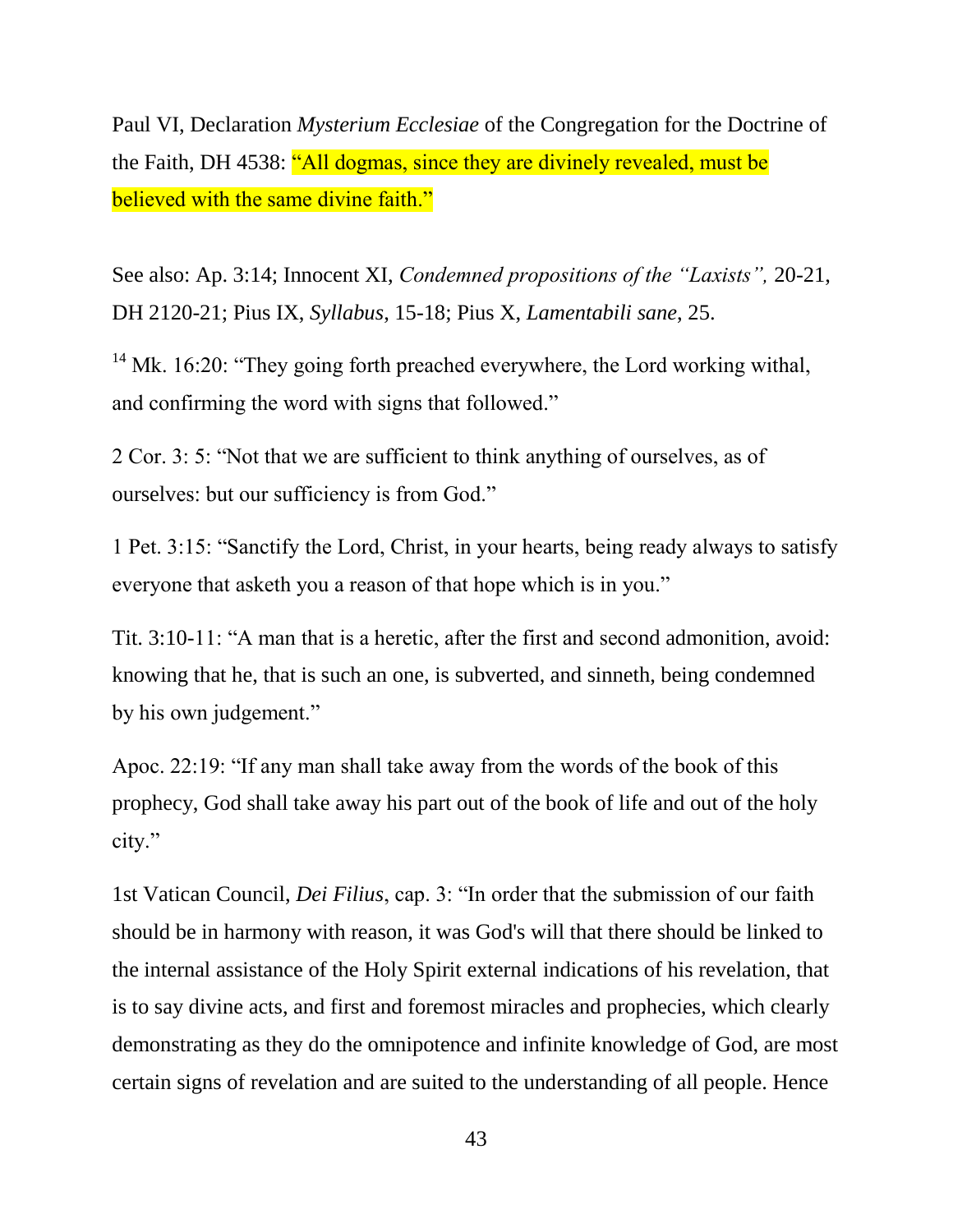Moses and the prophets, and especially Christ our Lord himself, worked many manifest miracles and delivered prophecies […] So that we could fulfil our duty of embracing the true faith and of persevering unwaveringly in it, God, through his only begotten Son, founded the Church, and endowed her with clear notes of his institution to the end that she might be recognised by all as the guardian and teacher of the revealed word. To the Catholic Church alone belong all those things, so many and so marvellous, which have been divinely ordained to make for the manifest credibility of the Christian faith." 1st Vatican Council, *Dei Filius*, cap. 3: "Although the assent of faith is by no means a blind movement of the mind, yet no one can accept the gospel preaching in the way that is necessary for achieving salvation without the inspiration and illumination of the Holy Spirit, who gives to all facility in accepting and believing the truth. And so faith in itself, even if it does not work through charity, is a gift of God, and its operation is a work belonging to the order of salvation."

See also: 2nd Council of Orange, can. 7; Innocent XI, *Condemned propositions of the "Laxists"* 20-21; Gregory XVI, Theses subscribed to by Louis-Eugène Bautain, 6, DH 2756; Pius IX, *Syllabus*, 15-18; Pius X, *Pascendi dominici gregis*, ASS 40 (1907): 596-97; Oath against the errors of Modernism, DH 3539; Pius XII, *Humani generis*, AAS 42 (1950): 571.

<sup>15</sup> 2nd Vatican Council, *Gaudium et spes*, 15: "Man judges rightly that by his intellect he surpasses the material universe, for he shares in the light of the divine mind. [. . .] His intelligence is not confined to observable data alone, but can with genuine certitude attain to reality itself as knowable."

John Paul II, *Fides et Ratio*, 27: "Every truth, if it is authentic, presents itself as universal and absolute, even if it is not the whole truth. If something is true, then it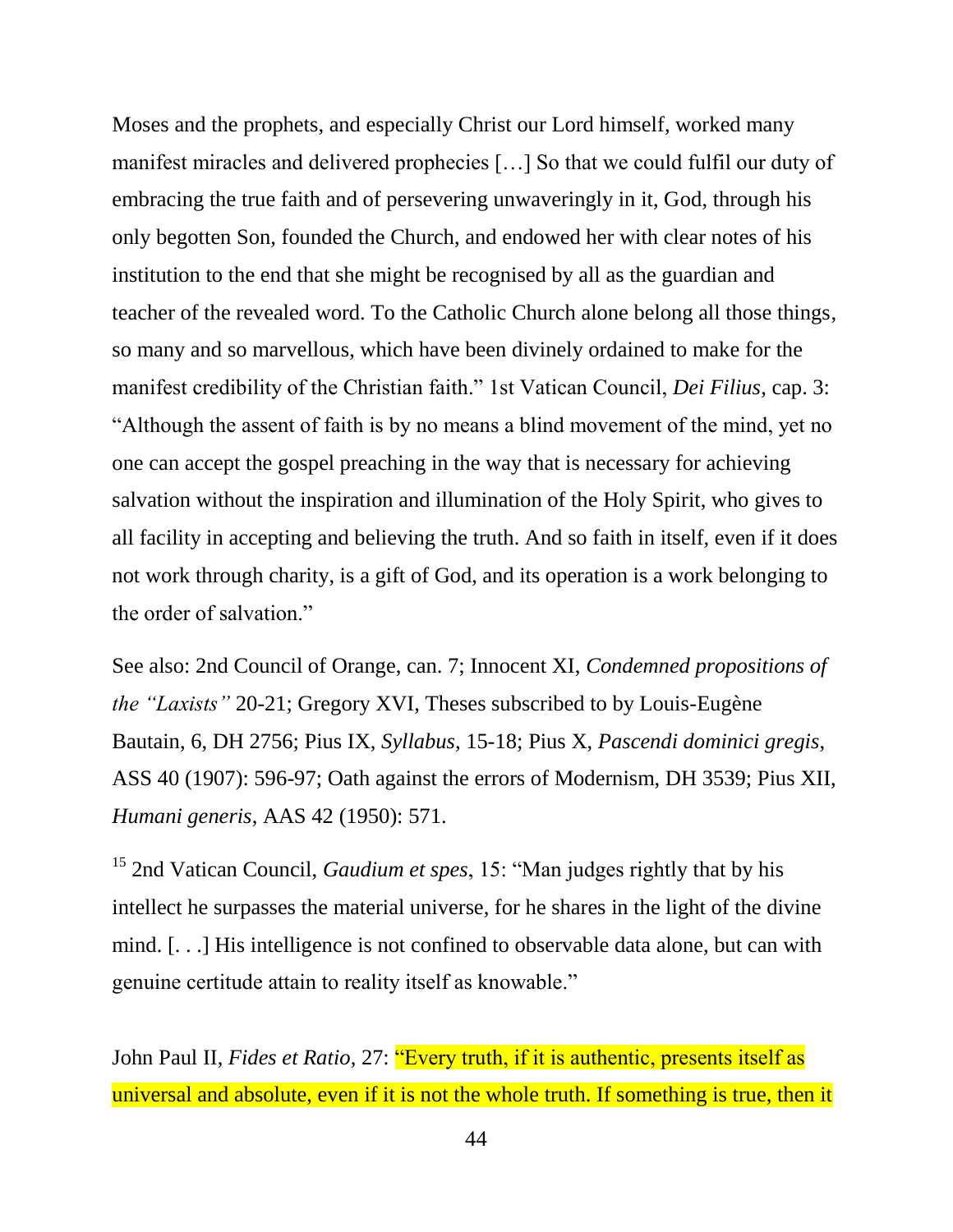#### must be true for all people and at all times."

John Paul II, *Fides et Ratio*, 82: "This prompts a second requirement: that philosophy verify the human capacity to know the truth, to come to a knowledge which can reach objective truth by means of that *adaequatio rei et intellectus* to which the Scholastic doctors referred."

See also: Pius XII, *Humani generis*, AAS 42 (1950): 562-63, 571-72, 574-75; John XXIII, *Ad Petri cathedram*, AAS 1959 (51): 501-2; John Paul II*, Fides et Ratio*, 4- 10, 12-14, 49, 54, 83-85, 95-98. 16 1 Cor. 2:9-10: "As it is written: 'That eye hath not seen, nor ear heard, neither hath it entered into the heart of man, what things God hath prepared for them that love him.' But to us God hath revealed them, by his Spirit."

1 Cor. 2:12-13: "We have received not the spirit of this world, but the Spirit that is of God; that we may know the things that are given us from God: which things also we speak." Pius XII, *Humani generis*, DH 3882-83: "Some hold that the mysteries of faith are never expressed by truly adequate concepts but only by approximate and ever changeable notions, in which the truth is to some extent expressed, but is necessarily distorted. Wherefore they do not consider it absurd, but altogether necessary, that theology should substitute new concepts in place of the old ones in keeping with the various philosophies which in the course of time it uses as its instruments, so that it should give human expression to divine truths in various ways which are even somewhat opposed, but still equivalent, as they say. […] It is evident from what We have already said, that such efforts not only lead to what they call dogmatic relativism, but that they actually contain it."

45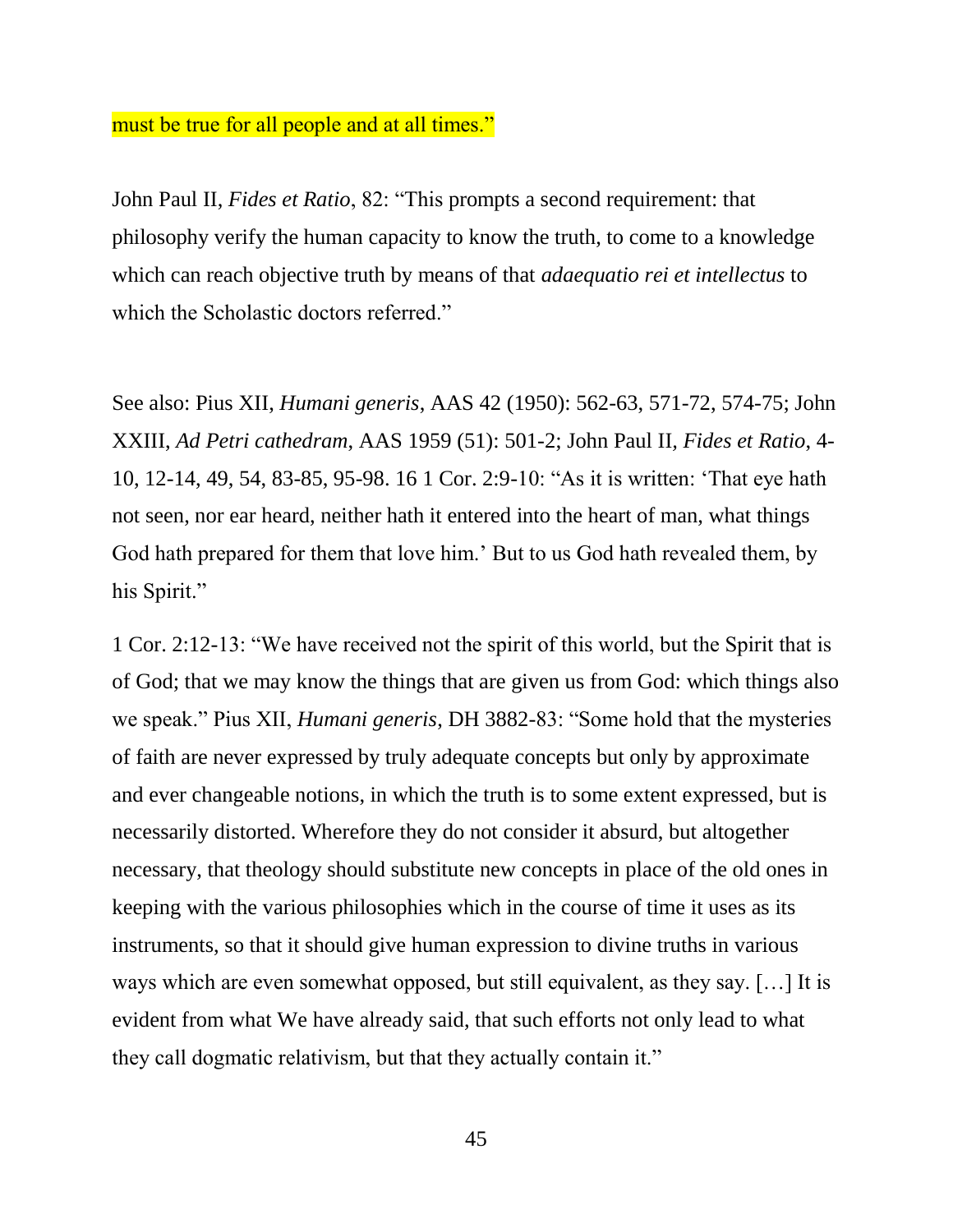Paul VI, Declaration *Mysterium Ecclesiae* of the Congregation for the Doctrine of the Faith, 5, DH 4540: "As for the meaning of dogmatic formulas, this remains ever true and constant in the Church, even when it comes to be expressed with greater clarity and to be more fully understood. The faithful therefore must shun the opinion, first, that dogmatic formulations, or some category of them, cannot signify the truth in a determinate way, but can only offer changeable approximations to it, which to a certain extent distort or alter it; and secondly, that these formulations only express the truth in an indeterminate way, and that one must continue to seek this truth by further approximations of this kind."

See also: Pius X, *Lamentabili sane*, 4.

 $17$  1 Thess. 2:13 "We give thanks to God without ceasing: because, that when you had received of us the word of the hearing of God, you received it not as the word of men, but (as it is indeed), the word of God."

1 Tim. 3:16: "All scripture, inspired of God, is profitable to teach."

2 Pet. 1:20-21: "No prophecy of scripture is made by private interpretation. For prophecy came not by the will of man at any time; but the holy men spoke, inspired by the Holy Ghost."

Pius XII, *Divino afflante Spiritu* AAS 35 (1943): 299-300: "It is absolutely wrong and forbidden 'either to narrow inspiration to certain passages of Holy Scripture, or to admit that the sacred writer has erred,' since divine inspiration 'not only is essentially incompatible with error but excludes and rejects it as absolutely and necessarily as it is impossible that God Himself, the supreme Truth, can utter that which is not true. This is the ancient and constant faith of the Church.' This teaching, which Our Predecessor Leo XIII set forth with such solemnity, We also proclaim with Our authority."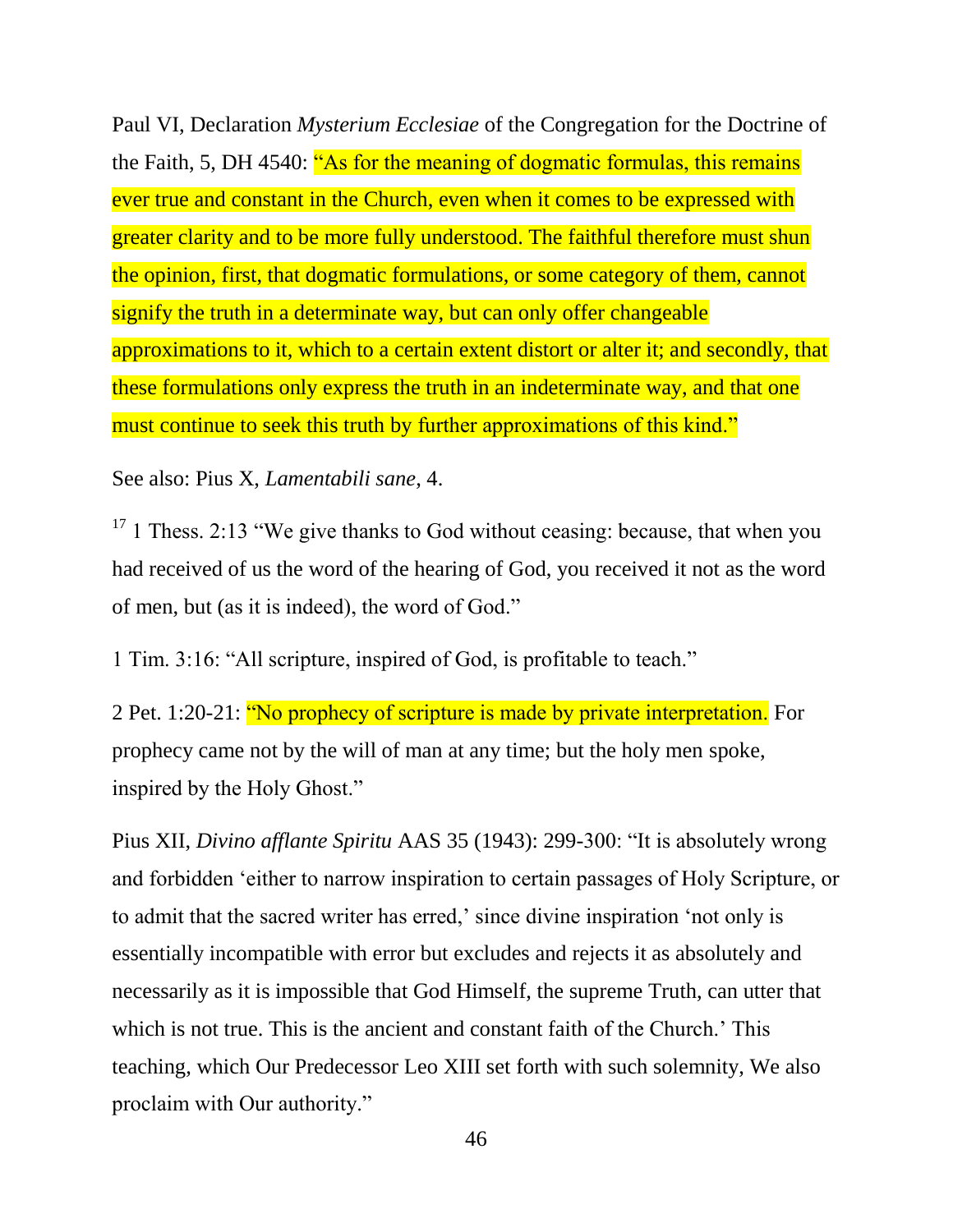2nd Vatican Council, *Dei verbum*, 11: "Holy mother Church, relying on the belief of the Apostles, holds that the books of both the Old and New Testaments in their entirety, with all their parts, are sacred and canonical because written under the inspiration of the Holy Spirit, they have God as their author and have been handed on as such to the Church herself. In composing the sacred books, God chose men, and while employed by Him they made use of their powers and abilities, so that with Him acting in them and through them, they, as true authors, consigned to writing all and only those things which He wanted."

See also: Jn. 10:16, 35; Heb. 3:7, 5:12; Leo XIII, *Providentissimus Deus*, DH 3291-92; Pius X, *Lamentabili sane*, 9-11; *Pascendi dominici gregis*, ASS 40 (1907): 612-13; Benedict XV, *Spiritus Paraclitus*, AAS 12 (1920), 393; Pius XII, *Humani generis*, DH 3887.

 $18$  1 Thess. 2:13 "We give thanks to God without ceasing: because, that when you had received of us the word of the hearing of God, you received it not as the word of men, but (as it is indeed), the word of God."

1st Vatican Council, *Dei Filius*, cap. 3: "Faith, which is the beginning of human salvation, the Catholic Church professes to be a supernatural virtue, by means of which, with the grace of God inspiring and assisting us, we believe to be true what He has revealed, not because we perceive its intrinsic truth by the natural light of reason, but because of the authority of God himself, who makes the revelation and can neither deceive nor be deceived. [...] Further, by divine and Catholic faith all those things are to be believed which are contained in the word of God as found in scripture and tradition, and which are proposed by the Church as to be believed as divinely revealed, whether by her solemn judgment or in her ordinary and universal magisterium.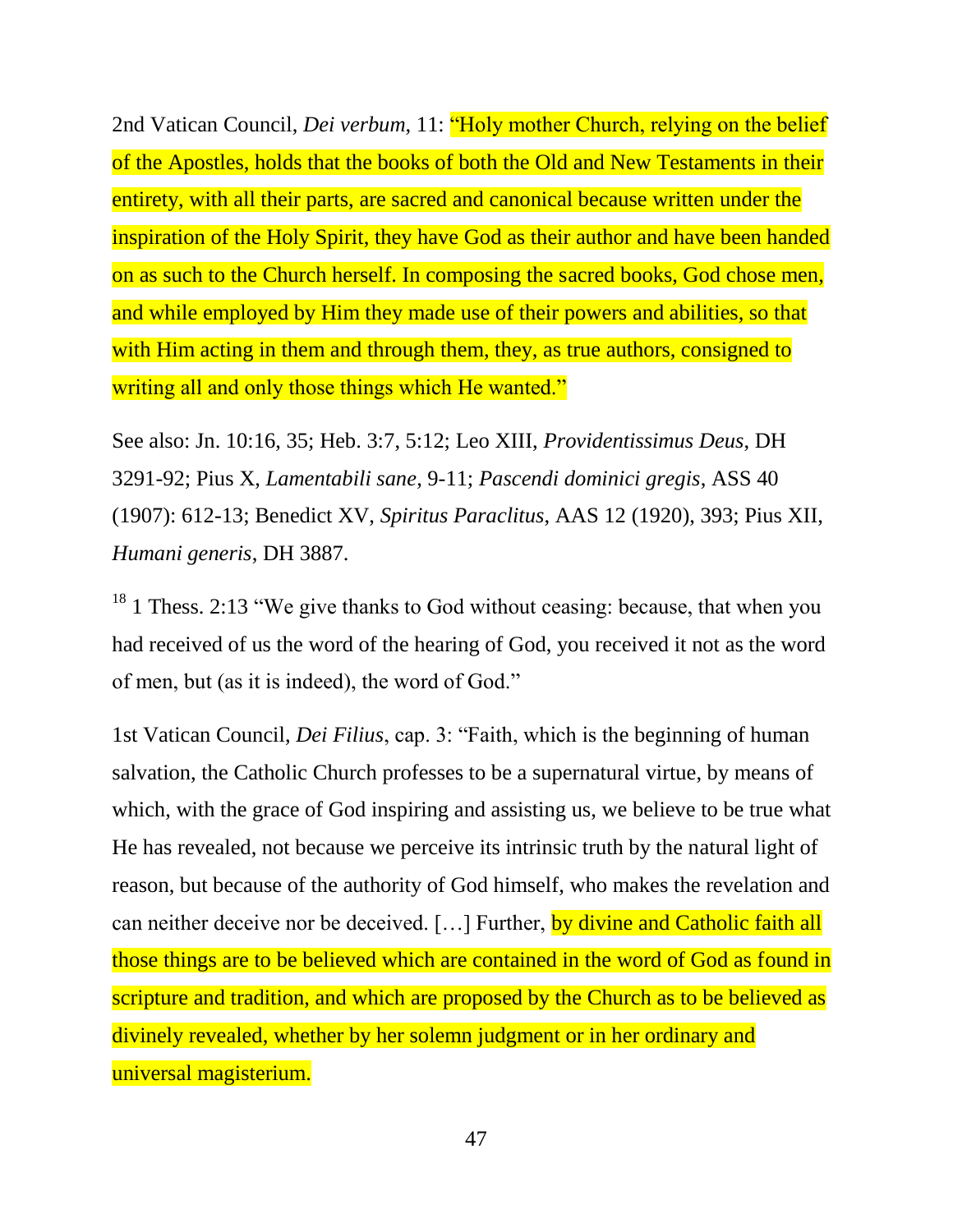See also: Jn. 10:16; Heb. 3:7, 5:12; Pius XII, *Mystici corporis Christi*, AAS 35 (1943): 216.

<sup>19</sup> Pius XII, *Humani generis*, DH 3883: "The Church cannot be tied to any and every passing philosophical system. Nevertheless, those notions and terms which have been developed though common effort by Catholic teachers over the course of the centuries to bring about some understanding of dogma are certainly not based on any such weak foundation. They are based on principles and notions deduced from a true knowledge of created things. In the process of deduction, this knowledge, like a star, gave enlightenment to the human mind through the Church. Hence it is not surprising that some of these notions have not only been employed by the Ecumenical Councils, but even sanctioned by them, so that it is wicked to depart from them."

Paul VI, Declaration *Mysterium Ecclesiae* of the Congregation for the Doctrine of the Faith, 5, DH 4540: "As for the meaning of dogmatic formulas, this remains ever true and constant in the Church, even when it comes to be expressed with greater clarity and to be more fully understood. The faithful therefore must shun the opinion, first, that dogmatic formulations, or some category of them, cannot signify the truth in a determinate way, but can only offer changeable approximations to it, which to a certain extent distort or alter it; and secondly, that these formulations only express the truth in an indeterminate way, and that one must continue to seek this truth by further approximations of this kind."

John Paul II, *Fides et Ratio*, 87: "One must remember that even if the statement of a truth is limited to some extent by times and by forms of culture, the truth or the error with which it deals can nevertheless be recognised and evaluated as such, however great the distance of space or time." John Paul II, *Fides et Ratio*, 95: "The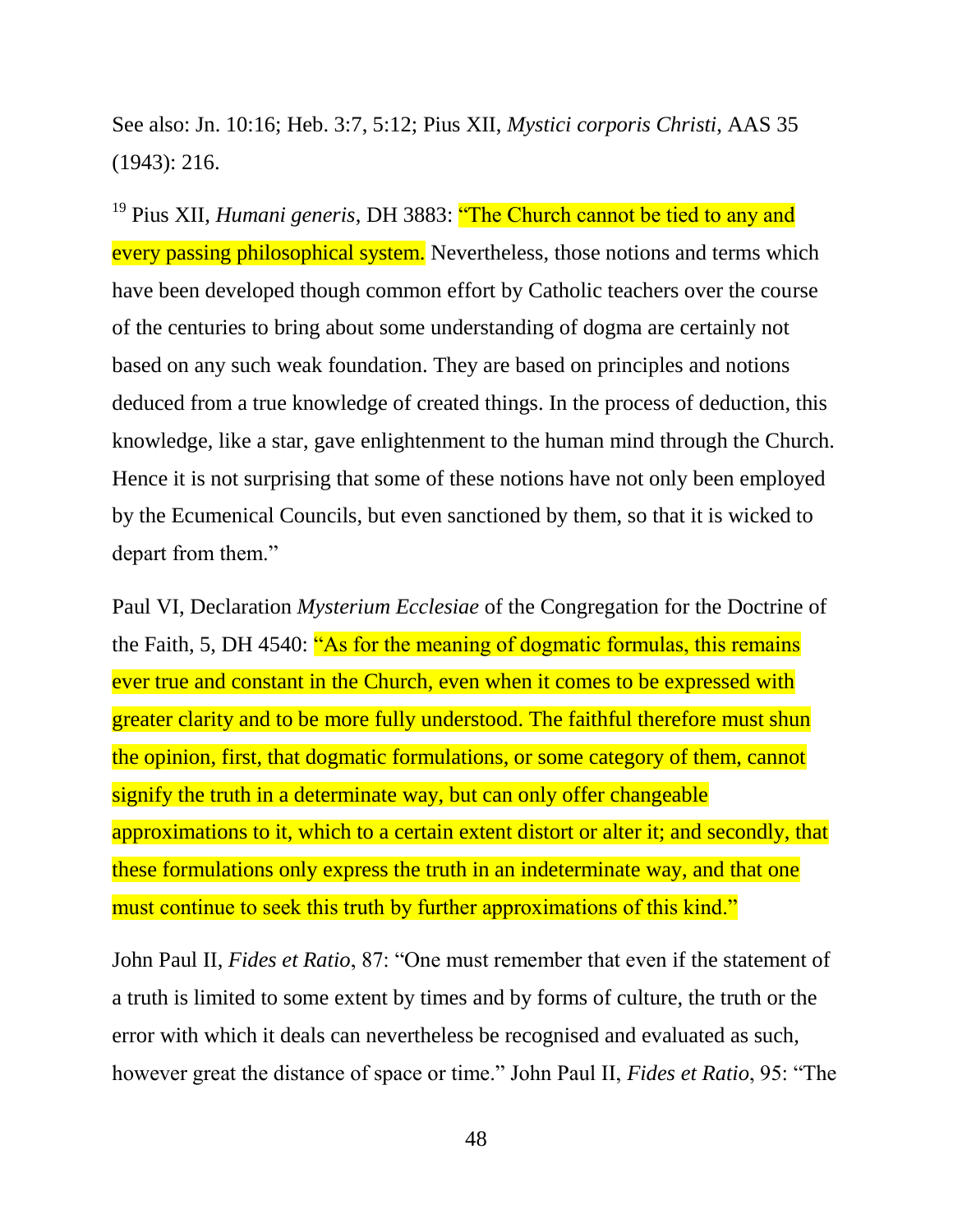word of God is not addressed to any one people or to any one period of history. Similarly, dogmatic statements, while reflecting at times the culture of the period in which they were defined, formulate an unchanging and ultimate truth."

John Paul II, Declaration *Dominus Iesus* on the Unicity and Salvific Universality of Jesus Christ and the Church, 6: "The truth about God is not abolished or reduced because it is spoken in human language; rather, it is unique, full, and complete, because he who speaks and acts is the Incarnate Son of God."

See also: Jn. 10:35; 2 Tim. 3:16; 2 Pet. 1:20-21; Apoc. 22:18-19; Leo XIII, *Providentissimus Deus*, DH 3288; Pius X, *Lamentabili sane*, 4; John Paul II, *Fides et Ratio*, 84.

 $20$  Gal. 1:9: "If anyone preach to you a gospel, besides that which you have received, let him be anathema." 1st Vatican Council, *Dei Filius*, cap. 4, can. 3: "If anyone says that it is possible that at some time, with the progress of knowledge, a sense should be assigned to the dogmas propounded by the Church which is different from that which the Church has understood and does understand: let him be anathema."

Pius X, *Oath against the errors of Modernism*, DH 3541: "I sincerely hold that the doctrine of faith was handed down to us from the apostles through the orthodox Fathers with the same sense and always with the same meaning. Therefore, I entirely reject the heretical fiction that dogmas evolve and change from one meaning to another, different from the meaning which the Church held previously. I also condemn every error that substitutes for the divine deposit which has been given to the spouse of Christ to be carefully guarded by her, some philosophical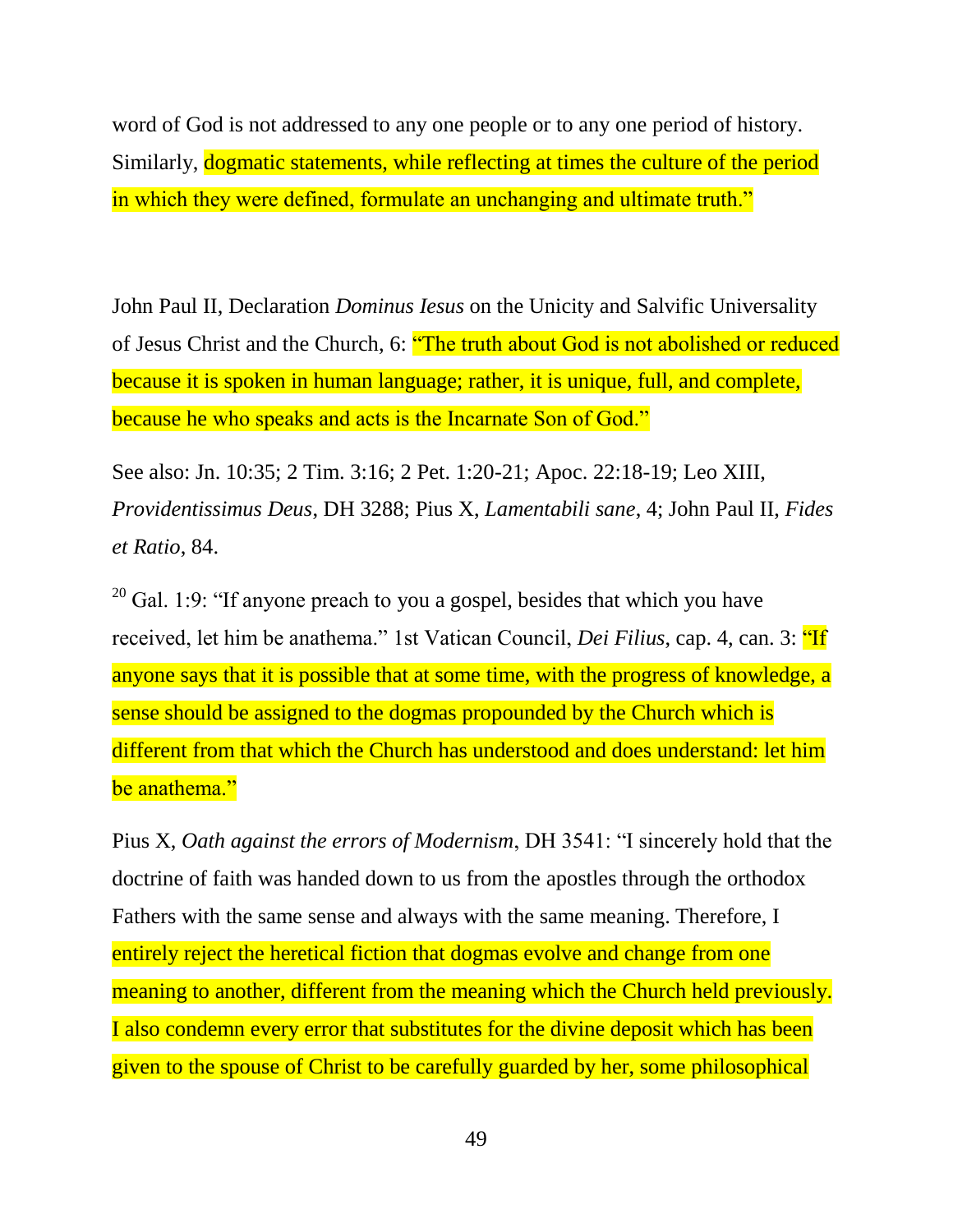invention or product of human reflection, gradually formed by human effort and due to be perfected in the future by unlimited progress."

See also: 1 Tim. 6: 20; 2 Tim. 1:13-14; Heb. 13:7-9; Jude 3; Pius IX, *Ineffabilis Deus*, DH 2802; Pius X, *Lamentabili sane*, 21, 54, 50, 60, 62; *Pascendi dominici gregis*, ASS 40 (1907): 616ff.; Pius XII, *Humani generis*, DH 3886; Paul VI, Declaration *Mysterium Ecclesiae* of the Congregation for the Doctrine of the Faith, DH 4540.

<sup>21</sup> 1st Vatican Council, *Pastor aeternus*, cap. 4: "The Holy Spirit was promised to the successors of Peter not so that they might, by his revelation, make known some new doctrine, but that, by his assistance, they might religiously guard and faithfully expound the revelation or deposit of faith transmitted by the apostles. […] This gift of truth and never-failing faith was therefore divinely conferred on Peter and his successors in this see so that they might discharge their exalted office for the salvation of all, and so that the whole flock of Christ might be kept away by them from the poisonous food of error and be nourished with the sustenance of heavenly doctrine."

2nd Vatican Council, *Dei verbum*¸ 10: "The task of authentically interpreting the word of God, whether written or handed on, has been entrusted exclusively to the living magisterium of the Church, whose authority is exercised in the name of Jesus Christ. This magisterium is not above the word of God, but serves it. It teaches only what has been handed on, listening to it devoutly, guarding it scrupulously and explaining it faithfully in accord with a divine commission and with the help of the Holy Spirit. It draws from this one deposit of faith everything which it presents for belief as divinely revealed."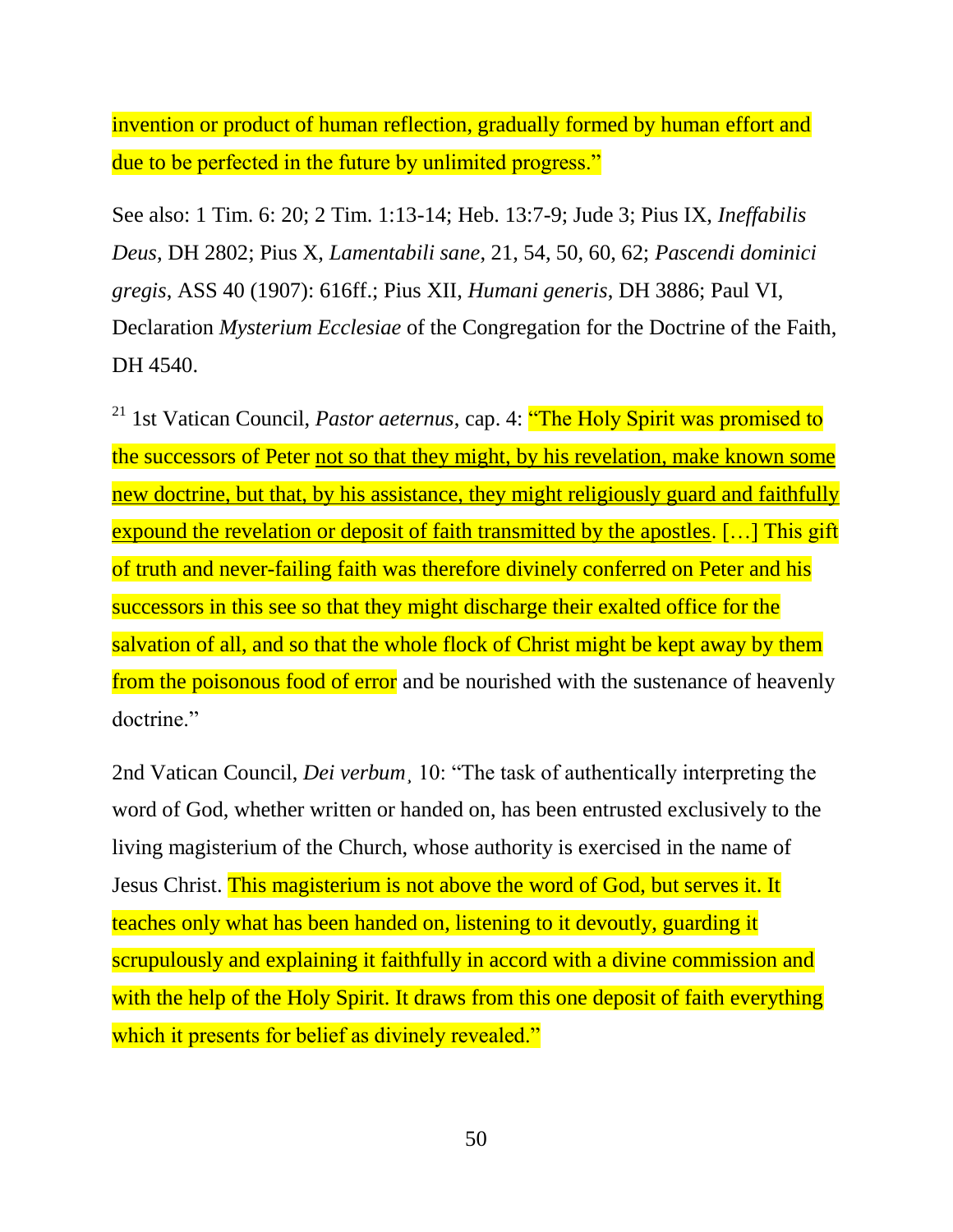See also: Matt. 16:23; *Gratian, Decretum*, Part 1, Distinction 40, Chapter 6; Innocent III, 2nd sermon '*On the consecration of the supreme pontiff'*, ML, 656; 4th sermon *'On the consecration of the supreme pontiff'*, ML 670; Pius IX, letter *Mirabilis illa constantia* to the bishops of Germany, DH 3117 (cf. DH 3114).

<sup>22</sup> Cf. John Paul II, 1983 *Code of Canon Law*, 751; *Code of Canons of Oriental Churches*, 1436.

<sup>23</sup> Cf. Mk. 16:16; Jn. 3:18; Jn. 20:23; Rom. 14:4; Gal. 1:9; 1 Tim. 1:18-20; Jude 3-6; Council of Florence, *Cantate Domino*, DH 1351; Council of Trent, Session 14, can. 9.

<sup>24</sup> Cf. Matt. 18:17; Tit. 3:10-11; Pius X, *Lamentabili sane*, 7; John Paul II, *Code of Canon Law*, 751, 1364; *Code of Canons of Oriental Churches*, 1436.

 $25$  The signatories do not intend in this section principally to describe the thought of Martin Luther, a subject concerning which all of them do not have the same expertise, but rather to describe certain false notions of marriage, justification and law which appear to them to have inspired *Amoris laetitia*.

26

[https://w2.vatican.va/content/francesco/en/speeches/2016/june/documents/papafran](https://w2.vatican.va/content/francesco/en/speeches/2016/june/documents/papafrancesco_20160626_armenia-conferenza-stampa.html) [cesco\\_20160626\\_armenia-conferenza-stampa.html](https://w2.vatican.va/content/francesco/en/speeches/2016/june/documents/papafrancesco_20160626_armenia-conferenza-stampa.html)

27

[http://w2.vatican.va/content/francesco/en/homilies/2016/documents/papafrancesco](http://w2.vatican.va/content/francesco/en/homilies/2016/documents/papafrancesco_20161031_omelia-svezia-lund.pdf) [\\_20161031\\_omelia-svezia-lund.pdf](http://w2.vatican.va/content/francesco/en/homilies/2016/documents/papafrancesco_20161031_omelia-svezia-lund.pdf)

28

[http://en.radiovaticana.va/news/2014/09/04/pope\\_recognize\\_your\\_sins\\_and\\_be\\_tra](http://en.radiovaticana.va/news/2014/09/04/pope_recognize_your_sins_and_be_transformed_by_ch%20rist/1105890) [nsformed\\_by\\_ch rist/1105890](http://en.radiovaticana.va/news/2014/09/04/pope_recognize_your_sins_and_be_transformed_by_ch%20rist/1105890) ;

51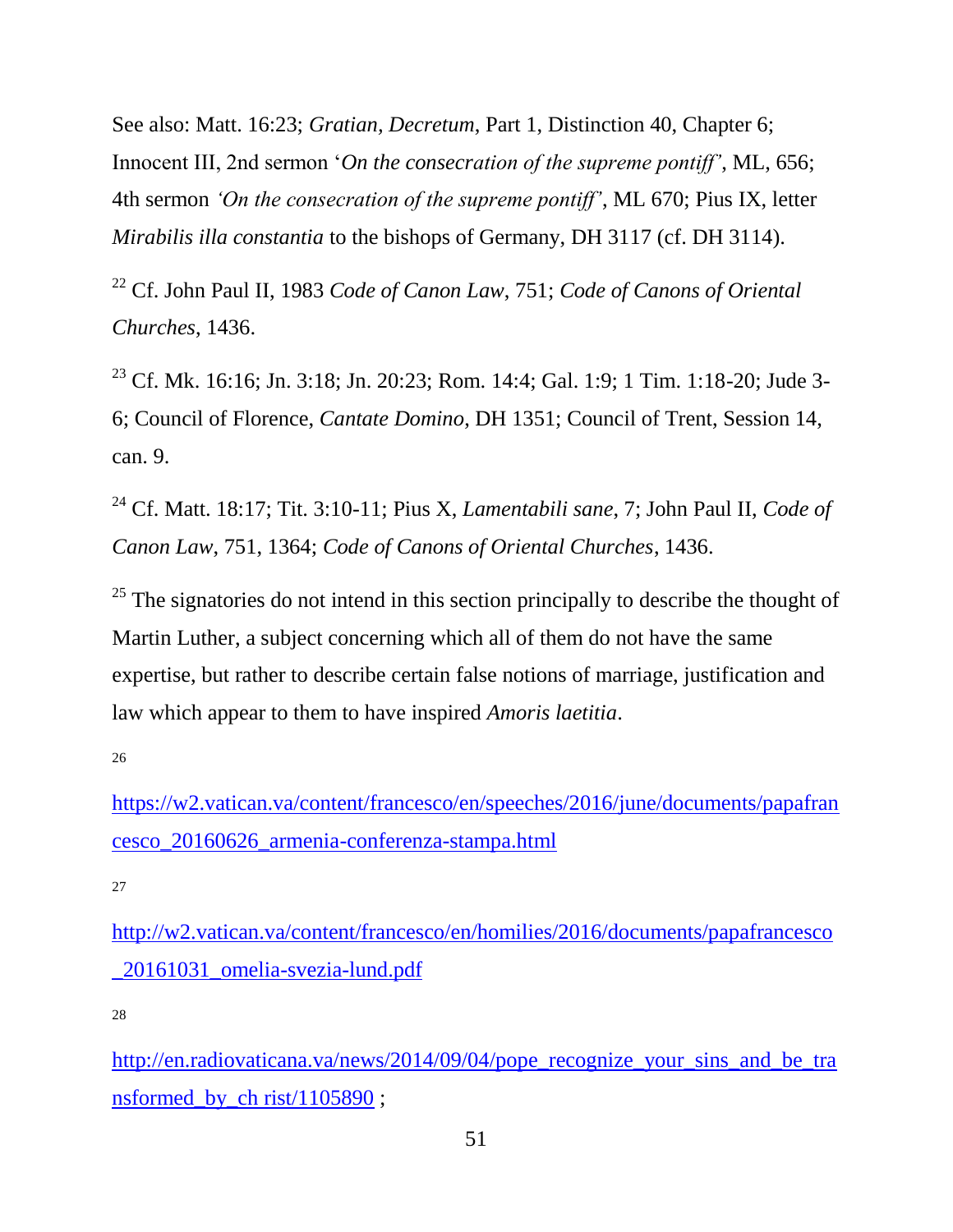[http://en.radiovaticana.va/news/2014/09/18/pope\\_at\\_santa\\_marta\\_the\\_courage\\_to\\_](http://en.radiovaticana.va/news/2014/09/18/pope_at_santa_marta_the_courage_to_admit_we_are_sin%20ners/1106766) [admit\\_we\\_are\\_sin ners/1106766](http://en.radiovaticana.va/news/2014/09/18/pope_at_santa_marta_the_courage_to_admit_we_are_sin%20ners/1106766)

<sup>29</sup>http://www<u>.news.va/en/news/the-pope-on-the-sixtieth-anniversary-of-</u> [communion](http://www.news.va/en/news/the-pope-on-the-sixtieth-anniversary-of-communion)

<sup>30</sup> <http://www.news.va/en/news/pope-francis-in-fatima-greetings-at-chapel-of-appa>

# **Signatories: 250**

**Dr. Gerard J. M. van den Aardweg** European editor, *Empirical Journal of Same-Sex Sexual Behavior*

**Fr Claude Barthe** Diocesan Priest

**Philip M. Beattie** BA (Leeds), MBA(Glasgow), MSc (Warwick), Dip.Stats (Dublin) Associate Lecturer, University of Malta (Malta)

**Fr Jehan de Belleville** Religious

**Fr Robert Brucciani** District superior of the SSPX in Great Britain

\_\_\_\_\_\_\_\_\_\_\_\_\_\_\_\_\_\_\_\_\_\_\_\_\_\_\_

**Prof. Mario Caponnetto** University Professor, Mar de la Plata (Argentina)

**Mr Robert F. Cassidy** STL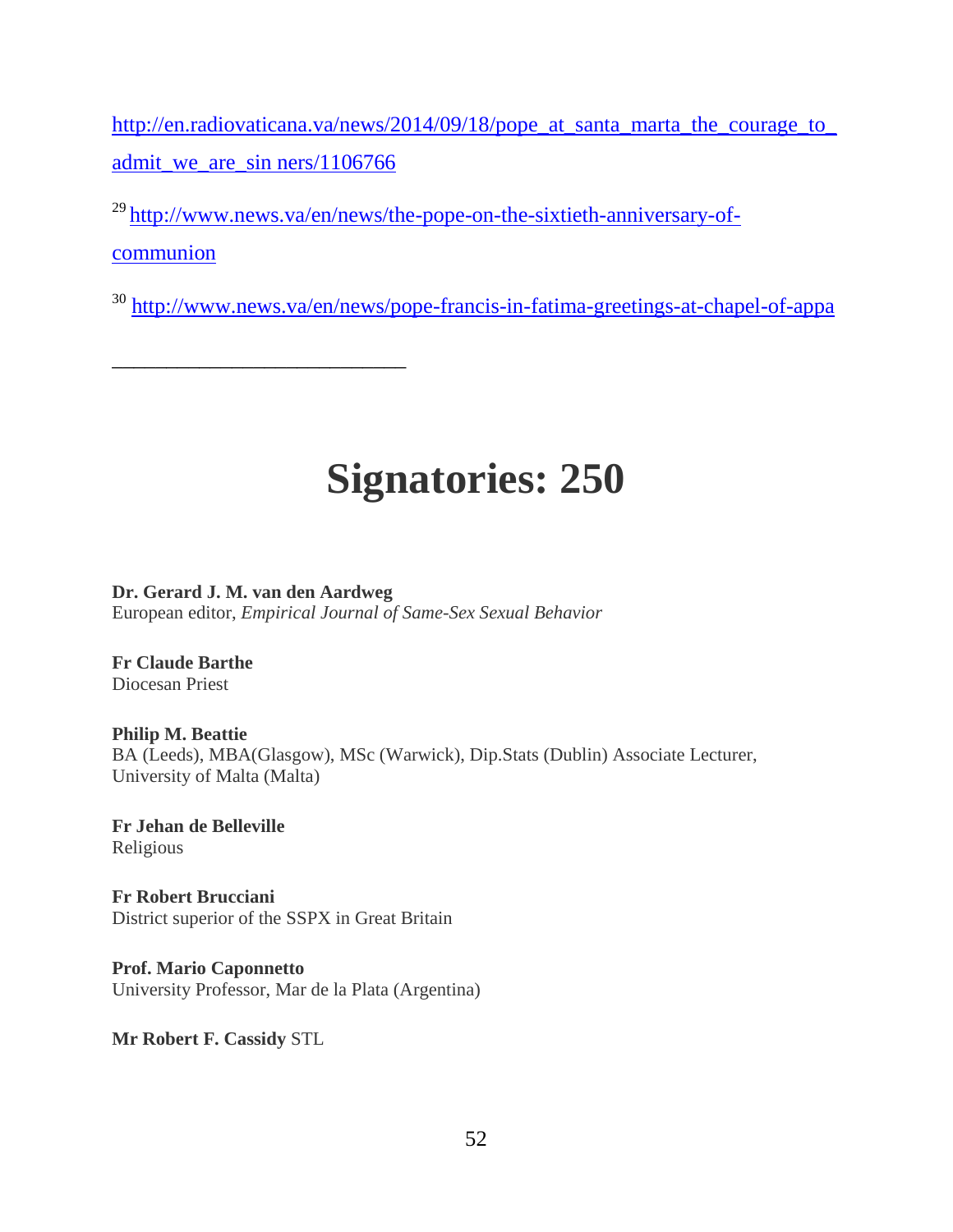**Fr Isio Cecchini** Parish Priest in Tuscany

**Salvatore J. Ciresi,** MA Director of the St. Jerome Biblical Guild, Lecturer at the Notre Dame Graduate School of Christendom College

**Fr. Linus F Clovis**, PhD, JCL, M.Sc., STB, Dip. Ed, Director of the Secretariat for Family and Life

**Fr Paul Cocard** Religious

**Fr Thomas Crean** OP STD

**Prof. Matteo D'Amico** Professor of History and Philosophy, Senior High School of Ancona

**Dr. Chiara Dolce** PhD Research doctor in Moral Philosophy at the University of Cagliari

#### **Deacon Nick Donnelly** MA

#### **Petr Dvorak**

Head of Department for the Study of Ancient and Medieval Thought at the Institute of Philosophy, Czech Academy of Sciences, Prague; Assistant Professor of Philosophy at Saints Cyril and Methodius Theological Faculty, Palacky University, Olomouc, Czech Republic

**H.E. Mgr Bernard Fellay** Superior General of the SSPX

**Christopher Ferrara Esq.** Founding President of the American Catholic Lawyers' Association

**Prof. Michele Gaslini** Professor of Public Law at the University of Udine

#### **Prof. Corrado Gnerre**

Professor at the Istituto Superiore di Scienze Religiose of Benevento, Pontifical Theological University of Southern Italy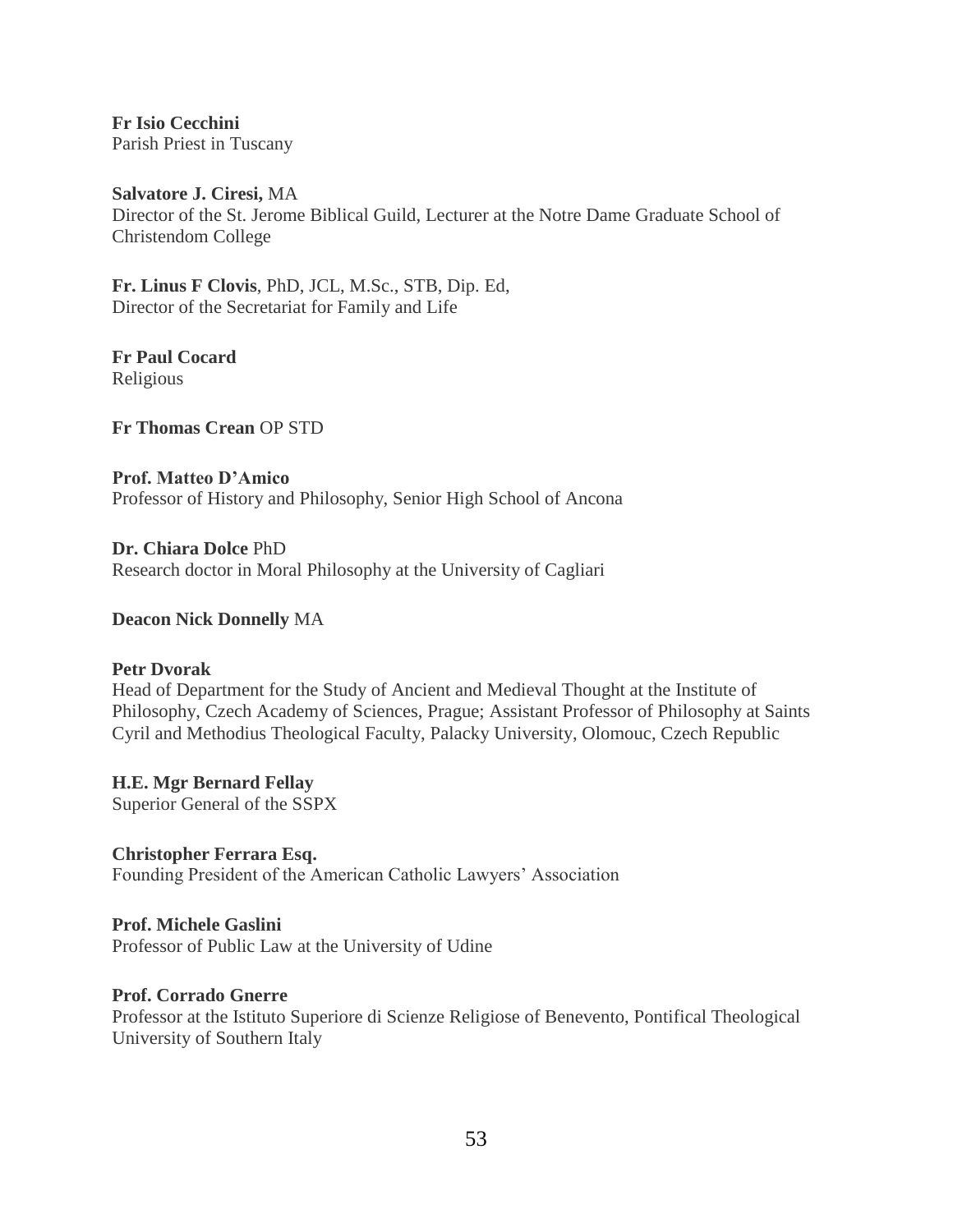#### **Dr. Ettore Gotti Tedeschi**

Former President of the Institute for Works of Religion (IOR), Professor of Ethics at the Catholic University of the Sacred Heart, Milan

**Dr. Maria Guarini** STB Pontificia Università Seraphicum, Rome; editor of the website Chiesa e postconcilio

**Prof. Robert Hickson** PhD Retired Professor of Literature and of Strategic-Cultural Studies

#### **Fr John Hunwicke**

Former Senior Research Fellow, Pusey House, Oxford

#### **Fr Jozef Hutta**

Diocesan Priest

#### **Prof. Isebaert Lambert**

Full Professor at the Catholic University of Louvain, and at the Flemish Katholieke Universiteit Leuven

#### **Dr. John Lamont** STL DPhil (Oxon.)

#### **Fr Serafino M. Lanzetta** STD

Lecturer in Dogmatic Theology, Theological Faculty of Lugano, Switzerland; Priest in charge of St Mary's, Gosport, in the diocese of Portsmouth

#### **Prof. Massimo de Leonardis**

Professor and Director of the Department of Political Sciences at the Catholic University of the Sacred Heart in Milan

#### **Msgr. Prof. Antonio Livi**

Academic of the Holy See Dean emeritus of the Pontifical Lateran University Vice-rector of the church of Sant'Andrea del Vignola, Rome

#### **Dr. Carlo Manetti**

Professor in Private Universities in Italy

#### **Prof. Pietro De Marco**

Former Professor at the University of Florence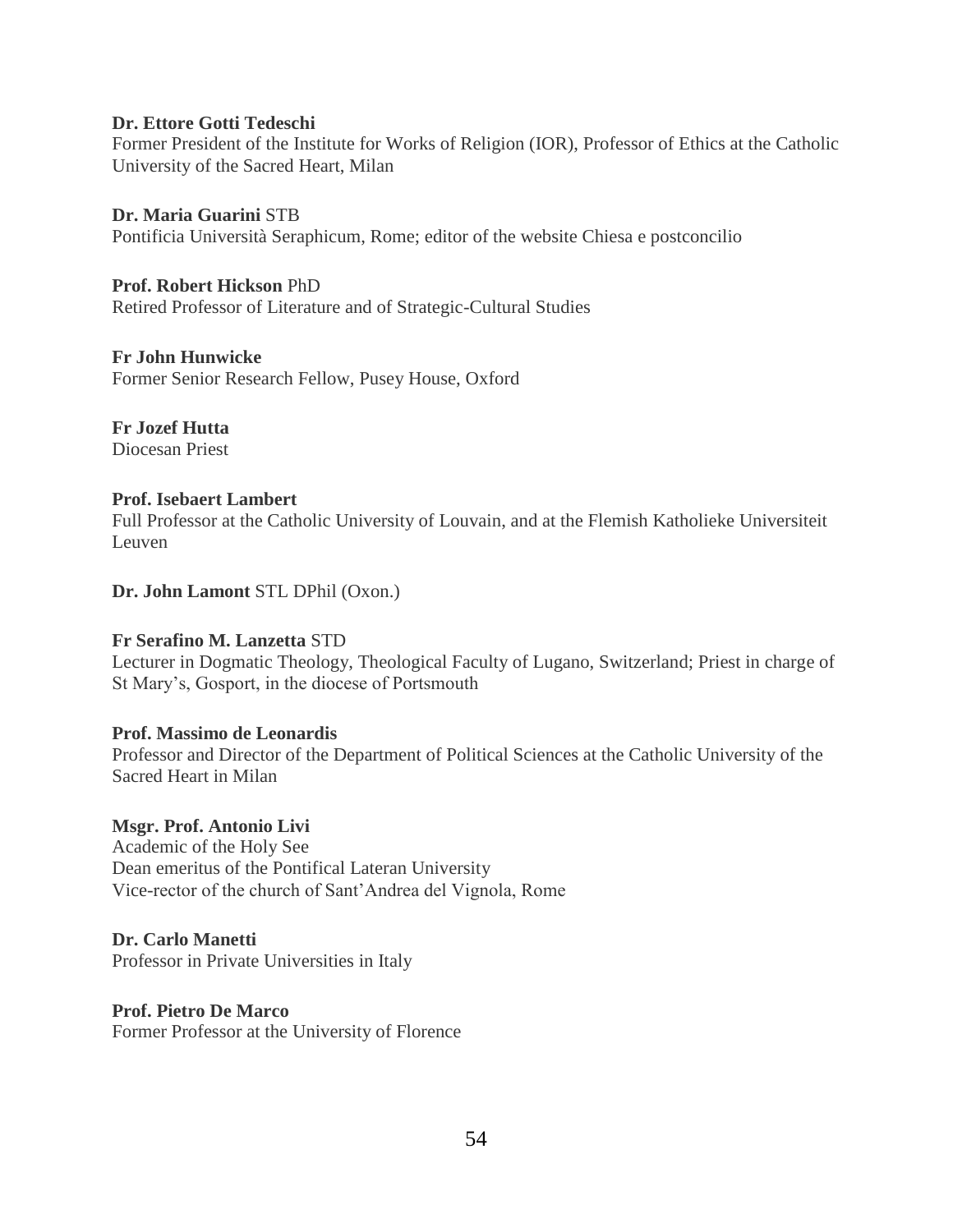#### **Prof. Roberto de Mattei**

Former Professor of the History of Christianity, European University of Rome, former Vice President of the National Research Council (CNR)

#### **Fr Cor Mennen**

Lecturer in Canon Law at the Major Seminary of the Diocese of 's-Hertogenbosch (Netherlands). Canon of the cathedral chapter of the diocese of 's-Hertogenbosch

**Prof. Stéphane Mercier**

Lecturer in Philosophy at the Catholic University of Louvain

#### **Don Alfredo Morselli** STL

Parish priest of the archdiocese of Bologna

#### **Martin Mosebach**

Writer and essayist

**Dr. Claude E. Newbury** M.B., B.Ch., D.T.M&H., D.O.H., M.F.G.P., D.C.H., D.P.H., D.A., M. Med; Former Director of Human Life International in Africa south of the Sahara; former Member of the Human Services Commission of the Catholic Bishops of South Africa

#### **Prof. Lukas Novak**

Assistant Professor, Faculty of Arts and Philosophy, Charles University, Prague

**Fr Guy Pagès** Diocesan Priest

**Prof. Paolo Pasqualucci** Professor of Philosophy (retired), University of Perugia

#### **Prof. Claudio Pierantoni**

Professor of Medieval Philosophy in the Philosophy Faculty of the University of Chile; Former Professor of Church History and Patrology at the Faculty of Theology of the Pontificia Universidad Católica de Chile

#### **Father Anthony Pillari**, J.C.L., M.C.L

#### **Prof. Enrico Maria Radaelli**

Philosopher, editor of the works of Romano Amerio

#### **Dr. John Rao**

Associate Professor of History, St. John's University, NYC; Chairman, Roman Forum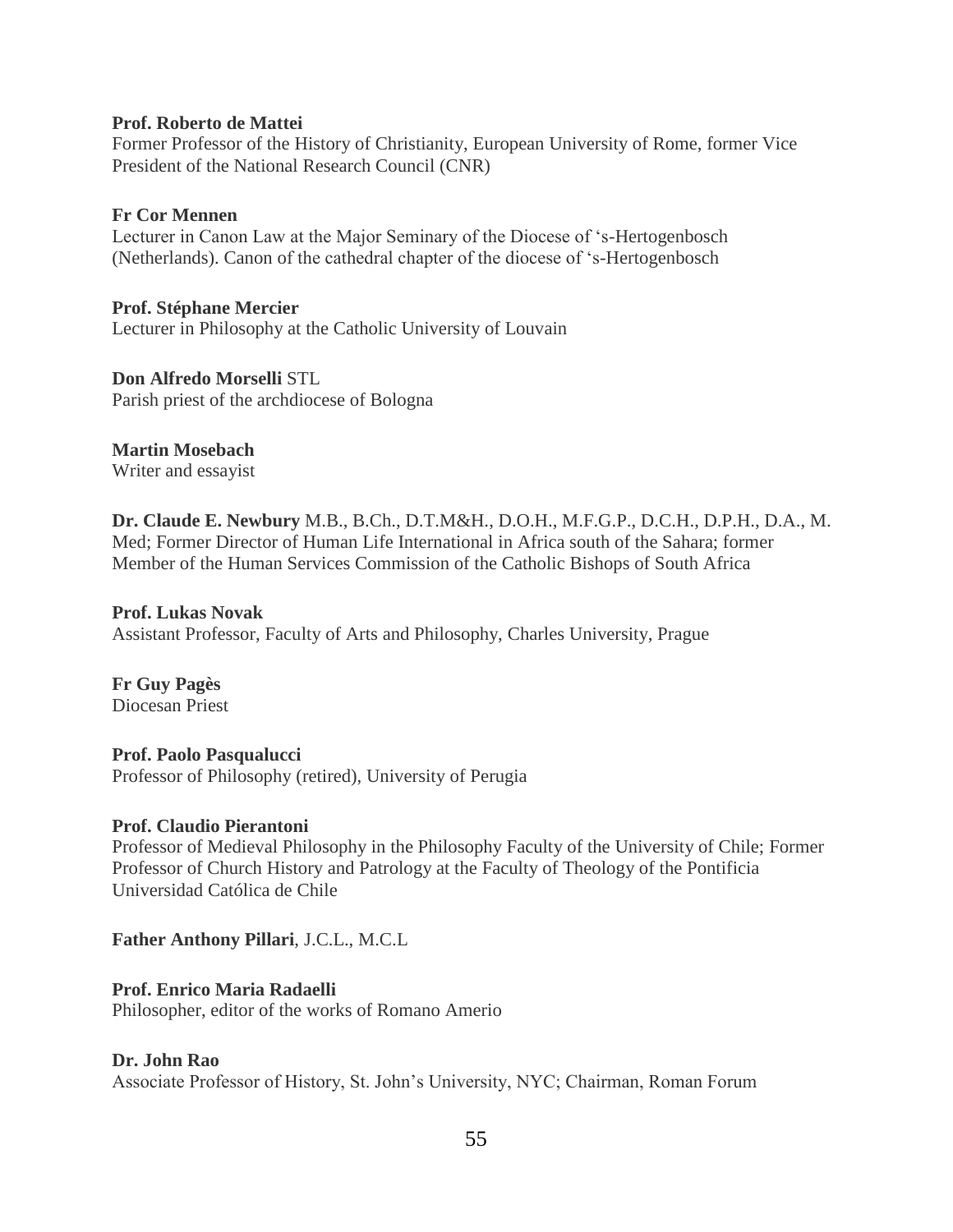**Dr. Carlo Regazzoni** Licentiate in Philosophy at University of Freiburg

#### **Dr. Giuseppe Reguzzoni**

External Researcher at the Catholic University of Milan and former editorial assistant of Communio, International Catholic Review (Italian edition)

**Arkadiusz Robaczewski** MA (Phil.)

**Fr Settimio M. Sancioni** STD Licence in Biblical Science

**Prof. Andrea Sandri** Research Associate, Catholic University of the Sacred Heart in Milan

**Dr. Joseph Shaw** Tutor in Moral philosophy, St Benet's Hall, University of Oxford

**Fr Paolo M. Siano** HED (Historiae Ecclesiasticae Doctor)

**Dr. Cristina Siccardi** Historian of the Church

#### **Dr. Anna Silvas**

Adjunct research fellow, University of New England, NSW, Australia

#### **Prof. Dr Thomas Stark**

Phil.-Theol. Hochschule Benedikt XVI, Heiligenkreuz

#### **Rev. Glen Tattersall**

Parish Priest, Parish of Bl. John Henry Newman, archdiocese of Melbourne; Rector, St Aloysius' Church

#### **Prof. Giovanni Turco**

Associate Professor of Philosophy of Public Law at the University of Udine, Member Corrispondent of the Pontificia Accademia San Tommaso d'Aquino

**Prof. Piero Vassallo** Former editor of Cardinal Siri's theological review *Renovatio*

**Prof. Arnaldo Vidigal Xavier da Silveira**

Former Professor at the Pontifical University of São Paulo, Brazil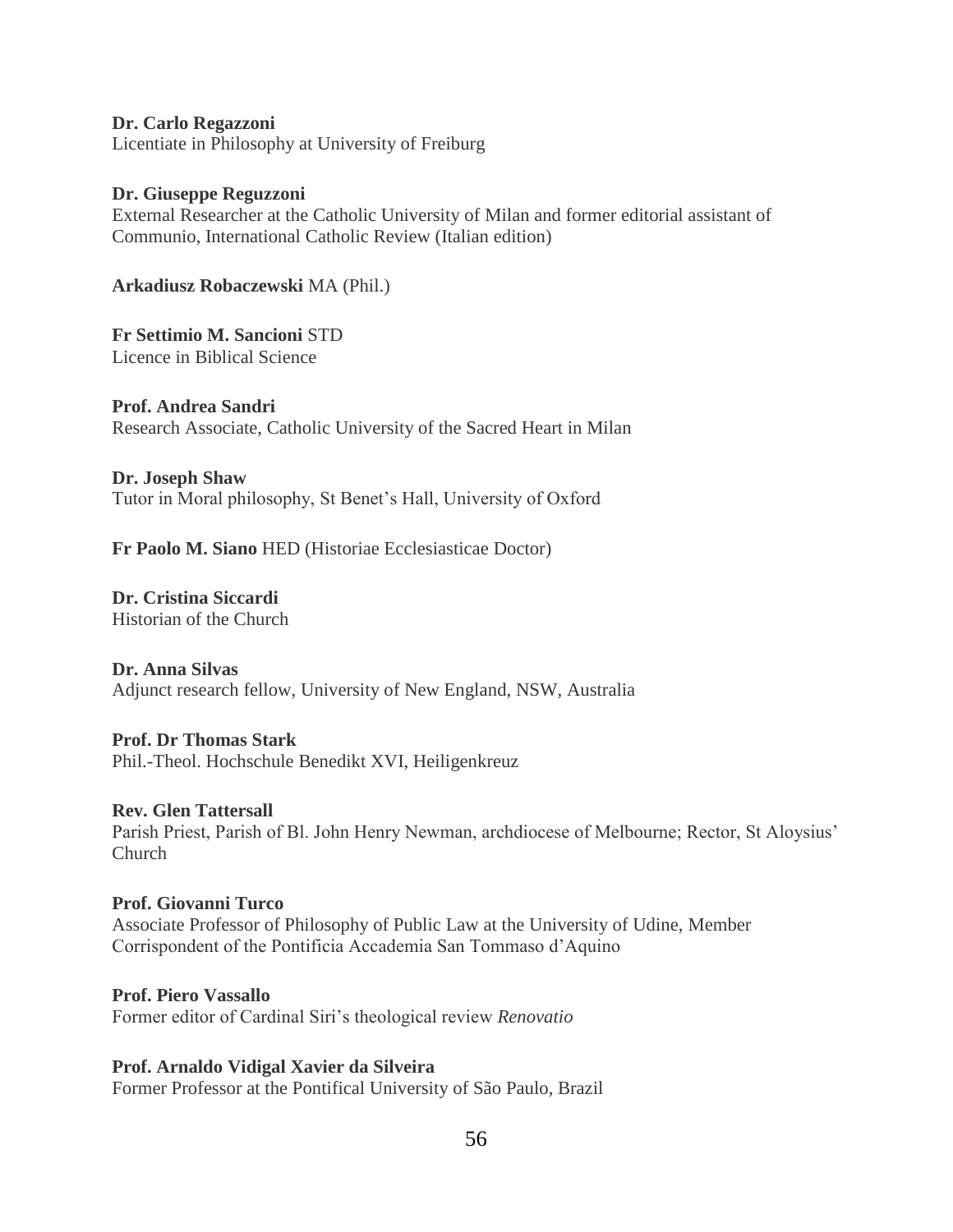**Msgr. José Luiz Villac** Former Rector of the Seminary of Jacarezinho

*On 24th September 2017*:

**Leo Darroch** President, *Foederatio Internationalis Una Voce* 2007 – 2013

**Dr. Mauro Faverzani** Editor of the Magazine "Radici Cristiane" (Italy)

**H.E. Mgr Rene Henry Gracida** D.D. Bishop Emeritus of the Diocese of Corpus Christi, Texas

**Fr Pio Idowu** BA (Phil.) Religious

#### **Fr Luis Eduardo Rodríguez Rodríguez** Parish Priest, Parroquia del Espíritu Santo y N.S. de La Antigua Diocese de Los Teques, Venezuela

#### **Wolfram Schrems** MA (Phil.) MA (Theol.)

Catechist for adults, contributor for Catholic and secular websites, works in the pro-life-field, Vienna (Austria)

*On 25th September 2017*:

**Dr. Antonio** Aragoni MA (Religious Science)

**Dr. Riccardo** Calzavara Professor

**Dr. Riccardo** Cavalli Professor

**Dr. Andrea Martini**, MA (Education Science)

**Fr Michel Morille** France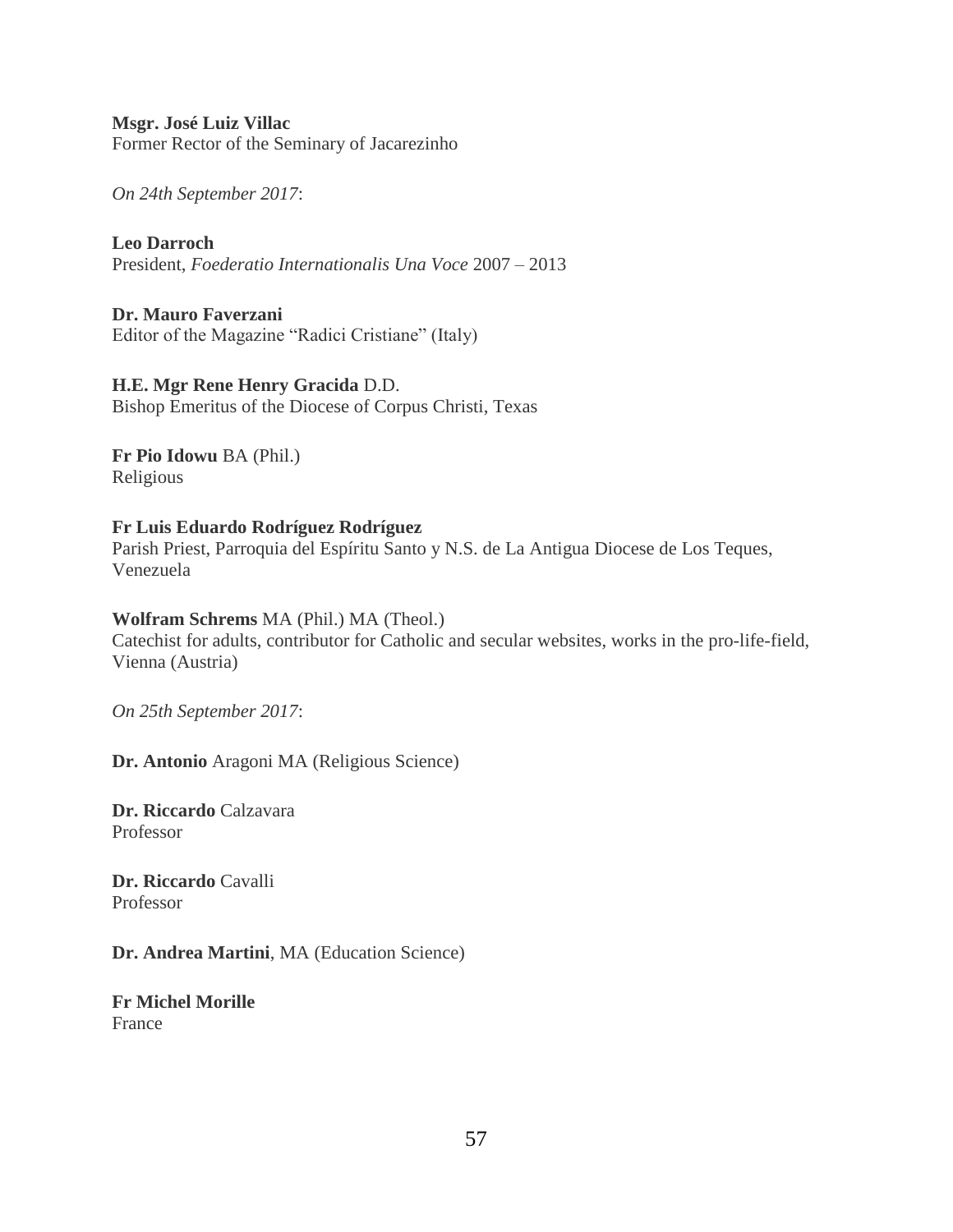**Fr Andrew Pinsent** BA, MA, DPhil, PhB, STB, Phl, PhD Director of the Ian Ramsey Center for Science and Religion, Oxford Priest of the Diocese of Arundel and Brighton

**Fr Cyrille Perret** France

**Patrick Tomeny**, Jr, MD, MPH, DABA

**Prof. Leonardo Schwinden** Professor of Philosophy, Universidad Federal de Santa Catarina, Brazil

**Gianpaolo De Vita** PhD (Phil.) University of Salerno

*On 26th September 2017*:

**Dr. Salvatore Giuseppe Alessi** BA (Phil.), BA (Theol.) Economist, Italy

**Fr Enrique Eduardo Alsamora** Spain

**Dr. Winfried Aymans** Professor em. of Canon Law, University of Munich

**Fr William Barrocas**

**Dr. Johannes Bronish** PhD (Phil.)

**Dr. Richard Belleville** PhD Formerly Chairman of Philosophy Department, Anna Maria College, Paxton (MA)

**Fr Alejo Benitez** Spain

**Fr Felix-Maximilian-Marie Bogoridi-Liven** France

**Fr Giorgio Bellei** Italy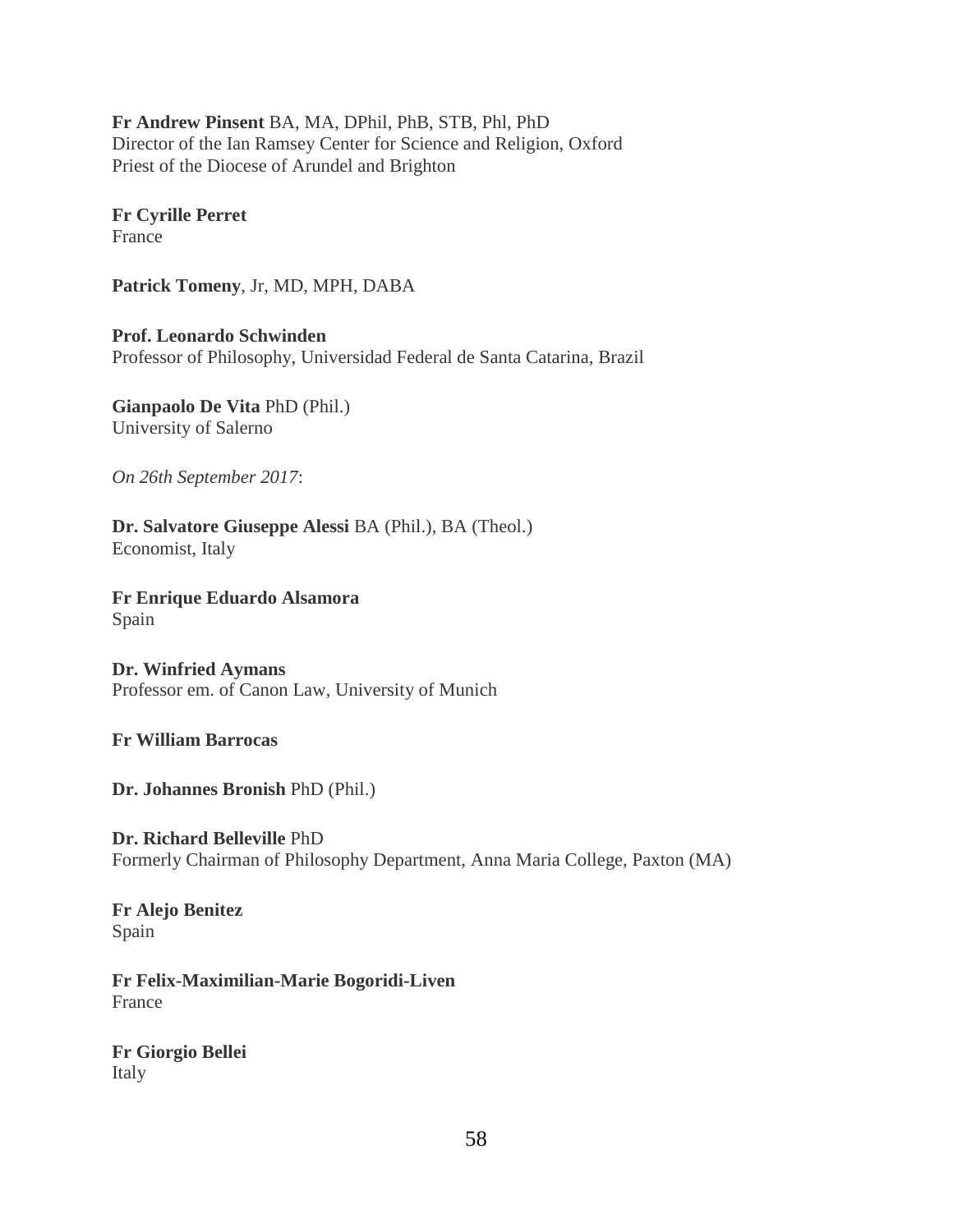**Sister M. Blaise Chukwu** Religious

**Dr. Nicola Bonora** Professor

**Fr Nathaniel Brazil**

**Dr. Isobel Camp** PhD Professor of Philosophy at the Pontifical University of St. Thomas Aquinas, Angelicum (Rome)

**Fr José Miguel Marqués Campo** Spain

**Prof. Neri Capponi** Former Professor of Canon Law at the University of Florence, Judge of the Tuscany Ecclesiastical Matromonial Court

**Dr. Fabiano Caso**, Phd (Phil.) Phd (Theol.) BA (Theoretic Phil.) Psychoanalyst, Italy

#### **Fr Jose Chamakalayil**

**Dr. Francisco Fernández de la Cigoña** Journalist and Writer, Spain

**Richard Dalton** BSc, MA, MBA, MPhil

Knight of Magistral Grace, Order of Malta Trinity College, Dublin

**Dr. Angelo Elli** MA (Phil.) Italy

**Dr. Manuel Fantoni** PhD Italy

**Fr Marazsi Ferenc**

**Fr Thomas Agustin Gazpocnetti** Lic. Phil.

**Dr. Rossana Giannelli** MA (Phil.) Italy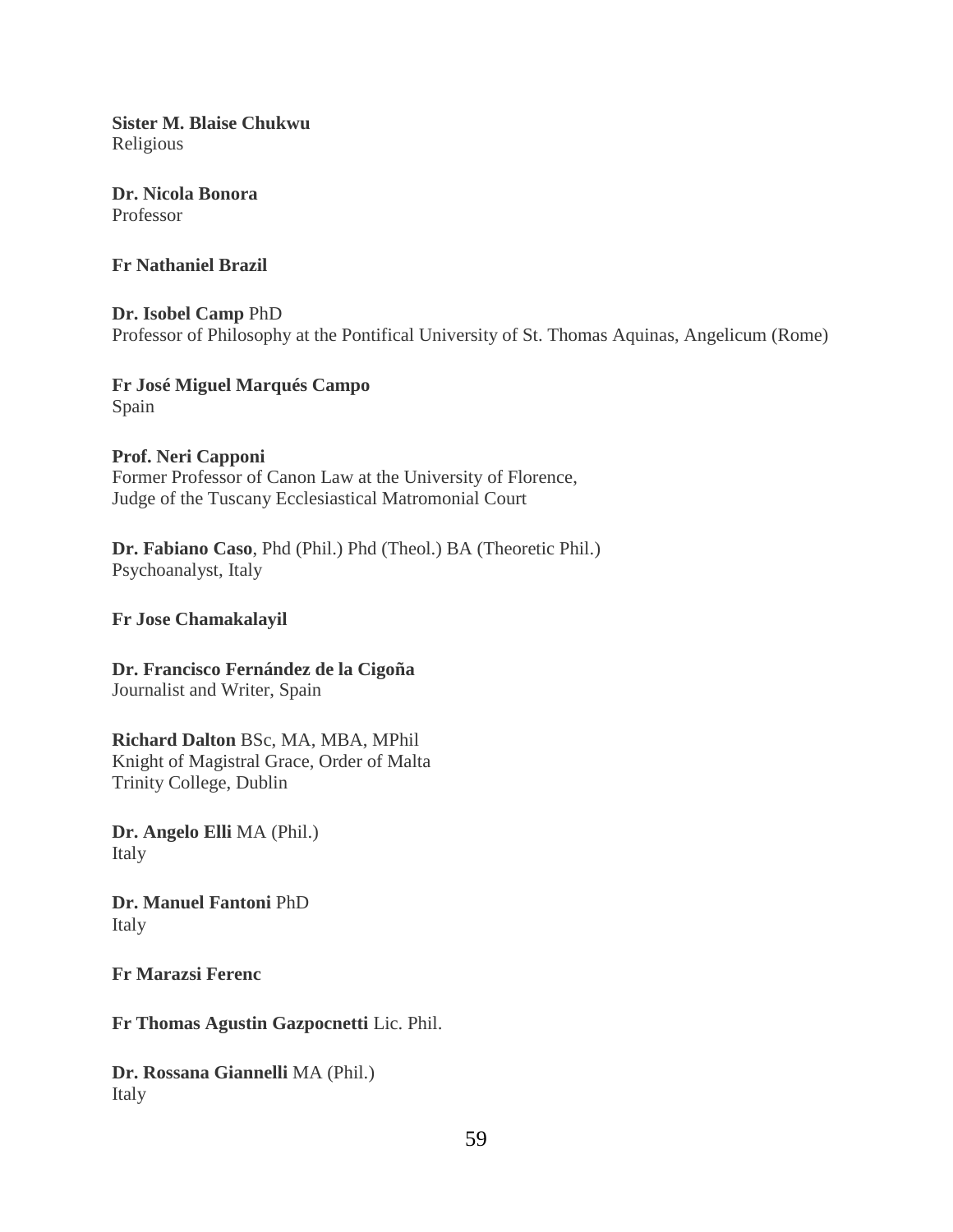#### **Fr Alvaro Salvador Gutiérrez Félix**

Professor of Philosophy, Diocese of Mexicali, Mexico

**Dr. Christian Hecht** Phd (Phil.), BA (Theol.)

**Fr John Houston**

**Fr Czeslaw Kolasa**

**Fr Eduardo Guzmán López**, STL Parish Priest, Spain

**Michael Theodor van Laack** BA (Theol.)

**Dr. Moisés Gomes de Lima** Professor

**Fr Andrea Mancinella** Diocese of Albano

**Fr Antonio Mancini** Italy

**Dr. Jose Marquez** Lic. Canon Law

**Fr Peter Masik** PhD Professor of Dogmatic Theology, Bratislava

**Dr. Martin Mayer** PhD (Theol.)

**Fr Fabiano Montanaro** *Defensor Vinculi* by the Rota Romana, Rome

**Dr. Arroyo Moreno** Lic. Phil. Professor em. at the University Panamerica and University Anahuac, Spain

**Dr. Renata Negri** Professor, Italy

**Prof. Hermes Rodrigues Nery** Bioethicist, Journalist and Writer, Director of Movimento Legislação e Vida, Brazil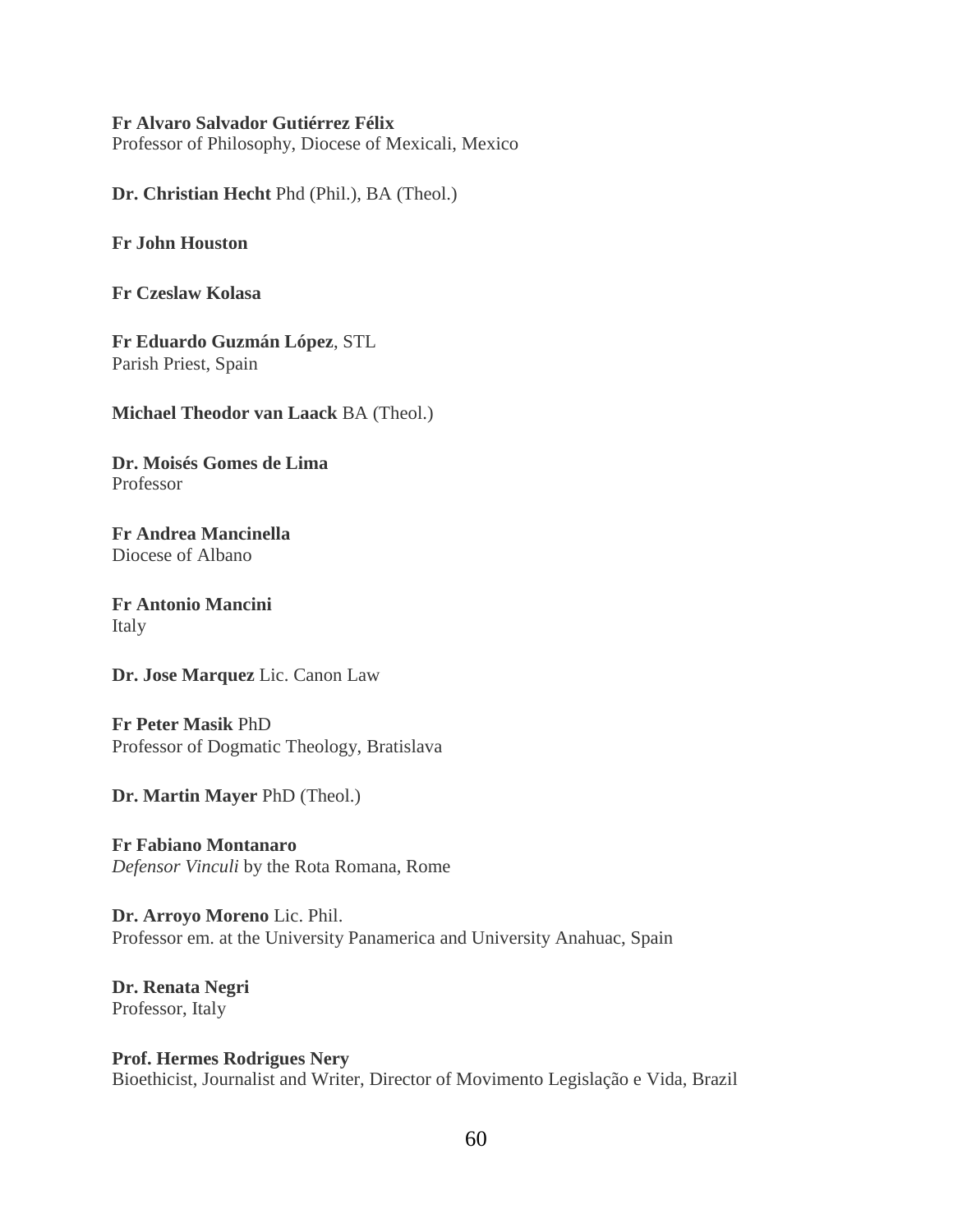#### **Dr. Lucrecia Rego de Planas**

University Professor, Mathematician, Master in Religious Science and Humanities, Doctor in Interdisciplinary Research

**Fr Bernard Pellabeuf** France

**Fr Eros Pellizzari** Italy

**Thomas Pfeifer** BA (Phil.)

**Fr Vidko Podrzaj** Priest of the Chapel of Our Lady of Good Success

**Dr. José Arturo Quarracino** Philosopher, Spain

**Dr. Kevin Regan** MD, BA MA (Theol.)

**Fr Robert Repenning**

**Fr Jasson Rodas**

**Fr Darrell Roman**

**Fr Giovanni Romani** Italy

**Fr Humberto Jordán Sánchez Vázquez** Diocesan Priest

**Dr. Alvear Sanìn** Editor, Writer, Columnist

**Dr. Mauro Scaringi** MA (Phil.) RE Professor, Italy

**Dr. Nikolaus Staubach** PhD Professor at the University of Münster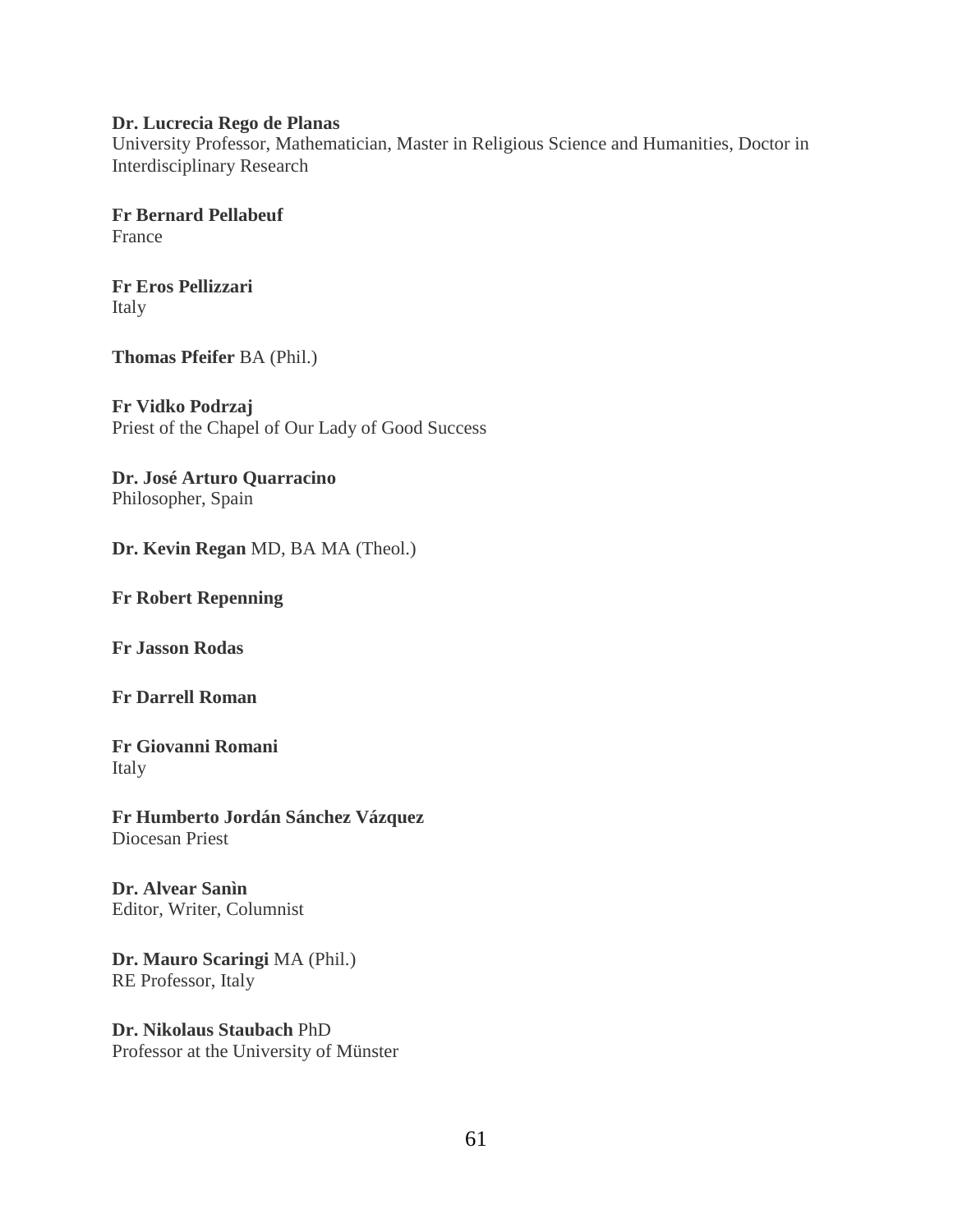#### **Rev. Prof. Alberto Strumia** MA (Physics), STD Professor em. of Mathematical Physics, University of Bari (I), Italy

**Fr. Tam X. Tran**, STL Pastor, Archdiocese of Washington, USA

**Dr. Andreas Trutzel** BA (Theol.)

**Dr. Beata Vertessy** Professor, Hungary

**Fr Marcelo Villegas** Spain

**Dr. Giorgio Zauli** Professor, Writer, Italy

**Dr. Hubert Windisch** Professor em.

**Dr. Paul Winske** Professor, Germany

#### **Fr Ernst-Werner Wolff** Germany

*On 28th September 2017*:

**John F. Ambs**

Senior Executive Service, US Intelligence Community

**Brother André Marie** M.I.C.M. BA (Humanities), MA (Theol.) Prior of Saint Benedict Center in Richmond, New Hampshire.

**Prof. Denis Crouan** PhD (Theol.) President of the 'Association Pro Liturgia', France

### **Fr James Duncan** SJ

Professor em. of Theology, Maison St. Michel, Brussels

**Fr Giorgio Ghio** STD Theological Faculty of Lugano (Switzerland)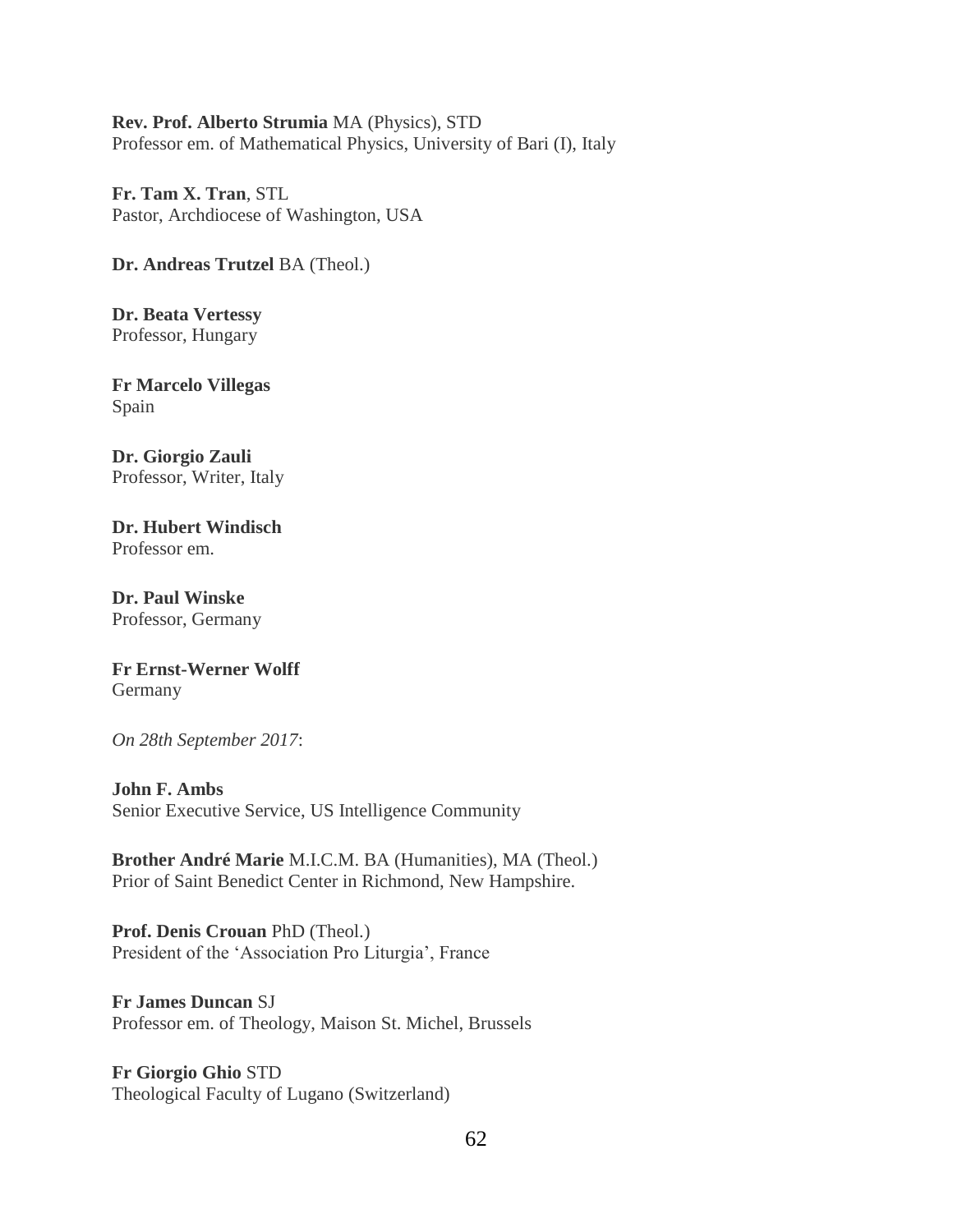**Artur Paczyna** Former (2007-2016) President of Silesian Association of the Faithful of the Latin Tradition

**Patrick Linbeck** BA, STL Board Member of the Avila Foundation and Texas Right to Life

#### **Dr. Hon. J.D. Rasnick**

Sitting judge, Superior court probate court and municipal court judge President Una Voce Georgia

**Trey Tagert** BA (Phil. University of Dallas) M.T.S. (University of Dallas)

**Prof. Giovanni Zenone** PhD President Fede & Cultura (Italy)

Director Gondolin Institute Press (Colorado, USA)

*On 29th September 2017*:

**Fr Daniel Becker** BS, MS, M.Div., PhD Parish Priest, Diocese of Worcester (USA)

**Fr Remus Mircea Birtz** BA, STL, STD, BA (Christian Architecture) Church historian, Romania

**Prof. Balázs Déri** Professor at Eötvös Loránd University, Budapest

**Fr Mark Gantley**, JCL, Judicial Vicar, Diocese of Honolulu (HI, USA)

**Dr. Peter Micallef-Eynaud** MD (UCathSCJ), MSc (PH Med), BA (Rel. St.), MA (Theol. Melit.)

#### **Prof. Cesar Félix Sanchez Martínez**

Professor of Philosophy of Nature, Philosophy of History and History of Philosophy (Modern and Contemporary) at the Archdiocesan Seminary of Saint Jerome, Arequipa-Perú

**Prof. Nigel John Morgan** Professor em. of History of Art, University of Cambridge

#### **Fr Alphonsus Maria Krutsinger** C.SS.R.

Religious, Preacher of Parish Missions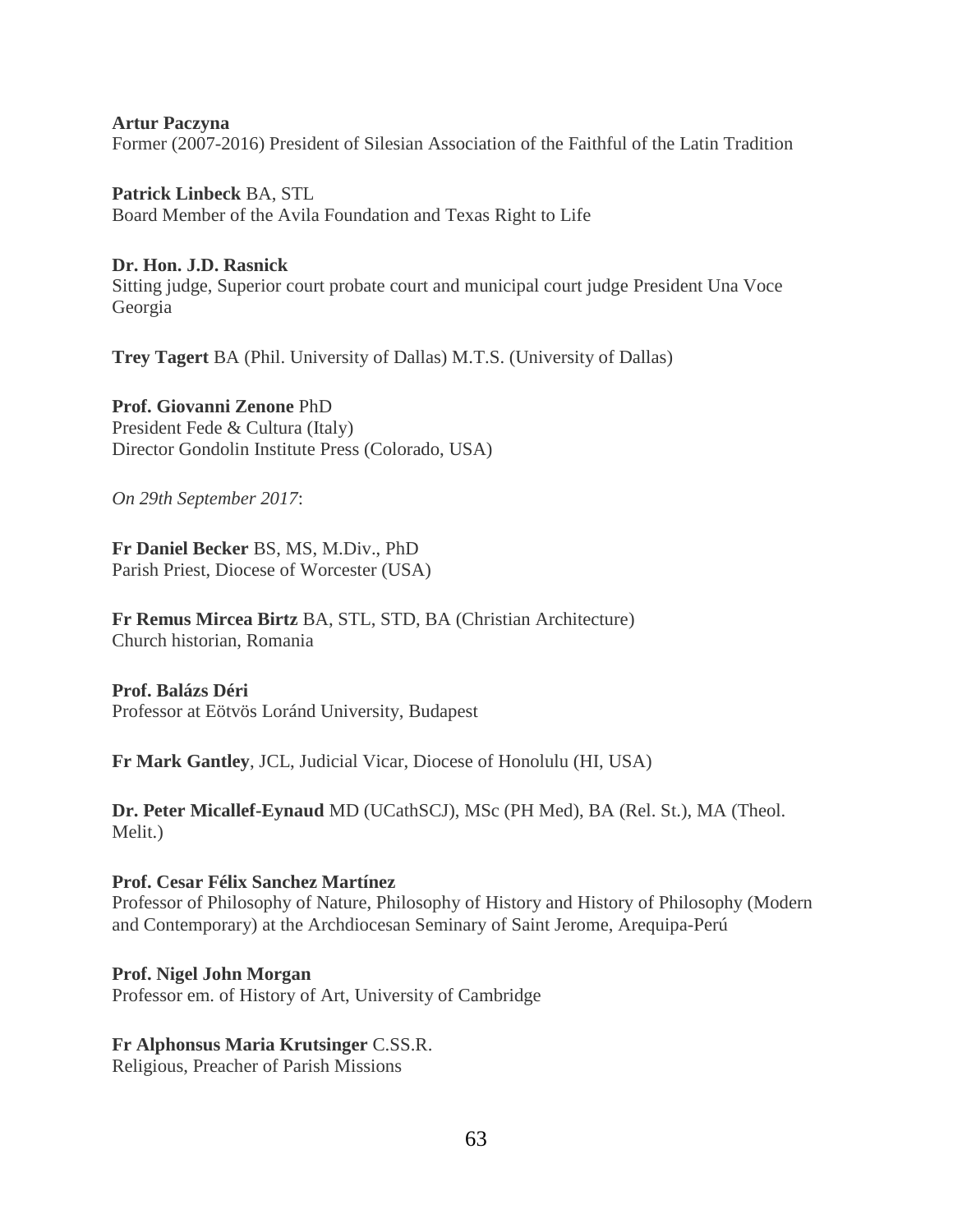**Dr. Eric E. Puosi** PhD

Lecturer in Systematic Theology and History of the Reformation, Viareggio, Italy

**Dr. med. Christian Spaemann** MA (Phil.) Specialist in Psychiatry and Psychotherapeutic medicine, Germany

**Fr Michael Sauer** MA (Theol.) Diocese of Eichstätt, Germany

*On 30th September 2017*:

**James Bogle** Esq, TD MA Dip Law Barrister of the Middle Temple, London, Chairman of the Catholic Union of Great Britain 2000- 2011, Vice-Chairman 2011-2014, President International Una Voce Federation 2013-2015, former Chairman of the Order of Christian Unity, Knight of Malta

**Fr Carlo Brivio** Diocesan priest, Lombardia (Italy)

**Pablo Esteban Camacho** PHB & MSc, BA (Phil.)

**Fr Walter Covens** Diocesan priest, Martinica

**David Percival C. Flores** Human Resources Professional Diocese of Malolos, Philippines

**Dr. med. Francisco Arturo Cuenca Flórez** Bogotá, Colombia

**Dr. Lee Fratantuono** AB Holy Cross; AM Boston College, PhD Fordham Professor and Chair of Classics Ohio Wesleyan University Delaware, Ohio (USA)

**Deacon Franco Gerevini** Diocese of Bergamo (Italy)

**Dr. Michael Kakooza** PhD (Wales) in Communication & Ideology, Consultant, Uganda Technology & Management University, Former Deputy Vice Chancellor, Research, Innovation & Development, KIM University, Rwanda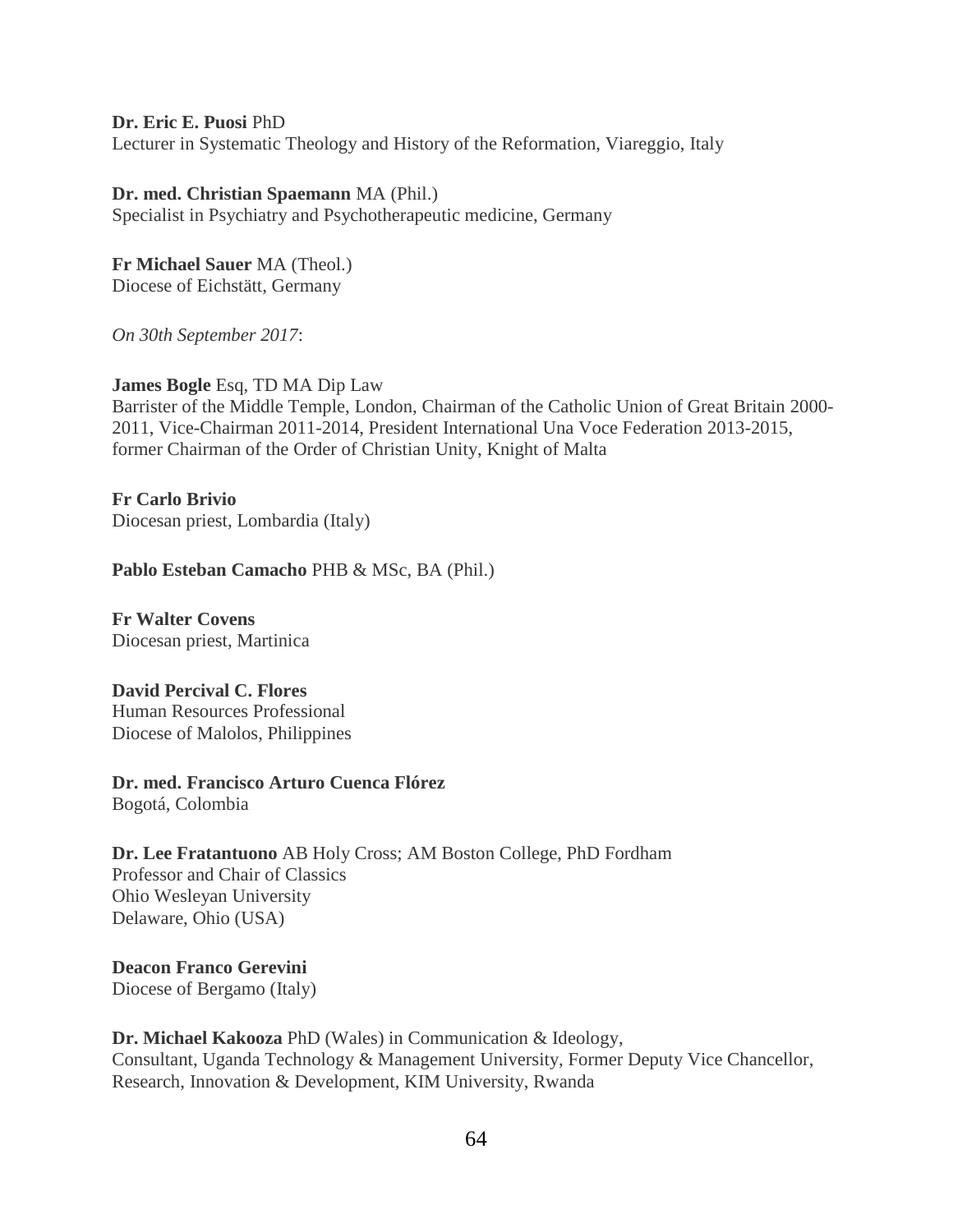**Dr. Robert Lazu** PhD (Phil.) Writer and Lecturer, Romania

#### **Philip James Maguire**

Former Senior Journalist for the Melbourne Catholic Advocate, Sunday Herald Sun newspaper and Australian Broadcasting Commission. Former Senior Adviser to the Victorian State National Party Leader Neerim East, Victoria (Australia).

#### **Dr. Paul A. Scott** MA, PhD (Dunelm), FRHistS

Associate Professor of French, Co-Director of Undergraduate Studies in French, General Editor of The Year's Work in Modern Language Studies (Brill) Department of French, Francophone and Italian Studies School of Languages, Literatures & Cultures University of Kansas (USA)

#### **Fr Denis Tolardo**

Parochial Vicar, Veneto (Italy)

**Fr Christian Viña** BA (Theol.) Parish Priest, Archidiocese de La Plata, Argentina

#### **John-Henry Westen** MA Co-Founder and Editor-in-Chief

[LifeSiteNews.com](http://lifesitenews.com/)

#### **Elizabeth Yore** JD

Attorney and International Child Advocate Former General Counsel at the Illinois Department of Children and Family Services and General Counsel at the National Center for Missing and Exploited Children

*On 2nd October 2017*:

**Fr Paul Aulagnier** Institut du Bon Pasteur, France

**Noel R. Bagwell**, III, Esq, BA (Phil.) Attorney, Tennessee (USA)

**Dr. Jaspreet Singh Boparai** MA (Oxon.), MA (Courtauld Institute), MA (Warburg Institute), PhD (Cantab.) Former fellow, Harvard University Institute for Italian Renaissance Studies (Villa I Tatti)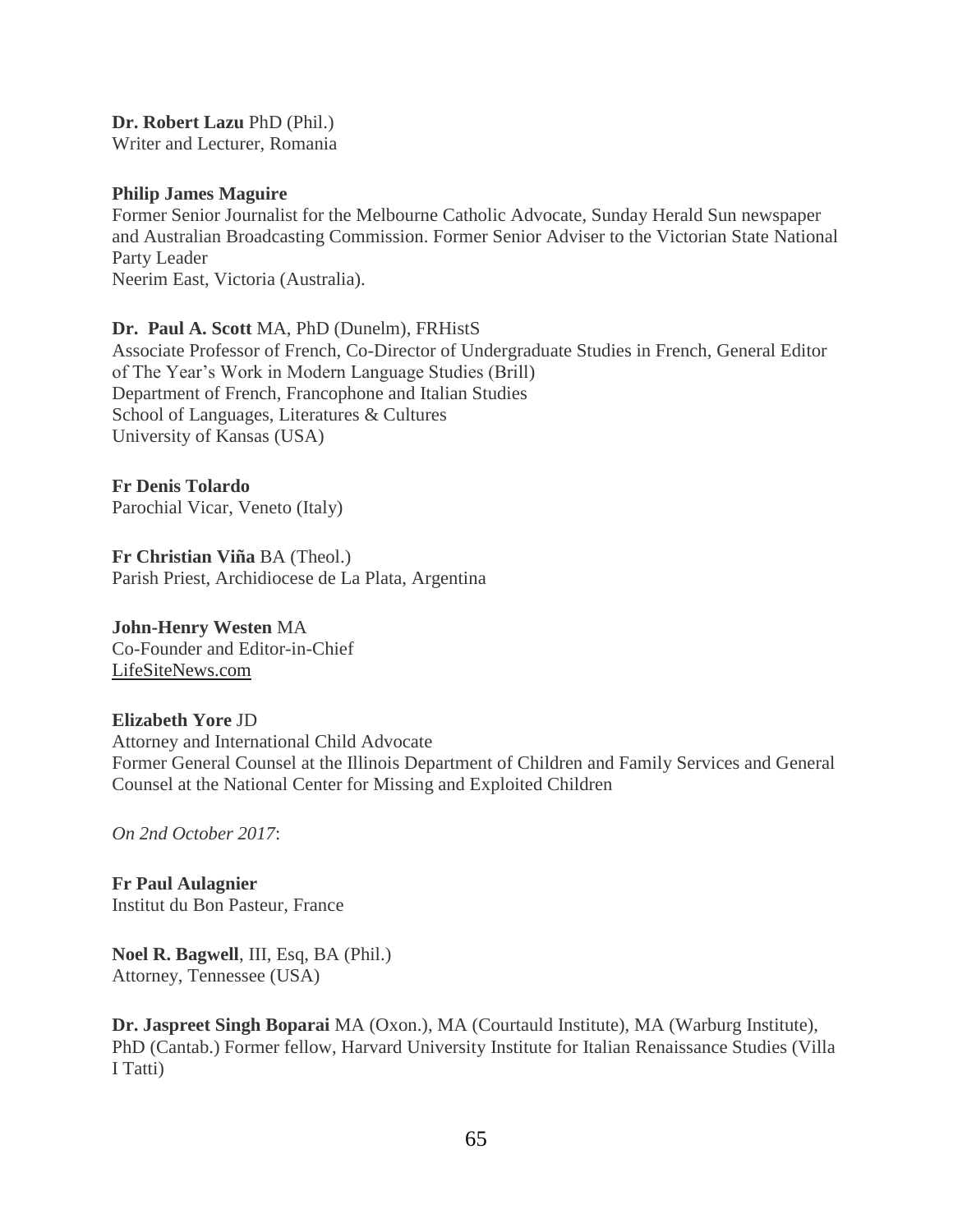**Dr. Joseph Burke** PhD Former Chair of Economics at Ave Maria University (USA)

**Rev. A. B. Carter** B.Sc. (Hons.) ARCS DipPFS Leader Marriage & Family Life Commission, Diocese of Portsmouth, England

**Dr. Michael Cawley** PhD Psychologist, Former University Instructor Pennsylvania, USA

**Fr Gregory Charnock** Diocesan Priest, St Bartholomew Catholic Parish Western Cape, South Africa.

**Gina Connolly** BA (Theol.), MTh, P.G.C.E Ireland

**John Connolly** BA, BA (Theol.), B.Sc, MA Ireland

**Tonny-Leonard Farauanu**, STM, STL Cluj-Napoca, Romania

**Fr. Ian Farrell** Parish Priest, St Joseph's Salford, UK

#### **Richard Fitzgibbons** MD

Psychiatrist, has served as a consultant to the Congregation for Clergy at the Vatican and as an adjunct professor at the Pontifical John Paul II Institute for Studies on Marriage and Family at Catholic University of America.

**Dr. Marie I. George** PhD Professor of Philosophy at St. John's University, New York (USA)

**Dr. Luca Gili** PhD (Leuven) Assistant Professor of Philosophy, Université du Québec à Montréal, Canada

**Philip Gudgeon** MA Cantab Modern & Medieval Languages BA (London Philosophy and Theology), BA (Theol., Gregorian University, Rome)

**Dr. Colin Harte** PhD (Theol.) England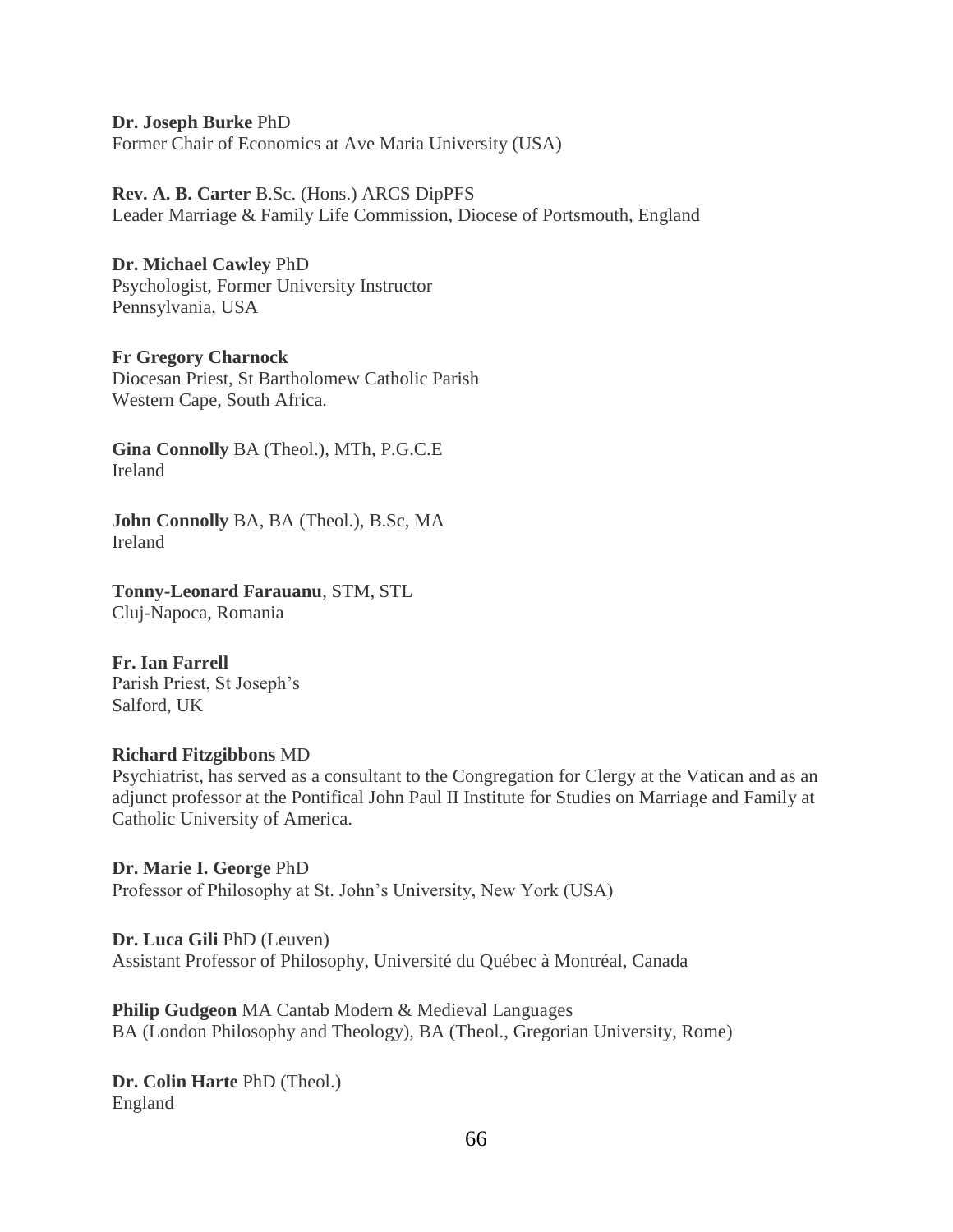#### **Sarah Henderson** DCHS BA MA (Maryvale Institute Birmingham)

**Dr. Thomas Klibengajtis** PhD Former Assistant Professor at the Chair of Systematic Theology, Institute of Catholic Theology at the Technical University of Dresden (Germany)

**Leo Kronberger**, MD, MSc Graz, Austria

**Dr. Joseph F. McCabe** PhD University of Ottawa (Canada)

**Brian M. McCall** BA (Yale University), MA (University of London), JD (University of Pennsylvania) Associate Dean for Academic Affairs Orpha and Maurice Merrill Professor in Law, University of Oklahoma (USA)

**Marilyn Meyer**, MA Economics, George Washington University MA Semitics, The Catholic University of America Assisi, Italy

**Fr Nicholas Milich** Watsonville, CA, Diocese of Monterey, California (USA)

**Michael More**, OCDS MA (Theol.)

**Dr. Jacopo Parravicini** PhD Physicist at University of Milano-Bicocca, Milano (Italy)

**Deacon Joe Pasquella** Diocese of Buffalo, NY

**Dr. Thomas Pink** Professor of Philosophy at King's College, London

**Dr. Robert L. Phillips** DPhil (Oxon) Professor em. of Philosophy, University of Connecticut (USA)

**Fr Paolo O. Pirlo** Manila, Philippines

**Kim David Poletto** JD MTS (Madonna University) Civil Attorney and Advocate for the Archdiocese of Denver (USA)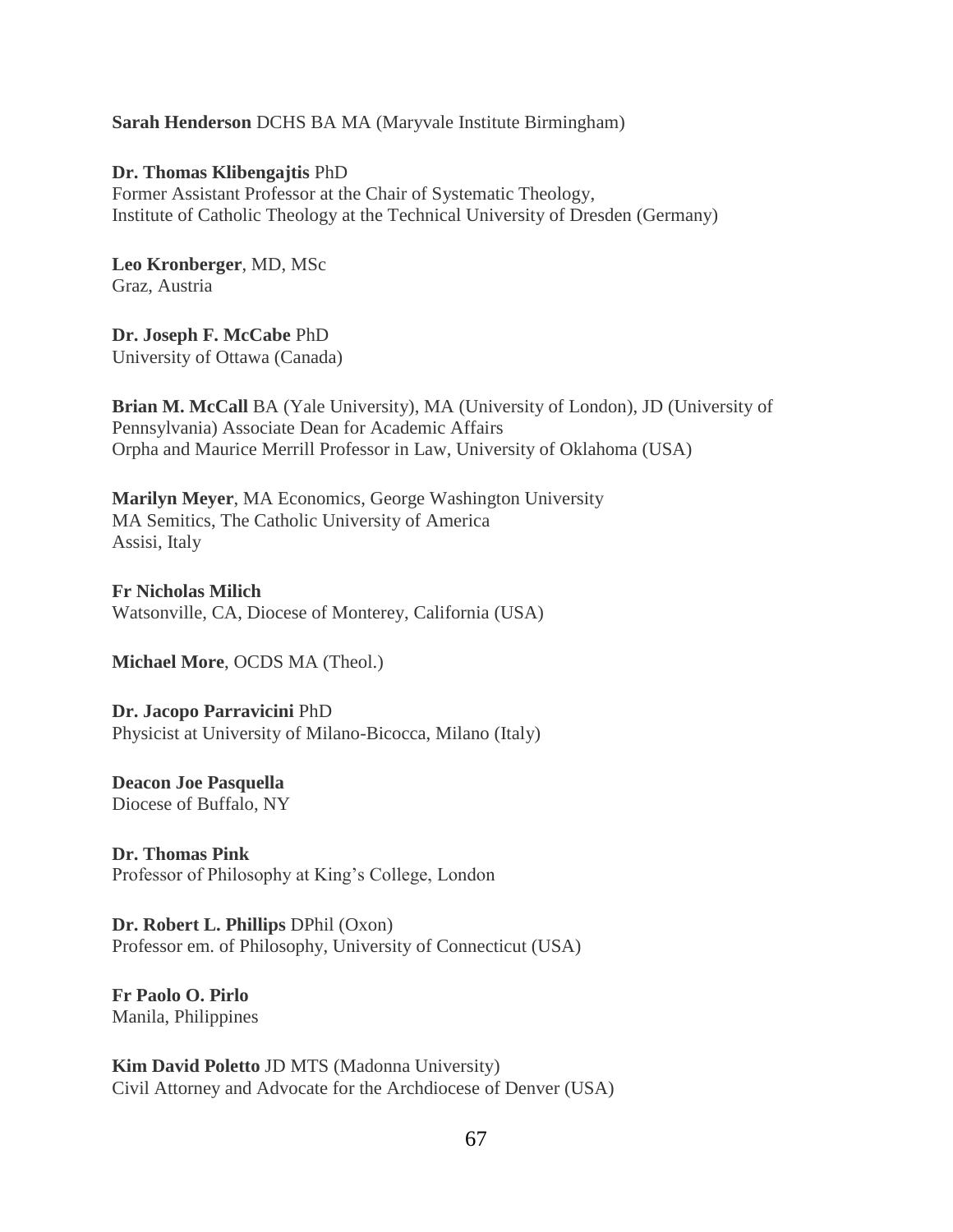**Lance L. Ravella** AB (Phil. University of California), MA (Phil. San Francisco State Univeristy)

**John Reid** B.C.L, Dip Eur L., KCHS

**Fr. Michael E. Rodríguez** BA (Phil.), STB (Theol.) Priest of the Diocese of El Paso, Texas (USA)

**John Schmude** JD Presiding Judge, 247th Texas State District Court Harris County Civil Justice Center

**Dr. Carl Winsløw** PhD in Mathematical Sciences, 1994 (U. of Tokyo, Japan) Full professor at the Faculty of Science, University of Copenhagen, Copenhagen, Denmark

*On 5th October 2017*:

**Dr. Peter Adamic** PhD, P.Stat. Associate Professor, Department of Mathematics & Computer Science Laurentian University, Ontario (Canada)

**Fr Kenneth Allen** Pastor at St. Jane de Chantal Parish Archdiocese of New Orleans Abita Springs, Louisiana (USA)

#### **Martin Blackshaw**

Catholic writer and former Remnant columnist

**Henry von Blumenthal** MA (Theol.) Oxon Knight of Honour and Devotion, Order of Malta

**Prof. Mario Bombaci** Professor of Philosophy and Bioethics

**Fr J. Alejandro Díaz** Parish Priest of Santa Ana, La Plata, Argentina Auditor of the Platense Ecclesistical Tribunal, Exorcist of the Archidiocese

#### **Fr Francisco José Suárez Fernández**

Diocesan Priest, Valencia (Spain)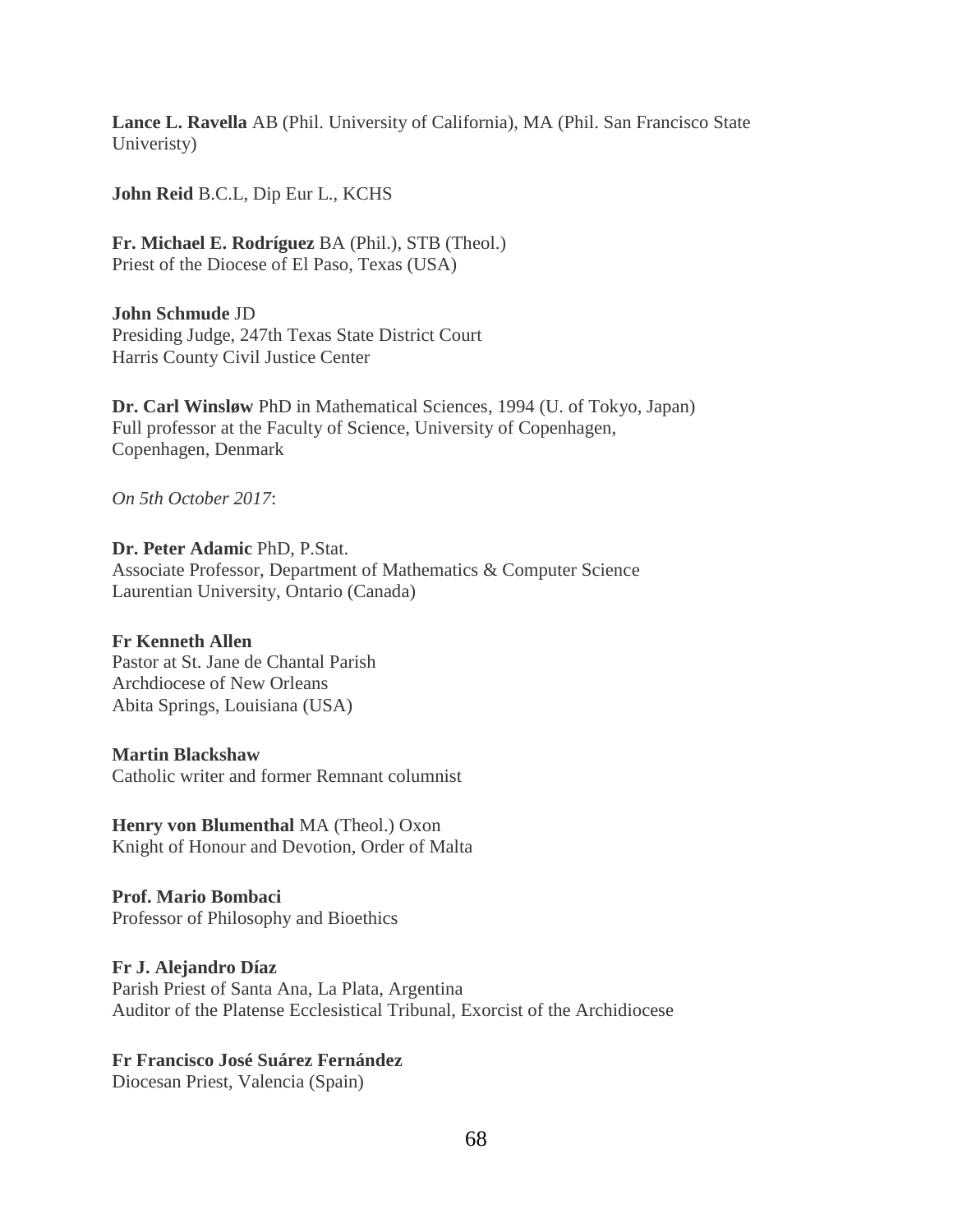**Patricia McKeever** B.Ed. M.Th. Editor [Catholic Truth](http://www.catholictruthscotland.com/) (Scotland)

**Peter R Mackin** BEd (Hons), PGCPS United Kingdom

**Dr. med. Leonardo Lopes** MA, Phd University of São Paulo, Brazil

**Prof. Dominique Millet** University Professor, Sorbonne-Paris

**Prof. Giorgio Nicolini** RE Professor, Writer, Director of Tele Maria, [www.telemaria.it](http://www.telemaria.it/)

#### **Dr. Patrick M. Owens** PhD

Professor of Patristic literature, Church History, and Classics at Accademia Vivarium Novum, Calvin College, Frascati (Rome); former Professor at Wyoming Catholic College (WY, USA)

#### **Giovanni Radhitio Putra Sadewo** M.Ed.

Department of Psychology and Counselling School of Psychology and Public Health, PhD Candidate in Cross-Cultural Psychology, La Trobe University Victoria, Australia

**Eric Sammons** MA (Theol.), Franciscan University of Steubenville (USA)

#### **Dr. Matt Salyer** PhD

Assistant Professor of English, Department of English and Philosophy USA

**Dr. Brody Smith** PhD (University of California), OCDS

**Dr. Scott M. Sullivan** PhD President of The Aquinas School of Theology and Philosophy (Texas, USA)

### **Suor Maria Veronica della Passione**

Hermit of Saint Francis, Italy

*On 9th October 2017*:

#### **Prof. Emiliano Cuccia**

Professor of Medieval Philosophy at Universidad Nacional de Cuyo, Mendoza, Argentina and Postdoctoral Fellow at CONICET (Argentina)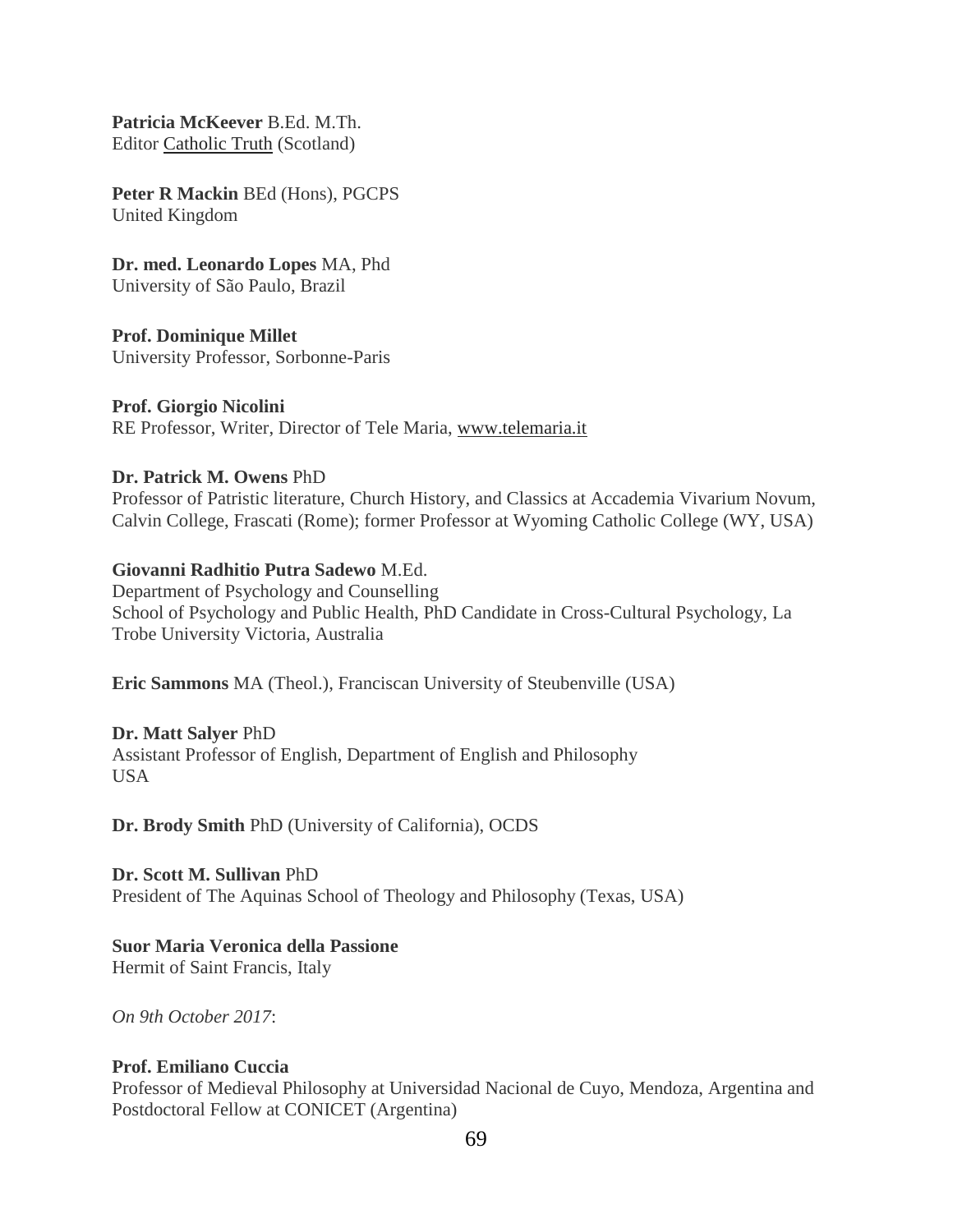**Fr Daniele Nicosia** Priest, hermit of the diocese of Agrigento (Italy)

*On 15th October 2017*:

**Fr Paul Acton** Military Ordinariate of Canada Barrie, ON (Canada)

**Prof. Barbara R. Nicolosi Harrington** PhD Associate Professor, Honors College Azusa Pacific University California (USA)

**Fr Maksym Adam Kopiec** STD Franciscan Priest, Professor of theology at Pontifical University Antonianum, Rome

**Fr Andrew Plishka** BA (Phil.) MA (Theol.) Illinois (USA)

**Edgardo Juan Cruz Ramos** CPMO President Una Voce, Puerto Rico

**Fr John Saward** Diocesan Priest, England

**Robert Siscoe** Contributor to The Remnant and Catholic Family News Texas (USA)

**Fr William J Slattery** PhD, STL Ireland

**Prof. Anthony M. Wachs** PhD

Assistant Professor of Rhetoric, Communication Ethics & The Catholic Intellectual Tradition Department of Communication & Rhetorical Studies Duquesne University of the Holy Spirit Pittsburgh, PA (USA)

**David Wachs** MD (Theol.), MA Aberdeen SD in the Diocese of Sioux Falls SD (USA)

*On 23rd October 2017*: